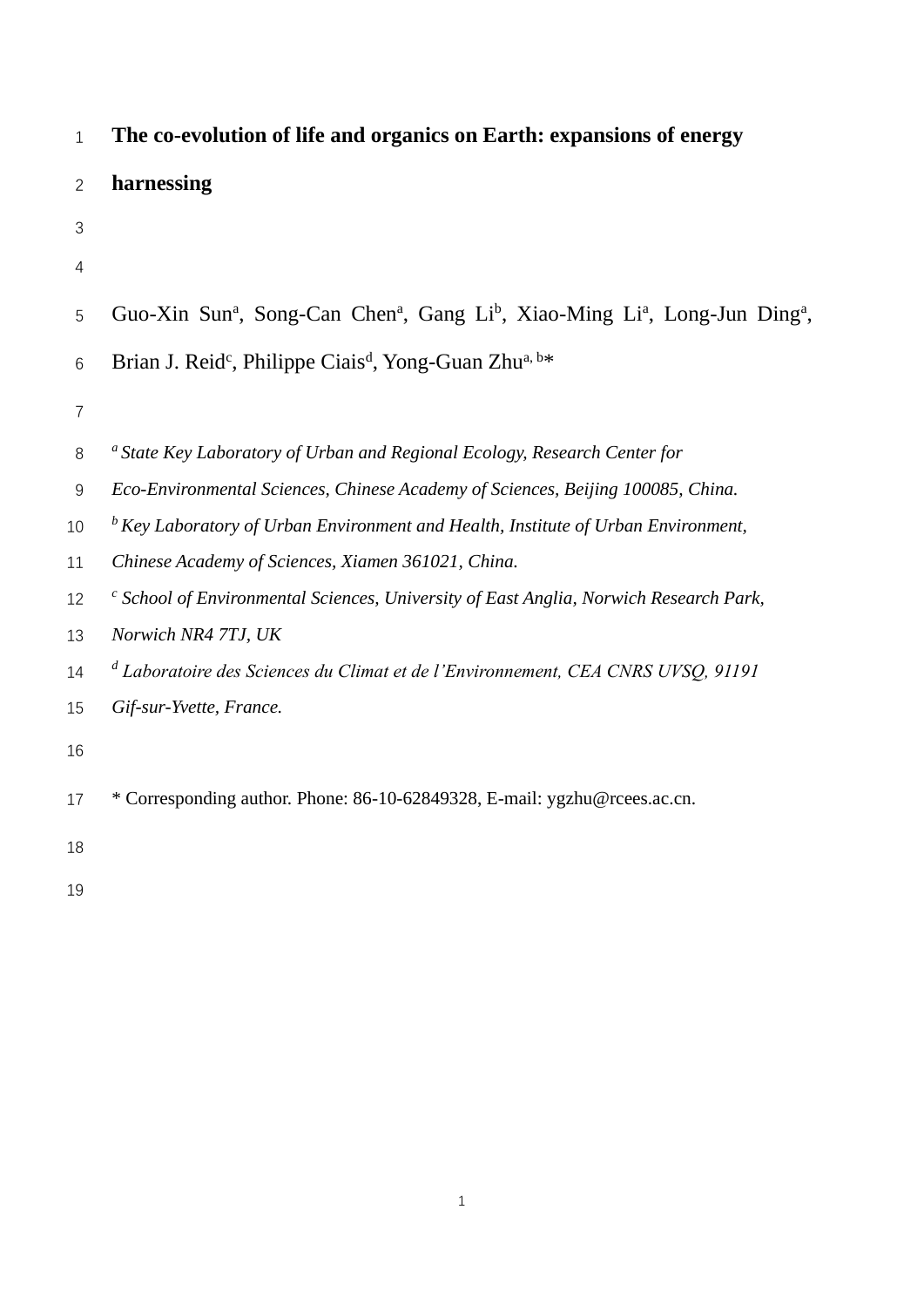# **The co-evolution of life and organics on Earth: expansions of energy**

## **harnessing**

| 23 | Abstract: The organic matter was absent prior to planetesimal formation (4.6 Gyr) but    |
|----|------------------------------------------------------------------------------------------|
| 24 | at present abundant in planetary environments. The aim of this study was to combine      |
| 25 | information about the organic inventory of the Earth, which is accompanied by the        |
| 26 | evolution of life. A variety of available free energy sources, including geochemical     |
| 27 | energy, sunlight, oxygen and fire have supported life evolution. In the meantime these   |
| 28 | energy sources have mediated the diversity and complexity of living organisms and        |
| 29 | resulted in a concomitant increase in the diversity and complexity of organic matter,    |
| 30 | including microbial-, plant-, fire-, and human derived organics. The change of the       |
| 31 | diversity and complexity of organic matter (microbial-, plant-, fire- and                |
| 32 | human-derived organics) have in-return significantly influenced Earth's carbon           |
| 33 | cycle, planetary climate and ecosystems. Overall, energy harnessing and                  |
| 34 | conservation of life entwined and expanded the evolutional histories of life and organic |
| 35 | molecules on the planet. Considering the key role of organics on the stability of the    |
| 36 | oxygen level of the atmosphere, temperature, the tectonic rise of continents, and global |
| 37 | habitability, the changing characters of organics over geologic time had an important    |
| 38 | shaping influence on Earth's geochemical cycles.                                         |

Keywords: organic matter; life; energy harnessing

## **1. Introduction**

 Life is processes of generating reduced organic compounds from carbon dioxide as well as the harnessing of environmental energy. Over the course of Earth history, the harnessing of free energy by organisms has had a dramatic impact on the geosphere, including minerals and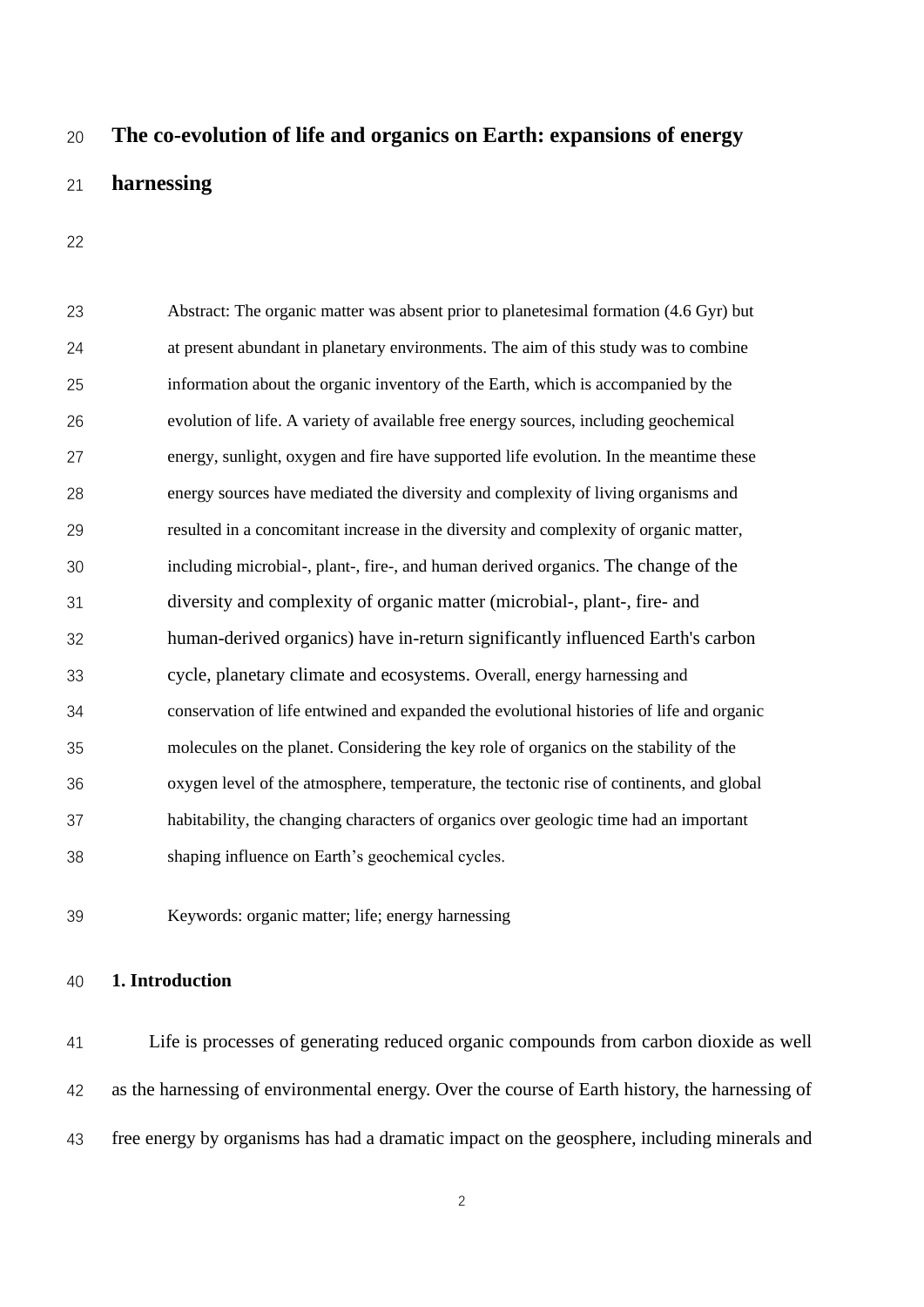organics (Dietrich et al., 2006; Grosch & Hazen, 2015; Judson, 2017), shaped the whole trajectory of life evolution. As a direct consequence of a coevolving geosphere and biosphere, the Earth's crust has changed greatly over billions of years. The origin and evolution of organic compounds on the planetary environment are compelling because of their potential role in the origin of life and sustaining microbial communities (Lazcano & Miller, 1996; McDermott et al., 2015; Schönheit et al., 2016). Carbon lies at the heart of carbon-based life forms and provides unparelleled potential for earth evolution. The origin of life is inextricably linked to the behavior of carbon (Hazen, 2019). The evolution of organics is coupled with the evolution of life, which is expanded with a variety of available free energy sources (Judson, 2017). Collectively, these linkages have mediated the generation and transformation of soils and sediments. Here we review the origin and evolution of organics on Earth, and their relationship with diversification and expansion of energy utilization and with biological and geological development.

#### **2. The prebiotic organics**

 Earth accreted 4.56 billion years (Gyr) ago from largely homogeneous material (Judson, 2017; Hazen et al., 2013). With the dissipation of thermal energy produced by compaction, radiation, and impacting meteorites, the Earth cooled. About 4.4 Gyr ago patches of a rocky scum had solidified and eventually separated into core, mantle, and crust (Mojzsis, 2010). Water vapor condensed as rain and formed early oceans and seas (Wilde et al., 2001; Rosing et al., 2006; Hazen et al., 2013). The early ocean was a reservoir of inorganic elements, and also a reservoir of potential free energy in the form of protons. Before the emergence of life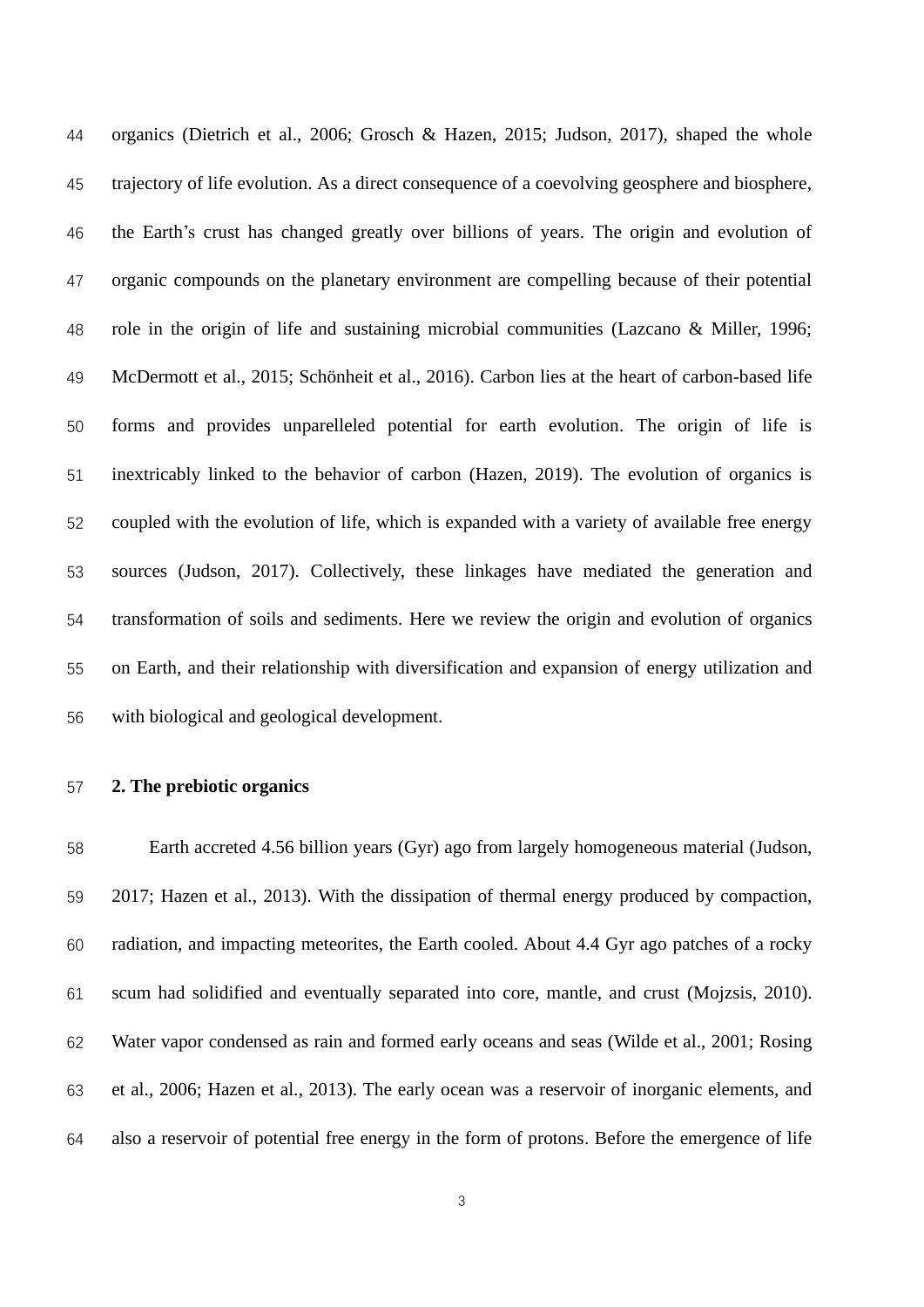on early Earth at ~3.8 Gyr (Dodd et al., 2017), these prebiotic organics were either synthesized abiotically on the Earth itself or synthesized extraterrestrially and then delivered to the Earth (Hayes et al., 1967; Dalai et al., 2016). A wide range of organic compounds including amino acids, monocarboxylic acids, sugars, nucleobases, and membrane-forming lipids have been synthesized in prebiotic conditions simulation experiments (McCollom, 2013). Questions remain, however, concerning whether the conditions that allow synthesis of these compounds in the laboratory accurately simulate those that might have been present on the early Earth (McCollom, 2013; Dalai et al., 2016). High concentrations of the reactants, water pH and ambient temperature are of central importance in experimental abiotic synthesis of organics. The extreme environments (highly acidic condition) of early Earth presented severe limitations with respect to their potential for prebiotic chemistry because of stability and synthetic pathway issues associated with temperatures and pH (Bada, 2013). It has been claimed that autocatalytic metabolic-like reactions can overcome these limitations (Huber & Wächtershäuser, 1998). The micro-conditions in the hydrothermal systems supposedly could drive abiotic syntheses of organics (McCollom &Seewald, 2007; McDermott et al., 2015). Prebiotic syntheses could have taken place in a variety of geochemical environments that may have existed on the primitive Earth, although this has never been demonstrated using plausible geochemical conditions (Box 1). Highly reducing fluids such as deep-sea hydrothermal fluids have the potential for abiotic reduction of dissolved inorganic carbon to produce organic compounds (Shock, 1990; Shock & Schulte, 1998; Seewald et al., 2006; McDermott et al., 2015). There is also increasing evidence that supports an abiotic origin for CH<sup>4</sup> and other low-molecular weight reduced organic compounds in ultramafic-hosted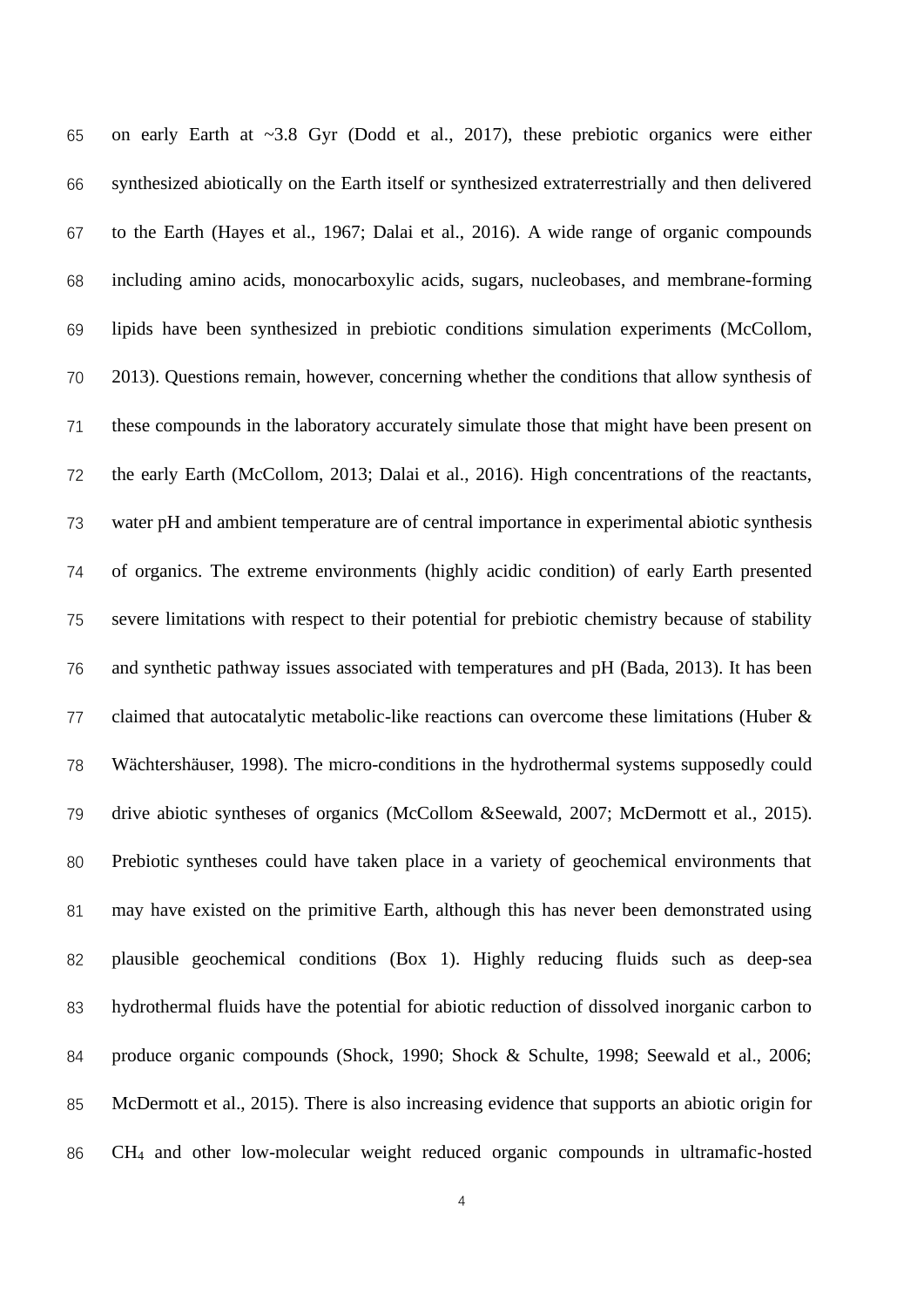87 hydrothermal systems (Charlou et al., 2002; McCollom & Seewald, 2007; Proskurowski et al., 2008). Given the scarcity of suitable abiotic regime the yield prebiotic organics on the early Earth would have been very small (Lollar et al., 2002).

 Besides the abiotic synthesis of organic molecules on the young Earth driven by various energy sources such as UV radiation in sunlight, cosmic rays, X-rays, hypervelocity impacts, volcanic eruptions with lightning, geothermal heat, and redox gradients, the total inventory of organics would have included exogenous sources (the interstellar medium, interplanetary dust, asteroids, comets, meteorites) (Dalai et al., 2016; Kwok, 2016; Sahai et al., 2016; Sandford et al., 2016). It has long been speculated that Earth accreted prebiotic organic molecules from impacts of carbonaceous asteroids and comets during the period of 4.5 Gyr to 3.8 Gyr ago (Chyba et al., 1990; Chyba & Sagan, 1992; Botta & Bada, 2002) because the exogenous delivery has showered the Earth (Pizzarello & Weber, 2004). Polyhydroxylated compounds (such as sugars, sugar alcohols and sugar acids) are formed under interstellar conditions via 100 photolysis of small molecules (e.g. CO, NH<sub>3</sub> and H<sub>2</sub>O) and are therefore present in meteorites (Agarwal et al., 1986; McDonald et al., 1996; Cooper et al., 2001). The carbonaceous component of interplanetary dust could be up to 50 wt% (Ehrenfreund & Charnley, 2000; Dalai et al., 2016). This dust material has been reported to contain simple aliphatic, aromatic compounds, macromolecular polyaromatic hydrocarbons (Ehrenfreund & Charnley, 2000; Dalai et al., 2016), amino acids and other organic compounds (Cooper et al., 2001) that are vital to the origin of life. Tens of thousands of tons of interplanetary dust particles enter the Earth's atmosphere annually, and the rate may have been much greater on early Earth (Kwok, 2016). It was estimated that Earth was also accreting intact cometary organics at a rate of at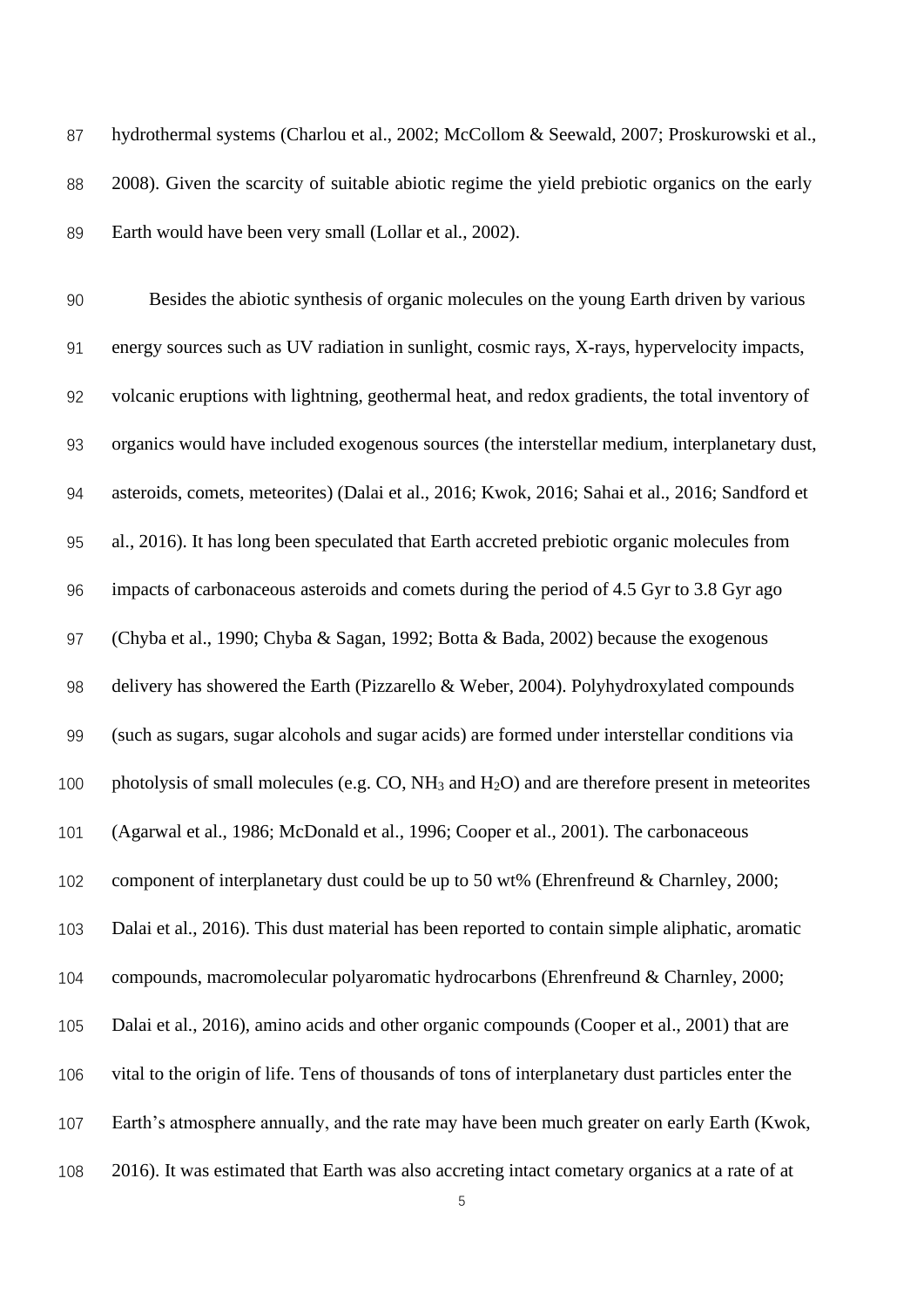109 least -10<sup>9</sup> to 10<sup>10</sup> g per year at 4.5 Gyr (Chyba et al., 1990). Organics delivered from space comprising as much as perhaps 10% of the Earth's modern biomass by weight (Sephton, 2002; 111 Schönheit et al., 2016) estimated that about  $1.0 \times 10^{21}$  mol of reduced carbon were probably delivered to the surface of Earth by asteroids (4.4 - 3.8 Gyr) (Catling et al., 2001; Hayes & Waldbauer, 2006).

## **3. Geochemical energy**

 Organics underpin the co-evolution of Earth's geosphere and biosphere. Organics likely played critical roles in the origin of life, and, in return, life has played a symbiotic role in the production and cycling of organics. The emergence of life on Earth gave rise to a source of organics in both abundance and diversity. Life began very early, before 3.8 Gyr (Des Marais, 2000; Nisbet & Sleep, 2001). Two main theories, based on heterotrophic versus chemoautotrophic metabolisms, have emerged to account the origin and early evolution of life (Ferry & House, 2006; Herd et al., 2011; Schönheit et al., 2016). Theories for autotrophic origins posit that the first cells satisfied their carbon needs from CO (Say & Fuchs, 2010; Fuchs, 2011; McDermott et al., 2015). While the heterotrophic theory proposes that life arose from an ''organic soup'' of diverse preexisting molecules which were delivered from space or abiotically formed (Lazcano & Miller, 1999; Bada & Lazcano, 2002). Regardless of the chemoautotrophic or heterotrophic origins, organisms had evolved to take advantage of the available energy to fuel their proliferation and to produce new organic matter.

 At this time in Earth history, oxygen was at trace levels (Canfield et al., 2006), so the first ecosystems must have existed in an anoxic world and their activities were driven by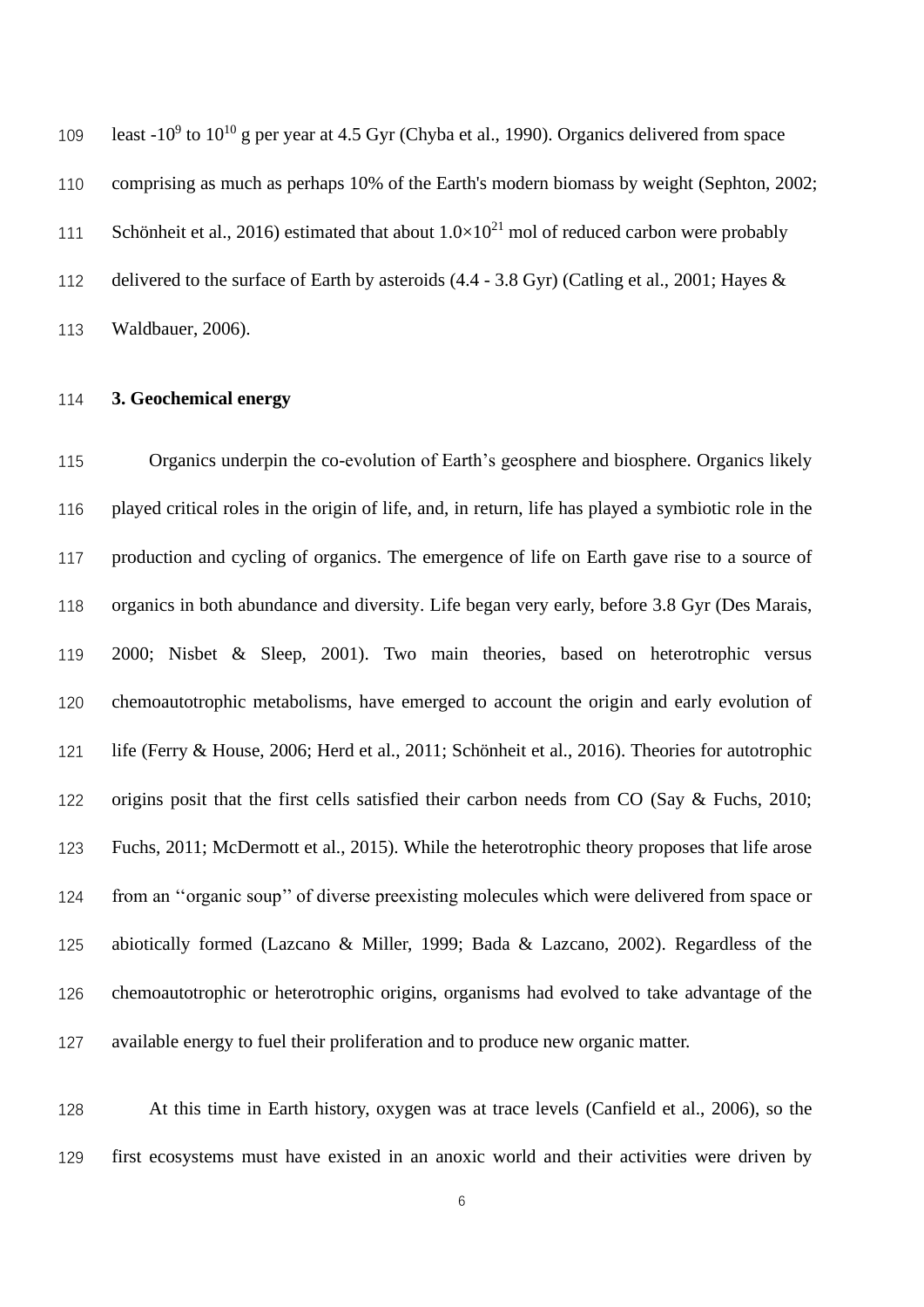anaerobic metabolisms (Canfield et al., 2006; Judson, 2017). The proposed emergency of life under anoxic geothermal environments implies that life started not as a planetary but as a local phenomenon. It was reported that metabolisms of early anaerobic ecosystems were probably 2–3 orders of magnitude less active than the present biosphere (Des Marais, 2000). Given these factors and the probable limits on accessing the most limiting chemical compounds, various ecosystems most likely existed in relative isolation (Canfield et al., 2006).

 Noting that the energy budget of Earth places strict constraints on fluxes of basic components required for chemoautotrophic life, life was unable to influence the Earth's carbon cycle in any significant way in the absence of photosynthesis (Rosing et al, 2006). Geochemical models (Bergman et al., 2004; Berner, 2009) suggest that the productivity of the biosphere before it was powered by sunlight harvested through photosynthesis, would have been at least a thousand times less than it is today (and maybe one million times less). Combined continental reservoirs of organic carbon probably grew very slowly through the Earth history and were still negligible before 3.5 Gyr ago (Godderis & Veizer, 2000; Canfield et al., 2006). Owing to the low productivity of the non-photosynthetic early biosphere, its initial influence upon the life-energy-organic dynamic would have been small (Canfield et al., 2006; Sleep & Bird, 2007; Judson, 2017).

## **4. Sunlight**

 The greatest energy source in the surface environment of the Earth is sunlight. Today the 150 average solar energy flux to Earth surface is  $340 \text{ W/m}^2$  (Rosing et al., 2006). The early Sun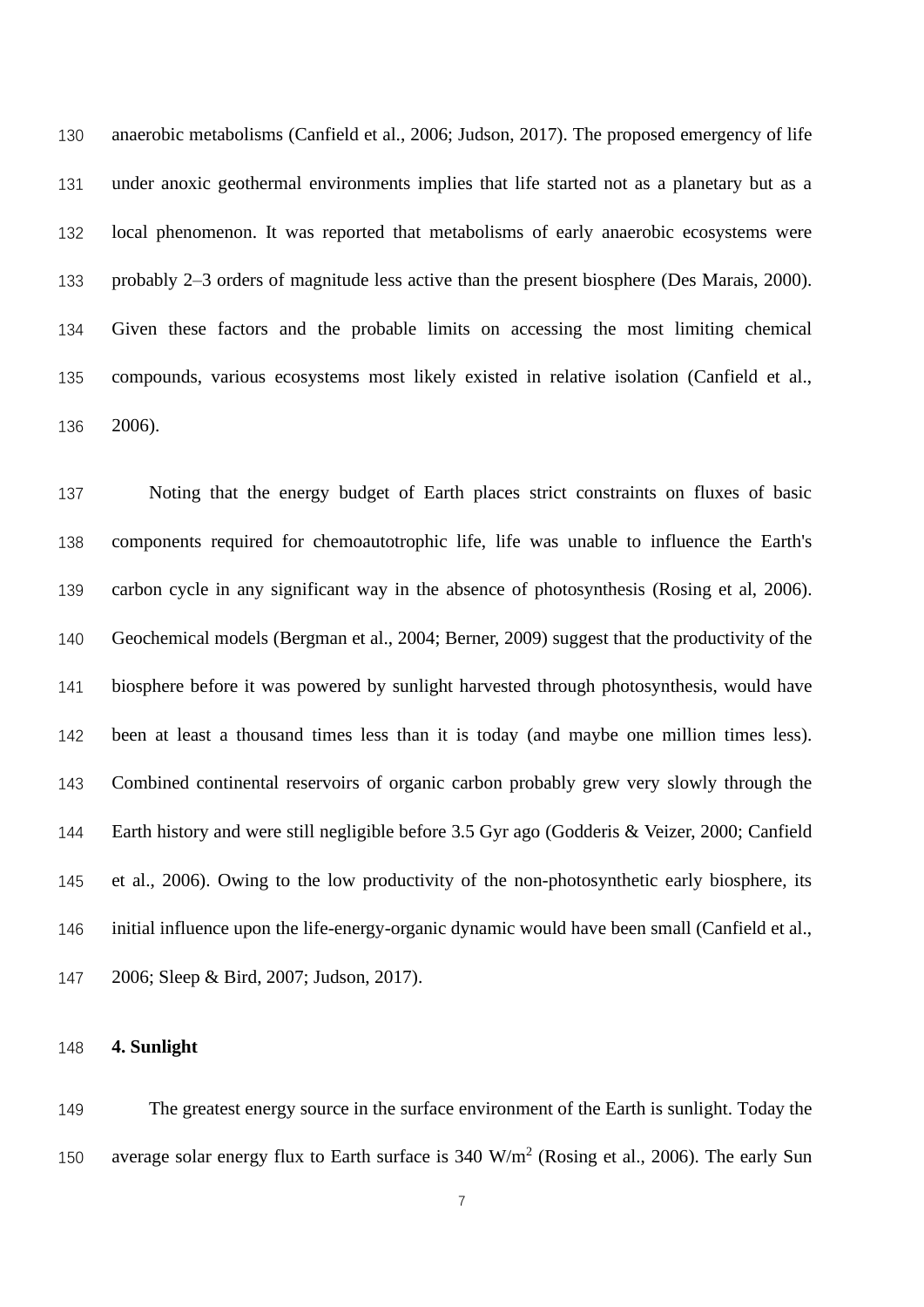was fainter and solar luminosity was probably a quarter to a third less than the present day (ca 152 250 W/m<sup>2</sup> at 4.0 Gyr; Sagan & Chyba, 1997; Nisbet & Sleep, 2001).

 It is reported that by ca. 3.7 Gyr (Fig. 1) (Rosing, 1999; Pecoits et al., 2015; Nutman et al., 2016), photosynthetic organisms emerged to harness the energy in sunlight to drive chemical reactions. When the biosphere developed photosynthesis, living organisms acquired the ability to absorb solar energy and convert a fraction of it into chemical free energy (Rosing et al., 2006). Photoautotrophs acquired the ability to build up gradients in chemical potential, rather than just exploiting existing gradients, as was the fate of their chemoautotrophic predecessors. With evolution of photosynthesis, energy resources available for lives became several orders of magnitude larger than that available from oxidation-reduction reactions (chemoautotrophic primary production) associated with hydrothermal activities (Des Marais, 2000; Rosing, 2005; Rosing et al., 2006). The development of photosynthesis allowed life to escape the hydrothermal setting (Nisbet & Sleep, 2001). Energy harvested from sunlight, therefore, enhanced the rates of autotrophic carbon fixation, and carbon burial in anoxic environments. The primary productivity of the photosynthetic world was estimated to be 10,000 times higher than those of non-photosynthetic ecosystems (Sleep & Bird, 2008; Summons & Hallman, 2014), although 168 the rates would have been significantly lower than the present (Summons & Hallman, 2014). The earliest photosynthetic organisms performed anoxygenic photosynthesis, and were dependent on mineral sources as electron donors, but relieved the energy constraints to perform reduction of organic compounds (Olson & Blankenship, 2004; Rosing et al., 2006). The genesis of photosynthesis had irreversible consequences for Earth surface environments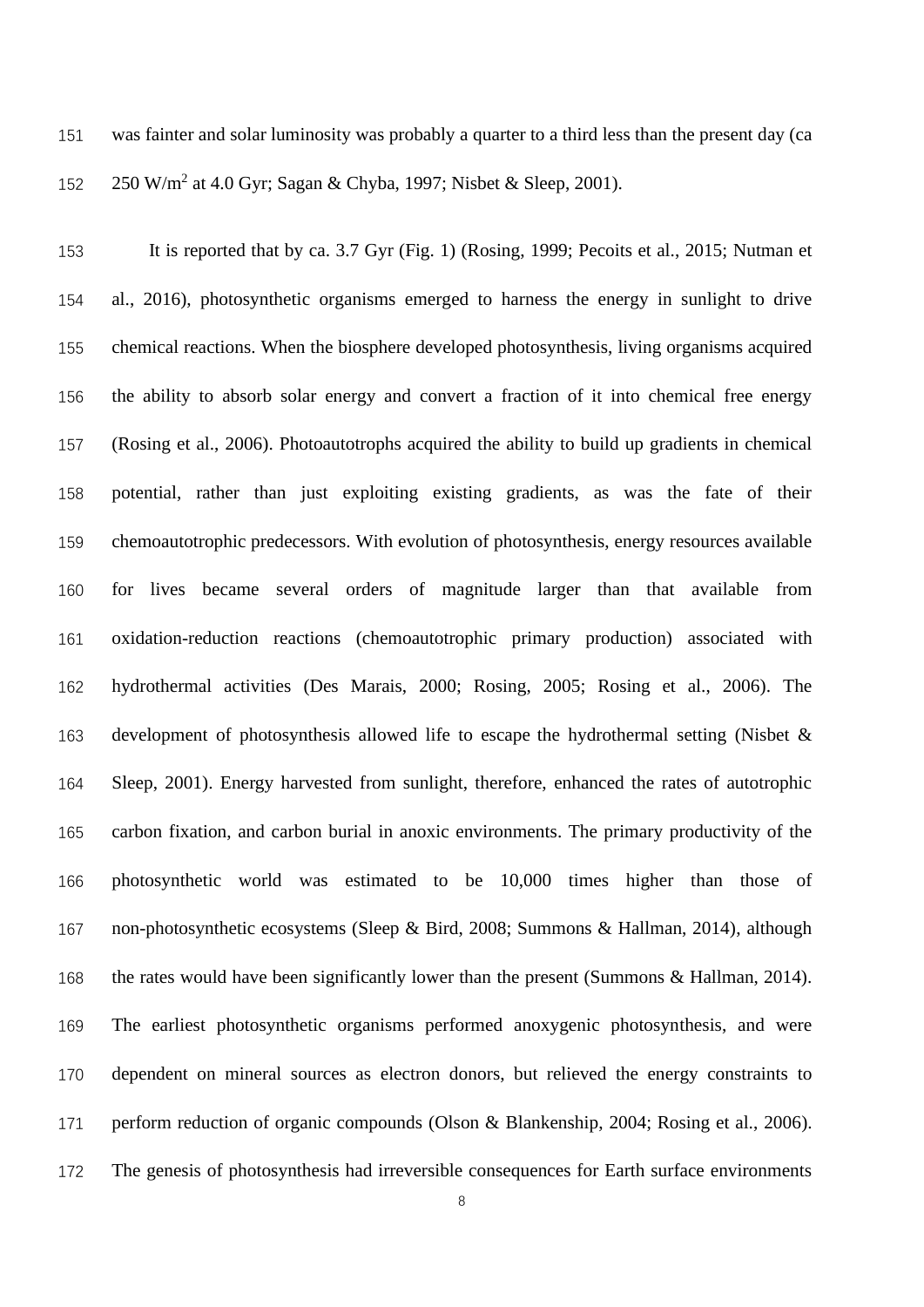Estimates suggest that anoxygenic phototrophs increased the flux of carbon through the 175 biosphere and the most active ecosystems were probably driven by the cycling of  $Fe^{2+}$ , with 176 the oxidation of  $Fe^{2+}$  yielding potentially the highest rates of primary production (Canfield et al., 2006). The importance of hydrogen as an early fuel for anoxygenic photosynthesis has also been emphasized by Olson, (2006), and may have been sufficiently abundant in the early 179 Earth to drive CO<sub>2</sub> reduction. Other dynamic ecosystems would have also been driven by the microbial cycling of sulfur and nitrogen species, but these would have been considerably less 181 active in comparison with those based on iron and hydrogen as electron donors to reduce  $CO<sub>2</sub>$  (Canfield et al., 2006). For all the ecosystems mentioned above, the production rates of organics were considerably less than those of today. The primary production rates of total 184 carbon at 3.8 Gyr ago were estimated as  $2.8 \times 10^{14}$  mol yr<sup>-1</sup>. Organic carbon accounted for 14% of the total carbon. This primary production estimate is 14 times lower than present rates  $(4.0\times10^{15} \text{ mol yr}^{-1})$  (Canfield et al., 2006). Considering that prokaryotic life was flourishing and presumably widespread in the biosphere, organics must have been completely microbially derived, which produces more labile organic matter with high H/C (the degree of 189 aliphatic character) and low O/C or  $(O + N)/C$  (the degree of polar character) ratios (Qiu et al., 2014) such as lipid-, protein-, and amion sugar-like products (Fig. 2) (Brocks et al., 1999; Grannas et al., 2006; D'Andrilli et al., 2015).

## **5. Oxygen**

As the third most energetic oxidant, oxygen reduction provides the largest potential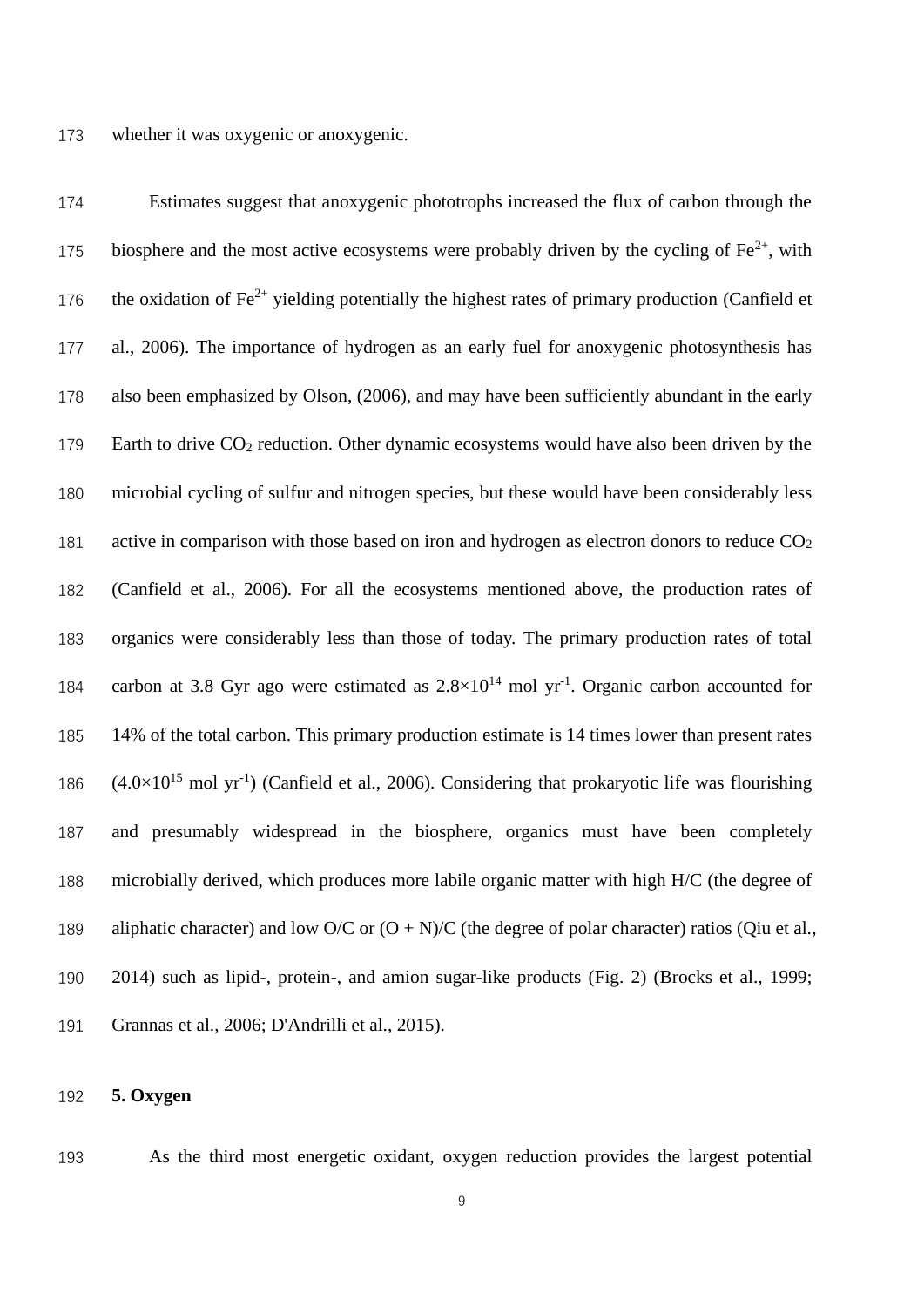source of energy per electron transfer, except for the reduction of chlorine and fluorine (Catling & Claire, 2005). Given the much less abundance of both chlorine and fluorine (several orders of magnitude less than oxygen) and their high reactivity with organics, their energy cannot be harnessed for life. On account of chemical sinks (such as reduced geothermal outflows and rock weathering) greatly exceeded the abiotic sources of oxygen (UV photolysis of water) ambient oxygen levels were insignificantly low (approximately  $10^{-14}$  of present atmospheric O<sub>2</sub> levels) before oxygenic photosynthesis arose (Rosing et al., 2006; Buick, 2008). With the evolution of more advanced oxygen producing photosynthetic pathways, life became independent of both energy and reducing power derived from mineral substrates (Rosing et al., 2006). Geologic evidence suggests that oxygenic photosynthesis originated before 2.8 Gyr (Fig. 1) (Des Marais, 2000). At present cyanobacteria are the most 205 numerous  $(\sim 10^{27})$  among all organisms performing oxygenic photosynthesis (among green plants, phytoplankton and cyanobacteria) (Catling & Claire, 2005). Cyanobacteria raised 207 oxygen levels in the atmosphere  $(>10^{-3}$  present atmospheric O<sub>2</sub> level) by around 2.32 Gyr. 208 This planetary change to atmospheric  $O_2$  levels is referred to as the Great Oxidation Event (GOE) (Kopp et al., 2005; Buick, 2008). Oxygenic photosynthesis was clearly well established by this time (Schirrmeister et al., 2013).

 The stratospheric ozone layer seems to have been created at 2.3 Gyr (Goldblatt et al., 212 2006). The formation of the ozone layer was facilitated by  $O_2$  levels rising to 1-3% of present levels; at these levels, photolysis of oxygen (yielding reactive oxygen radicals) was sufficiently frequent for an ozone layer to be produced, which shielding life from short-wave UV-radiation (200-300 nm) and was suitable for life to expand on the continents (Goldblatt et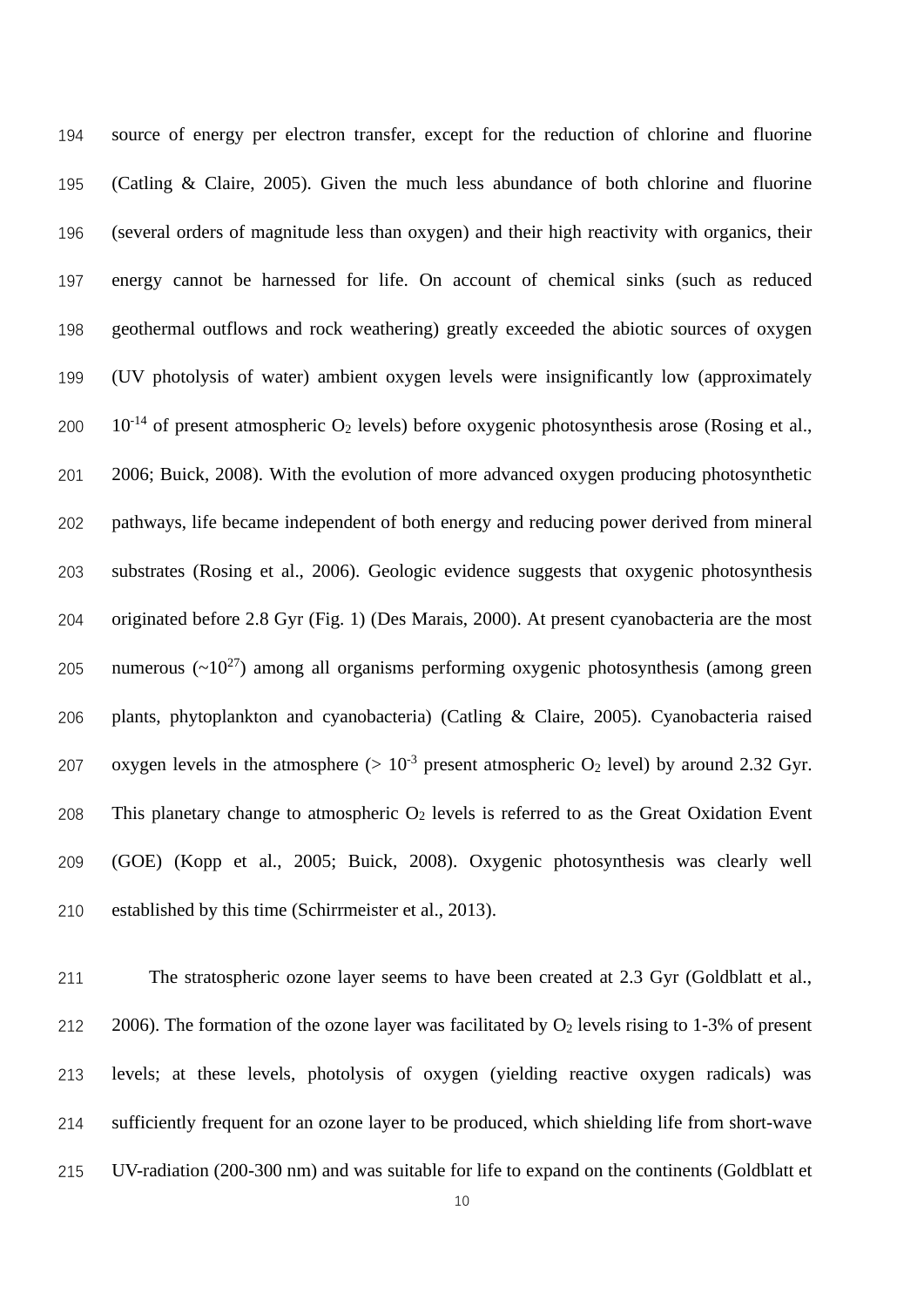al., 2006). Beyond the energetic limitations, defined by the availability of oxygen, the only limiting factors for life from the environment became the availability of bio-essential elements (Rosing et al., 2006). The increase in the oxygen content of the atmosphere and ocean driven by photosynthesis increased chemical weathering rates (Shields, 2007), which in turn increased nutrient (e.g. phosphorus, partly nitrogen, and iron) availability (Shields, 2007; Kump, 2010). The far-reaching impact of the GOE cannot be emphasized enough: it changed Earth's history by enabling the evolution of aerobic life, an explosion in the biosynthesis of organics and this underpinned the opportunity for organics to be generated and to proliferate in large quantities on a planetary scale.

 Oxygenic photosynthesis is by far the most efficient mechanism for harvesting solar energy (Rosing et al., 2006). The GOE changed Earth's history by enabling the evolution of aerobic life (eukaryotes) and the emergence of the lineage that would eventually produce land plants. On Earth, aerobic metabolism provides about an order of magnitude more energy for a given intake of food than anaerobic metabolism (Judson, 2017). As a consequence of 230 energetic limitations, life without  $O_2$  as a strong electron acceptor, well mixed in the 231 atmosphere and the surface ocean, could not grow large and complex (Lane & Martin, 2010). On account of prohibitively low growth efficiencies and energetic limitations anaerobes do not grow beyond the complexity of uniseriate filaments of cells (Schulz & Jørgensen, 2001; Catling & Claire, 2005). The oxygenated atmosphere and ocean enabled the evolution of more complex life (Payne et al., 2009; Dahl et al., 2010; Kump, 2010). The maximum body size of organism has increased by 16 orders of magnitude since emergence of life; this transition occurred via two discrete steps (Payne et al., 2009). The first was the emergence of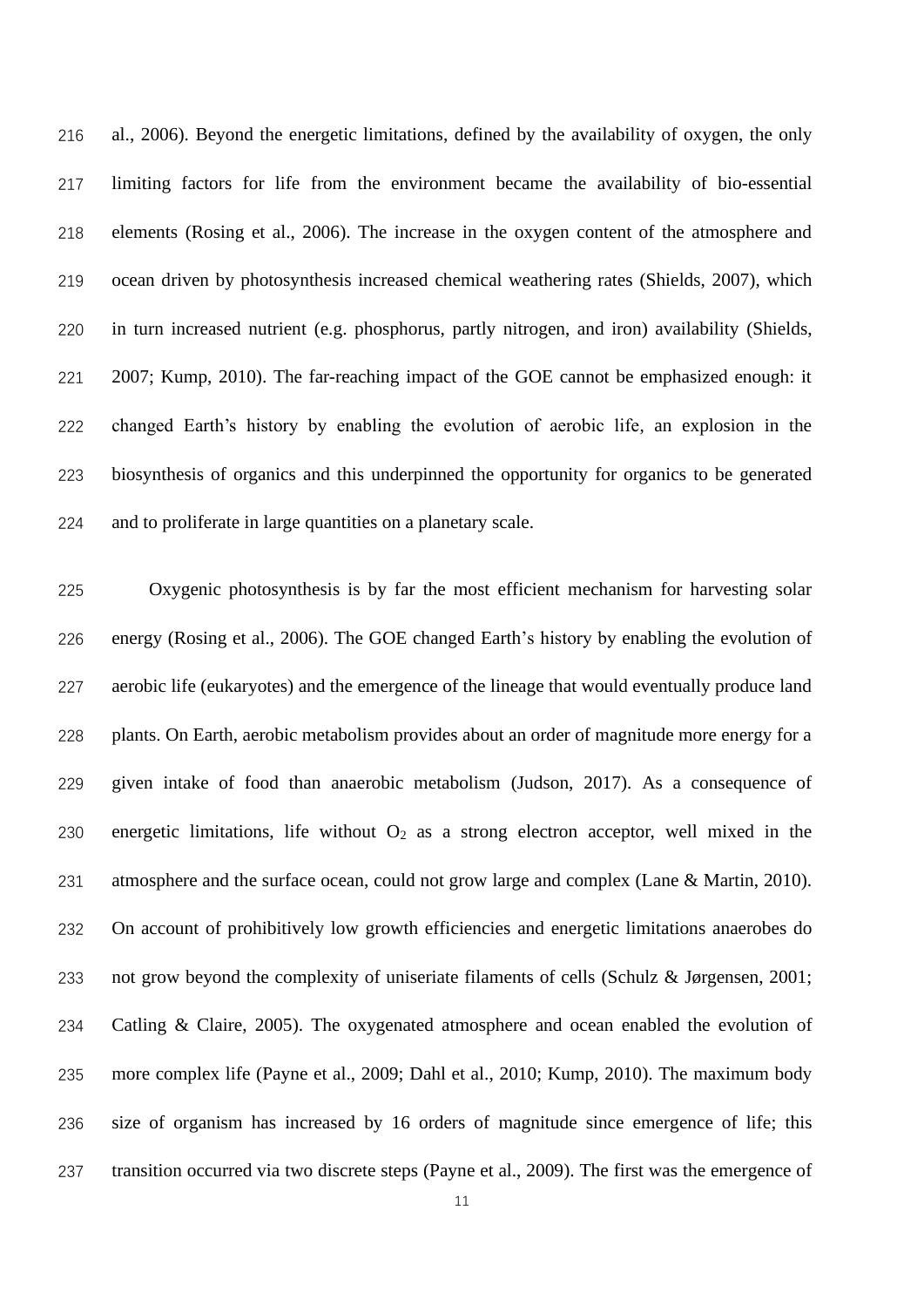eukaryotic cell (~1.9 Gyr) and the second was eukaryotic multi-cellularity (0.6-0.45 Gyr). These two steps coincide or slightly postdate with increases in atmospheric oxygen levels (Payne et al., 2009). The evolution of Earth's biota is intimately linked to the oxygenation of the atmosphere and the oceans (Dahl et al., 2010). This atmospheric oxygenation correlates with the diversification and radiation of vascular plants on the continents (Gensel, 2008) and the oxygenation of the oceans correlates with the expansion of large predatory fish (Bambach, 2002). This evolution significantly enhanced the burial of reduced carbon and was companied by the accumulation of organic matter (Fig. 1).

 There exists a striking temporal overlap between the atmospheric oxidation and the rise of the continents (Dietrich et al., 2006; Rosing et al., 2006). Continent shaping was probably associated with burial of organic matter fixed by oxygenic photosynthetic organisms under sediment eroded from the new blocks of crust (Des Marais et al., 1992; Dietrich et al., 2006). The rifting of large continental plates on the global scale probably promoted the development of extensive anoxic basins favorable for organic preservation (Des Marais et al., 1992), promoted the burial of refractory plant material (e.g., lignin, cellulose, and of other refractory organic compounds) (Berner, 2009).

 The emergence of larger, and less easily degradable organic molecules related to eukaryotic diversification thus enhanced the burial of organic matter and its diversity. One of the most unique and pervasive biological characteristics of organic matter in terrestrial environments is the predominance of sources from vascular plants (Oades, 1993). For example, during the Carboniferous period (360-300 Ma), oxygen in atmosphere rose to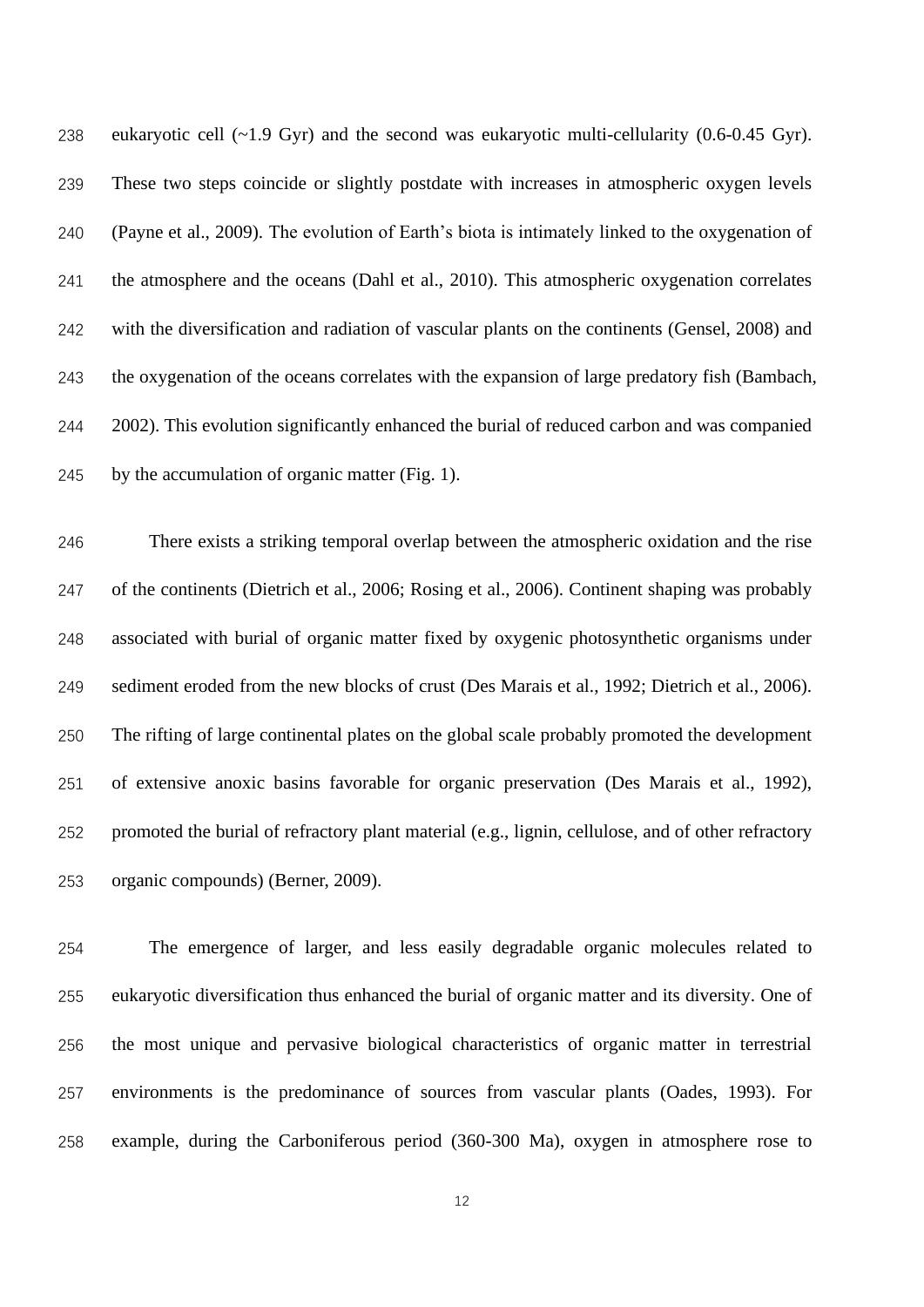between 30 and 35% (Berner et al., 2003; Hsia et al., 2013), coinciding with the appearance giant vascular plants, fern-dominated forests (Shear, 1991). Fern are lignin rich plants that 261 contain > 40% of lignin than modern plants  $(\sim 20\%)$  (Robinson, 1990), and this lignin was difficult to decompose until organisms like fungi evolved and effective degradation occurred until 200 million years after fern plant emergence (Robinson, 1990). The rise of ligniferous plants and low lignin breakdown (due to the rare or absence of lignolytic organisms) contributed to increased terrestrially derived organic matter burial through inhibited decomposition (Robinson, 1990; Berner et al., 2003). The spread of vascular plants in the terrestrial environment increased the diversity of organic matter, including plant-derived polysaccharides such as cellulose and phenolic compounds such as lignin (Benner et al., 1984; McLatchey & Reddy, 1998). These organic compounds are characterized by less labile, more recalcitrant chemical nature with H/C <1.5 (Fig. 2) (D'Andrilli et al., 2015).

**6. Fire**

 To trigger wildfire, all of three conditions must be met (Scott & Glasspool, 2006). Firstly, a source of ignition—such as lightning strikes, meteor strikes and volcanic activity. Throughout the Earth history, these have been abundant. Lightning is the pre-eminent source of heat for the ignition of fossil wildfires. Lightning strikes occurred more than 1.4 billion 276 lightning strikes per year owing to its global frequency  $(44 \pm 5 \text{ strikes/s})$  (Christian et al., 2003), of which an appreciable number ignite wildfires. Secondly, sufficient amount of oxygen became present in the atmosphere. Assuming current atmospheric pressure, at least 16% oxygen is the minimum concentration in order for plants to ignite and for fire to be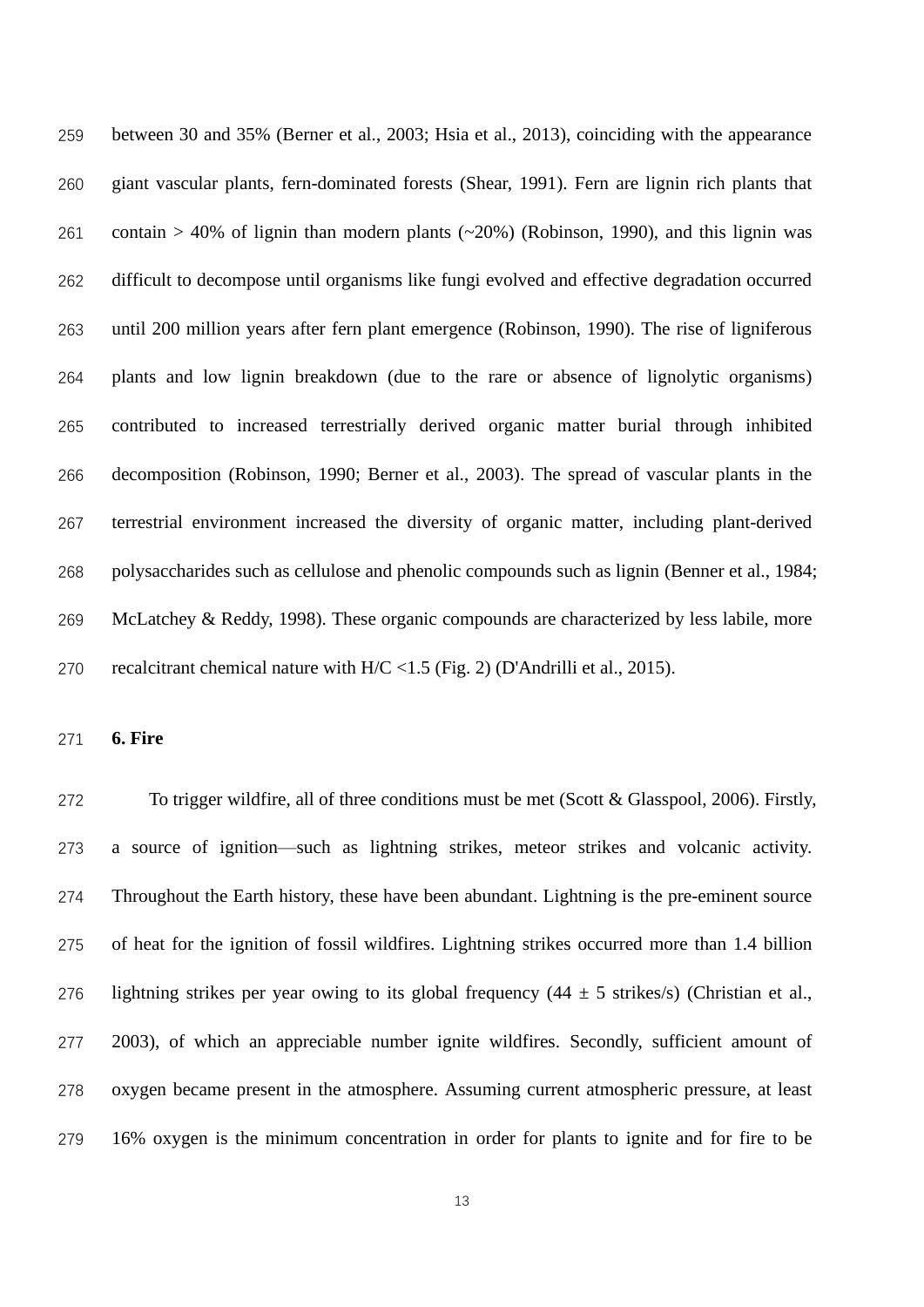self-sustaining (Belcher & McElwain, 2008; Belcher et al., 2010). For most of Earth's history, oxygen levels have been lower than this threshold until 0.35 Gyr (Scott, 2000; Scott et al., 2013). Thirdly, fire requires fuel. The earliest land plants (embryophytes) evolved from charophycean green algal ancestors (Steemans et al., 2009) at approximately 0.47 Gyr (Berner, 2009). The appearance of vascular plants on land occurred around 0.42 Gyr ago, although they were tiny and leafless (Lenton, 2001; Banks et al., 2011). All three conditions were met and fire activity has begun to influence the Earth system and the cycling of organic matter.

 The evolution of plants increased the atmospheric oxygen concentration, contributing to increase the amount of oxygen for fire formation. In the meantime, plants provide the fuel for fire. Fire activity would be globally distributed, even in wetter climatic areas as when oxygen reaches levels >30%, fire can be sustained (Scott & Glasspool, 2006). The Carboniferous period was characterized as a 'high-fire' world due to elevated levels (35%) of oxygen (Berner, 2006; Glasspool & Scott, 2010). A diverse vegetation provided a major and extensive fuel resource although vast swamps were present on the continents (Berner, 1999). Significantly enhanced fire activity continued during the Cretaceous (145–65 Ma) (Belcher et al., 2010), and is hypothesized to be associated with the rise of angiosperms during this period (Bond & Scott, 2010; Bond & Midgley, 2012).

 Fire has had both geological and biological impacts on ecosystems. Fire regimes drive the evolution of plant traits, such as thick bark (Bond et al., 2005; Pausas & Keeley, 2009; Keeley et al., 2011); the initial spread of flowering plants (Bond & Scott, 2010); faunal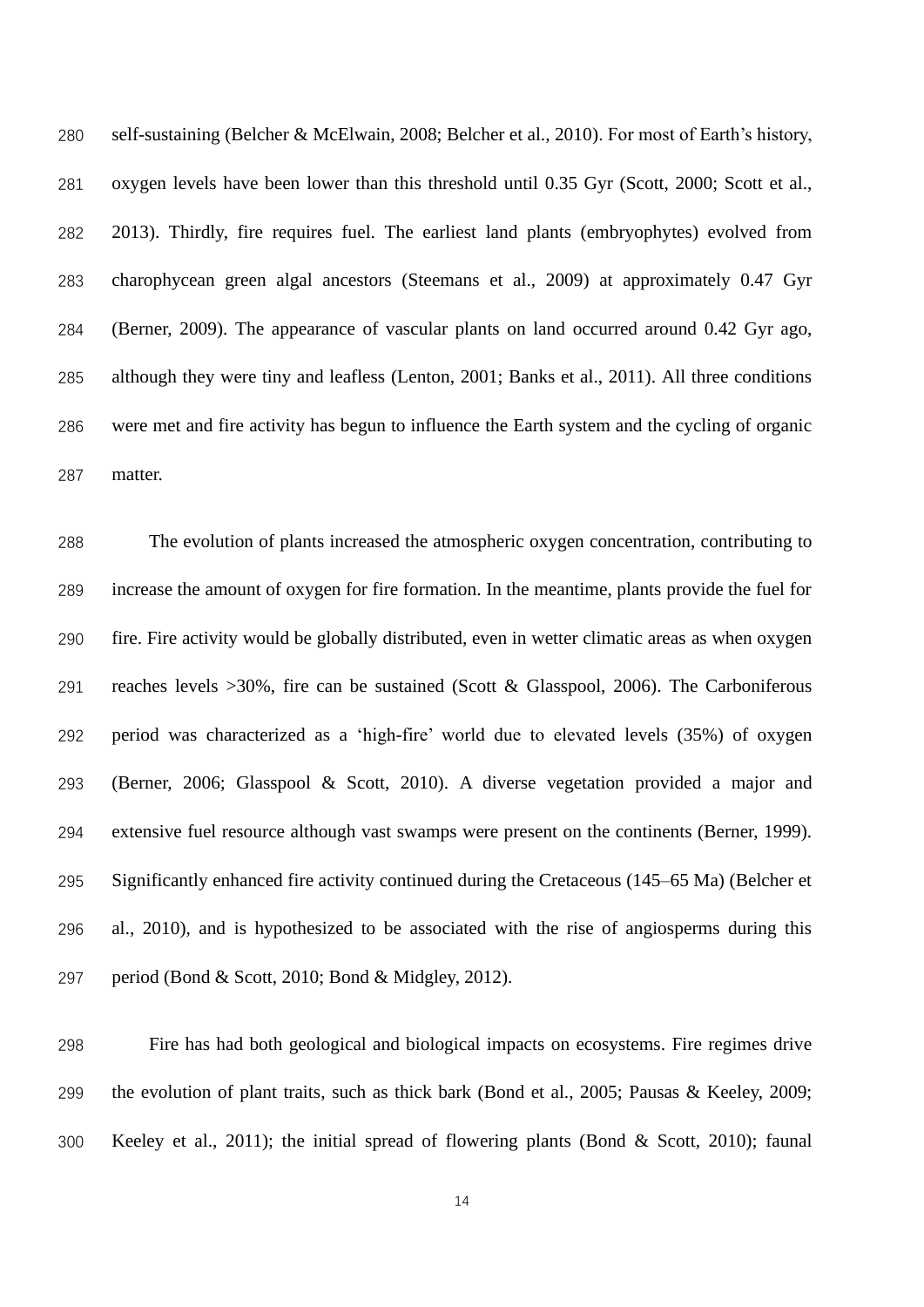abundance and diversity such as ants (Moreau et al., 2006); shape biomes (Crisp et al., 2010, 2011; Scheiter et al., 2012); affect soils quality and nutrient cycling such as the carbon, oxygen and phosphorous cycles; promote biodiversity (Bond & Keeley, 2005). Due to the fire integration to ecosystem function and maintenance (Keeley & Rundel, 2005; Edwards et al., 2010), pyrophilic grasslands and savannas such as C<sup>4</sup> grasslands expanded and replaced woodlands (Keeley & Rundel, 2005; Hoetzel et al., 2013).

 The emergence of fire in terrestrial environment likely had a profound effect upon the compositions and dynamics of organic carbon. Furthermore, fire contributes new material to the Earth—pyrogenic carbon or fire-derived organic matter (partly charred organic matter including black carbon, charcoal and soot) (Lenton, 2013; Judson, 2017). Glinka, (1914) described that "there was almost no soil profile in which charcoal particles did not occur in the upper horizon" (Bird et al., 2015). In modern peats, charcoal may constitute 4% of the total volume. In the Carboniferous, charcoal represented more than 20% of dead organic 314 matter (Scott et al., 2013). It was recently estimated that  $3-5$  million km<sup>2</sup> of the Earth surface are burned by wildfires annually (Jones et al., 2019) and approximately 116-385 Tg/yr of pyrogenic carbon are now produced globally by fires (Santin et al., 2016). Pyrogenic carbon can represent a significant proportion of total organic carbon in the environment: ranging from 2% to 60% of the total soil organic carbon in terrestrial systems (Singh et al., 2012; Reisser et al., 2016). Santin et al. (2016) provided a global assessment of pyrogenic carbon fluxes. Accounted for 8 to 27% of the annual production of pyrogenic carbon were inputted to oceans from rivers and most of pyrogenic carbon was deposited on the continental shelf (Santin et al., 2016). These reports indicate that pyrogenic carbon is a significant component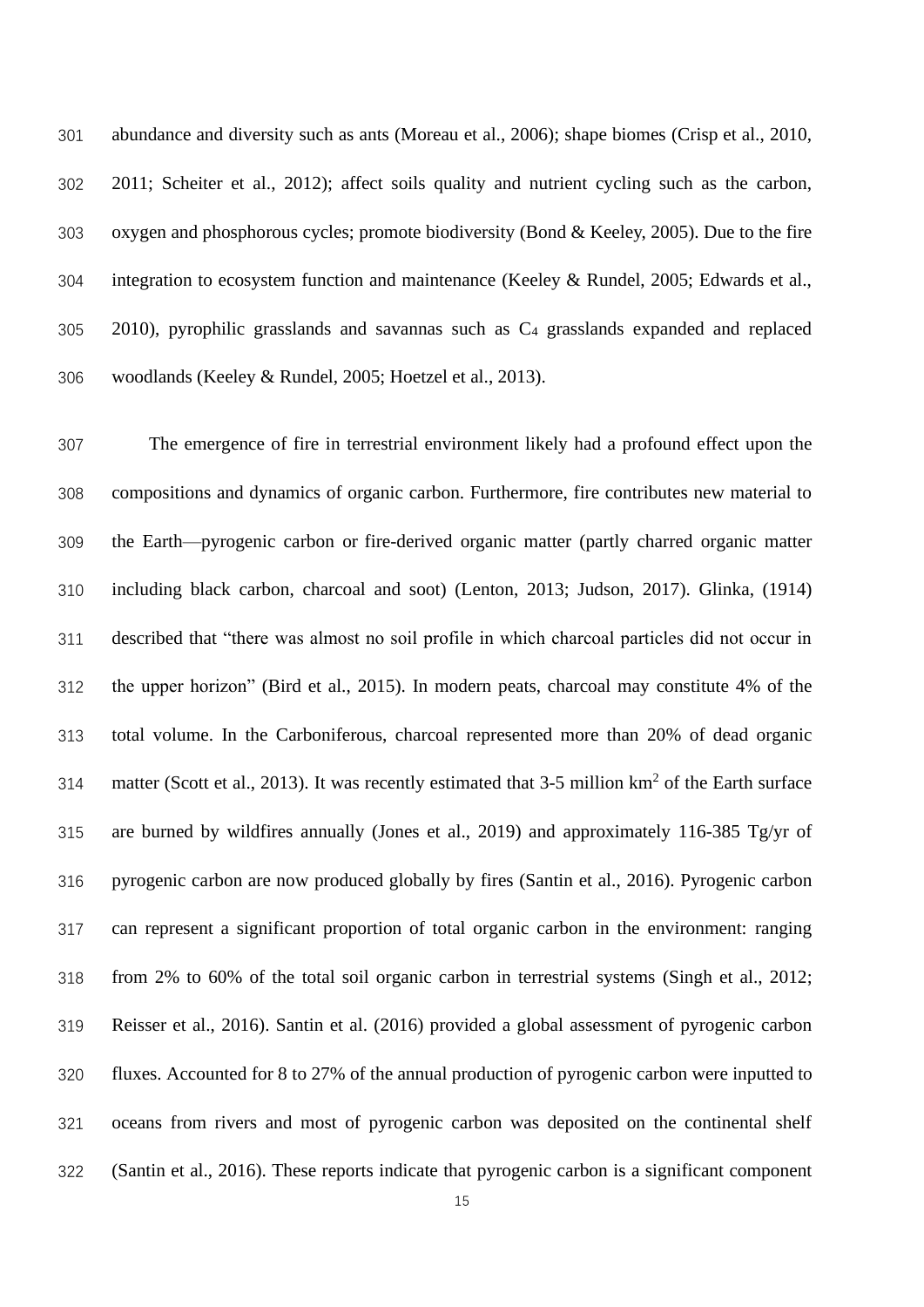in both terrestrial and oceanic carbon storage (Preston & Schmidt, 2006). Moreover, pyrogenic carbon has a condensed aromatic structure with low H/C and O/C ratios; it is therefore recalcitrant (D'Andrilli et al., 2015). It has been established that pyrogenic carbon can persist in soils and sediments for millions of years and thus it plays an important role in the global carbon inventory of the Earth and fluxes between reservoirs over long time scales (Schmidt & Noack, 2000; Forbes et al., 2006; Scott, 2010). Human activities that suppress the production of pyrogenic carbon have significantly disturbed the pyrogenic carbon cycle (Bowman et al., 2011; Andela et al., 2017).

 The advent of anthropogenic fire was a revolutionary event in Earth history because fire technology has significantly influenced the biosphere over the last 10,000 years (Box 2) (Raupach & Canadell, 2010). Fire gave protection, extended the range of food, and expanded adaptation to different environments on Earth (Froestad & Shearing, 2017). Fire plays a pivotal role in the clearing of forests to create permanent fields with the development of sedentary agriculture-based societies during the Holocene (Bowman et al., 2013). During the late Quaternary humans have dramatically altered fire regimes around the globe, which is largely dependent on fossil fuels, both directly and indirectly. The production and existence of pyrogenic carbon underpin the significant perturbations of the carbon cycles both, on long (million year) (Berner, 1999; 2003) and on short (thousand year) timescales. The application of fire by humans, especially the fossil fuel burning, has accelerated both long- and short-term carbon cycles through anthropogenical alternation of carbon fluxes, the increase of CO<sup>2</sup> in the atmosphere, and global warming (Berner, 1999). Organic aerosols such as soot from fire smoke in Earth's atomsphere is an important contributor to global climate change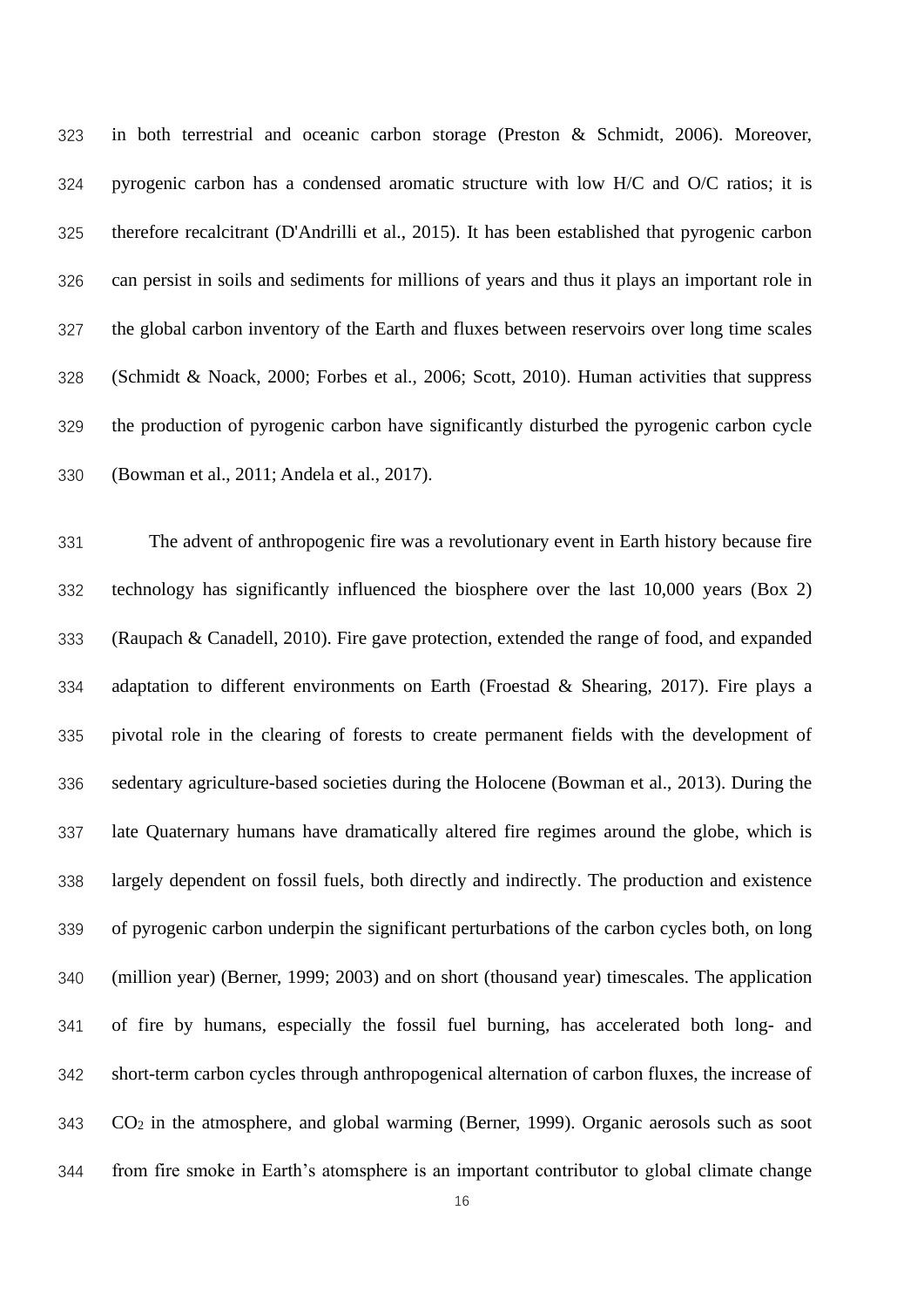by absorbing heat and warming the air (Bond et al., 2013; Berner, 2003; Johansson et al., 2018).

 Life is a process of harnessing energy to maintain states far from thermodynamic equilibrium, leading to an energy flow through the biosphere (Raupach & Canadell, 2010). Any reduction of an energy source could cause a corresponding contraction in the biosphere and drop in the rate of global organic matter burial. In the traditional "big five" mass extinctions oceanic anoxic events (due to the worldwide reduction of oxygen) have coincided with four of these mass extinctions, especially, the end-Ordovician (Zhang et al., 2009), the Late Devonian (Goddéris & Joachimski, 2004), the end-Permian (Wignall & Twitchett, 1996; Grice et al., 2005), and the end-Triassic (Isozaki, 1997). Thus, rapid declines in atmospheric O<sup>2</sup> have been proposed to have a major influence upon mass extinction events. For example, in the most severe extinction (loss of as much as 95% of all species on Earth) that occurred in the Late Permian (~251 Mya) (Benton & Twitchett, 2003; Grice et al., 2005; Chen & Benton, 2012), the oxygen level (at 30% or more in the Carboniferous period) fell dramatically to 13% in the late Permian and the early part of the subsequent Triassic (Lane, 2007). One factor in the last mass extinction (end-Cretaceous) may be the prevention of sunlight from reaching the surface of the Earth due to the dust, soot or aerosols in the atmosphere ejected by the Chicxulub asteroid impact (Kring, 2007).

 The sudden mass mortality of the terrestrial and marine organisms irreversibly reorganized the global carbon cycle (Caplan & Bustin, 1999; Berner, 2002). A drop in burial fluxes for global organic carbon is coincident with the abrupt biota change at the time of late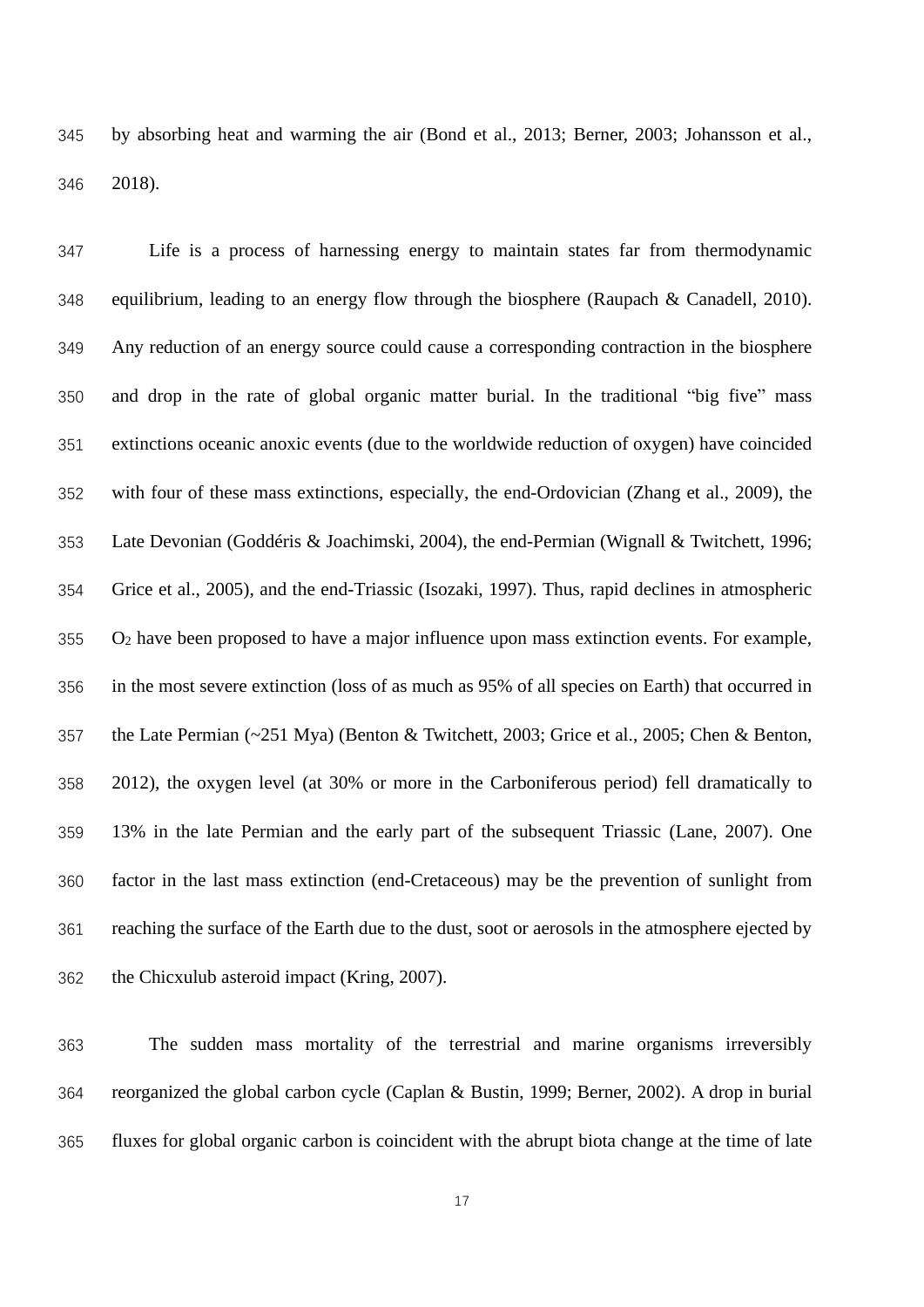Permian (Berner, 2005) and the end-Cretaceous mass extinctions (D'hondt et al., 1998). Such a reduction in the organic flux could have been a natural consequence of the ecosystem reorganization that resulted from the mass extinctions.

**7. Conclusions** 

 The amount and proportion of pyrogenic carbon in total organic carbon on Earth are expected to increase, which changed the diversity and complexity of organic matter on Earth. The change of the diversity and complexity of organic matter (microbial-, plant-, fire- and human-derived organics) have in-return significantly influenced Earth's carbon cycle, planetary climate and ecosystems. The long-term organic carbon cycle has dominant influenced the levels of atmospheric oxygen and carbon dioxide over a multimillion-year time scale. The levels of atmospheric carbon dioxide and oxygen were mainly mediated via weathering of organic matter on the continents, the burial of organic matter in sediments, and the thermal breakdown of organic matter at depth. The increased oxidation of organic carbon to carbon dioxide by weathering and thermal breakdown results in the  $O<sub>2</sub>$  consumption and CO<sup>2</sup> production. The burial of organic matter in sediments leads to an increase in atmospheric O<sub>2</sub> and a decrease of atmospheric CO<sub>2</sub> due to a net excess of photosynthesis over respiration (Berner & Caldeira, 1997; Berner, 1999). Current burning of fossil carbon results in a 383 decrease of atmospheric  $O_2$  by about 2 ppm per year (Keeling and Manning, 2014). The 384 fluctuation of atmospheric levels of  $O_2$  and  $CO_2$  would change the planetary climate, 385 temperature, precipitation (enhanced atmospheric  $CO<sub>2</sub>$  leads to a warmer and wetter climate via the greenhouse effect), resulting in the evolution of biology. An integrated view of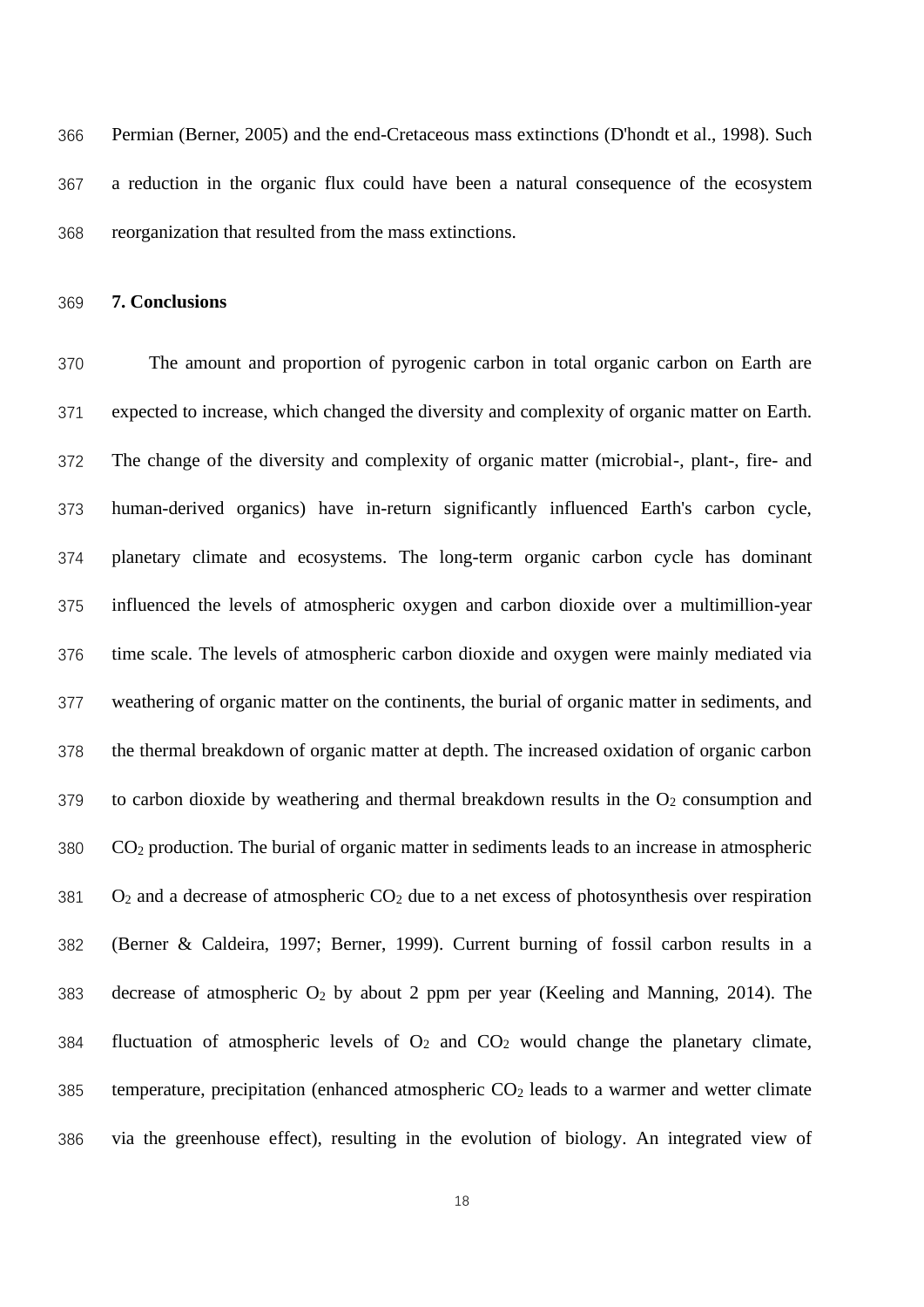assessing the role of the change of diversity and complexity of organic matter is required. A full understanding of the role of pyrogenic carbon on planetary climate and ecosystems can provide us with new opportunities for mitigating climate change.

 If the development of life-energy-organic dynamics on other life-planet systems have paralleled those on Earth (i.e. microbial-, plant-, fire-derived and anthropogenic organics), then it follows that by analyzing the type of organics in their soils or rocks the evolution of life-energy-organic histories/dynamics can be speculated upon (Hazen, 2019). For example, if the soils or meteorites from another planet have only simple organic molecules it might be inferred that the planet is in a prebiotic (or early life) stage. In contrast, where the soils or meteorites from a planet have plant-derived or pyrogenic carbon, like Mars (Lin et al., 2014), there exist implications for a possibly complex biosphere being present. Given, the entwined evolution of life, energy utilization and organics there exist the possibility to evidence the development of life elsewhere in the universe though assessment of organic matter profile and the fingerprint they provide of biotic diversification.

### **Acknowledgements**

 This project was financially supported by the Natural Science Foundation of China (No. 41571130062), National Key Research and Development Program of China (2017YFD0800303).

#### **References**

Agarwal, V.K., Schutte, W., Greenberg, J. M., Ferris, J. P., Briggs, R., Connor, S., … Baas, F.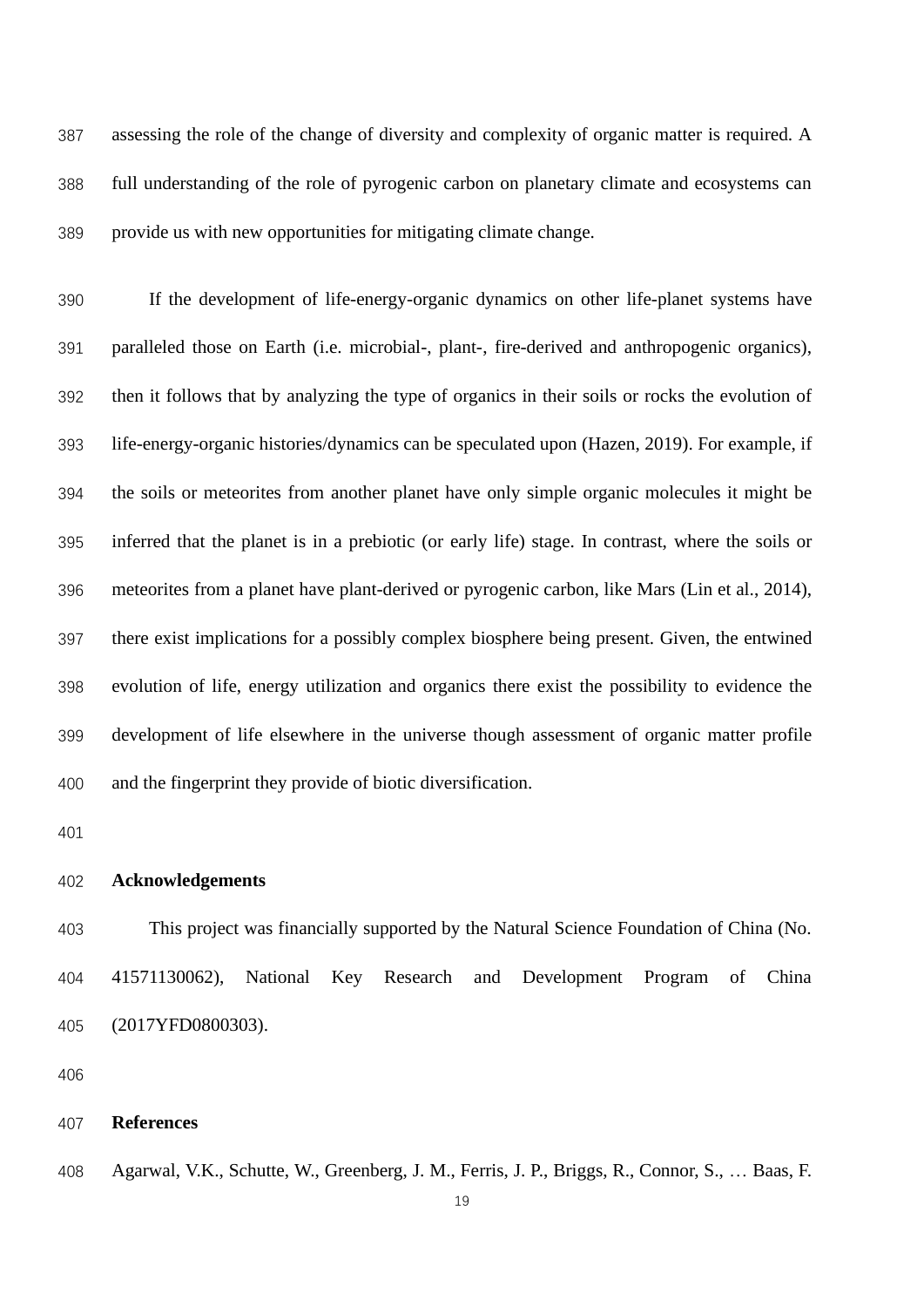- 409 (1986) Photochemical reactions in interstellar grain photolysis of CO,  $NH_3$ , and  $H_2O$ . *Origins Life* 16: 21-40.
- Andela, N., Morton, D.C., Giglio, L., Chen, Y., Van Der Werf, G.R., Kasibhatla, P.S., …
- Randerson, J.T. (2017) A human-driven decline in global burned area. *Science* 356(6345), 1356-1362.
- Anders, E. (1989) Pre-biotic organic matter from comets and asteroids. *Nature* 342, 255-257
- Bada, J.L. (2013) New insights into prebiotic chemistry from Stanley Miller's spark discharge experiments. *Chemical Society Reviews* 42(5), 2186-2196.
- Bada, J.L., & Lazcano, A. (2002) Some like it hot, but not the first biomolecules. *Science* 296, 1982–1983.
- Bambach, R.K. (2002) Supporting predators: Changes in the global ecosystem inferred from changes in predator diversity. The Fossil Record of Predation. Paleontological Society
- Papers, eds M Kowalewski, PH Kelley, and P Dodson 8, 319–352.
- Banks, J.A., Nishiyama, T., Hasebe, M., Bowman, J.L., Gribskov, M., Albert, V.A., …
- Grigoriev, I.V. (2011) The Selaginella genome identifies genetic changes associated with
- the evolution of vascular plants. *Science* 332(6032), 960-963.
- Barnes, D.K.A., Galgani, F., Thompson, R.C., & Barlaz, M. (2009) Accumulation and
- fragmentation of plastic debris in global environments. *Philosophical transactions of the Royal Society of London Series B-Biological Sciences* 364(1526), 1985-1998.
- Belcher, C.M., Collinson, M.E., & Scott, A.C. (2013) A 450-Million-Year History of Fire. In:
- Belcher, C. (Ed.), Fire Phenomena and the Earth System: An Interdisciplinary Guide to
- Fire Science. John Wiley & Sons, pp. 229-249.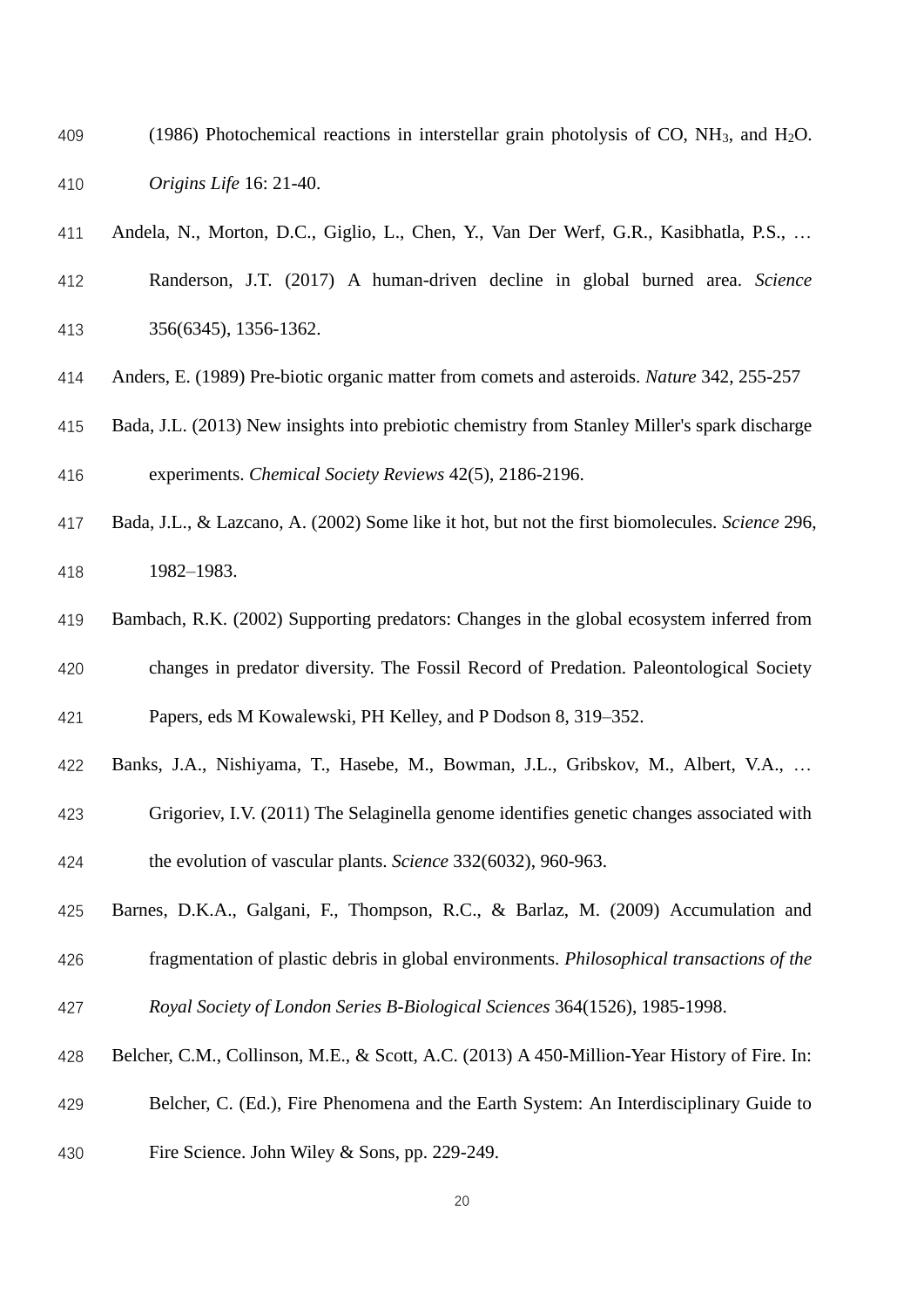| 431 |  |  |  |  | Belcher, C.M., & McElwain, J.C. (2008) Limits for combustion in low $O_2$ redefine |  |  |
|-----|--|--|--|--|------------------------------------------------------------------------------------|--|--|
| 432 |  |  |  |  | paleoatmospheric predictions for the Mesozoic. Science 321, 1197–1200.             |  |  |

- Belcher, C.M., Yearsley, J.M., Hadden, R.M., McElwain, J.C., & Rein, G. (2010) Baseline
- intrinsic flammability of Earth's ecosystems estimated from paleoatmospheric oxygen
- over the past 350 million years. *Proceedings of the National Academy of Sciences of the*
- *United States of Aaerica* 107, 22448–22453.
- 437 Benner, R., Maccubbin, A.E., & Hodson, R.E. (1984) Anaerobic biodegradation of the lignin
- and polysaccharide components of lignocellulose and synthetic lignin by sediment microflora. *Applied and Environmental Microbiology* 47, 998-1004.
- Benton, M.J., & Twitchett, R.J. (2003) How to kill (almost) all life: the end-Permian extinction event. *Trends in Ecology and Evolution* 18(7), 358-365.
- Bergman, N.M., Lenton, T.M., & Watson, A.J. (2004) COPSE: A new model of biogeochemical cycling over Phanerozoic time. *American Journal of Science* 304(5), 397–437.
- Berna, F., Goldberg, P., Horwitz, L.K., Brink, J., Holt, S., Bamford, M., & Chazan, M. (2012)
- Microstratigraphic evidence of in situ fire in the Acheulean strata of Wonderwerk Cave,
- Northern Cape province, South Africa. *Proceedings of the National Academy of Sciences*
- *of the United States of Aaerica* 109, E1215-1220.
- Berner, R.A. (2009) Phanerozoic atmospheric oxygen: New results using the geocarbsulf model. *American Journal of Science* 309(7): 603–606.
- Berner, R.A. (1999) A new look at the long-term carbon cycle. *GSA Today* 9(11), 1-6.
- Berner, R.A. (1999) Atmospheric oxygen over Phanerozoic time. *Proceedings of the National*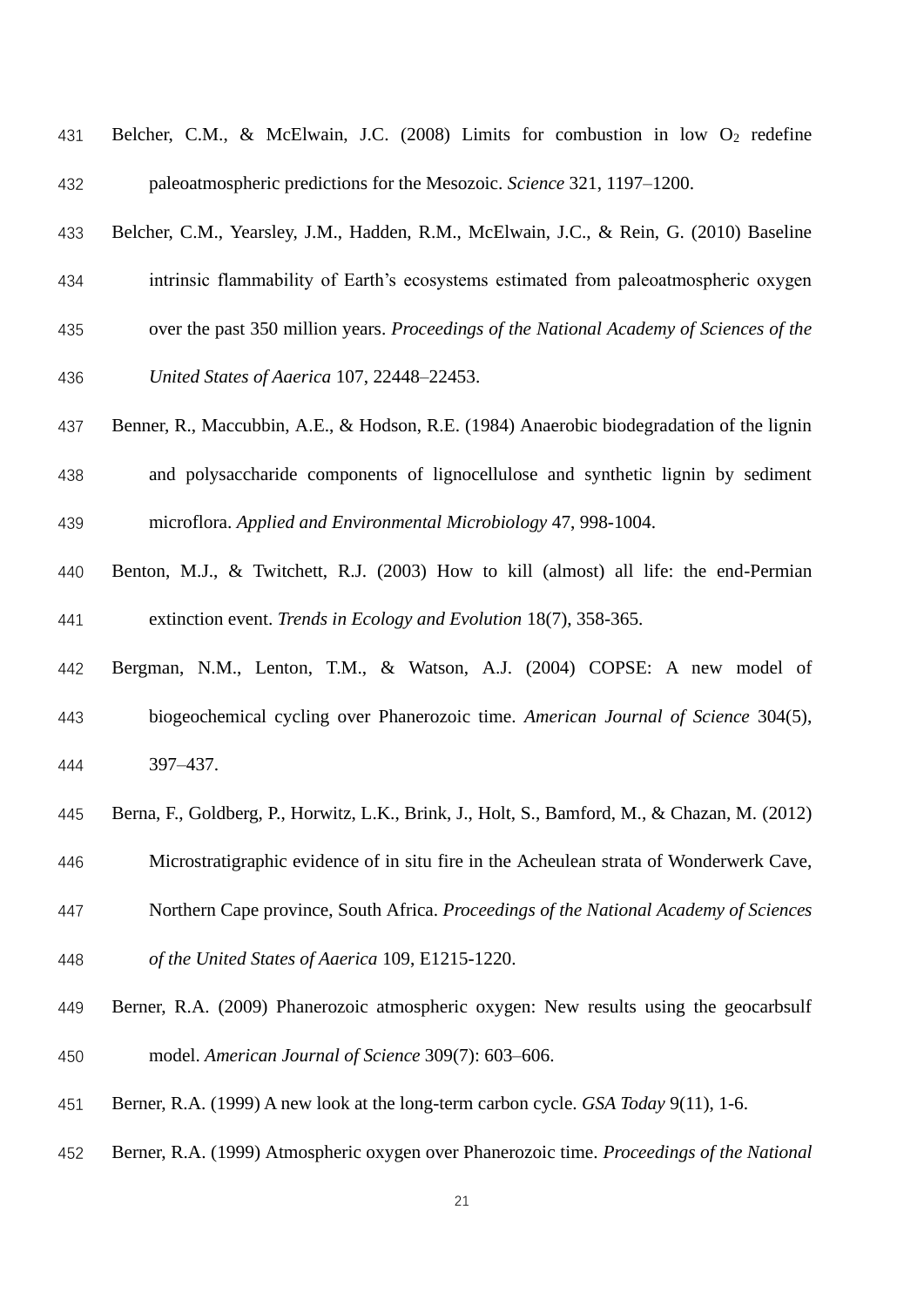- *Academy of Sciences of the United States of Aaerica* 96(20), 10955-10957.
- Berner, R.A. (2002) Examination of hypotheses for the Permo–Triassic boundary extinction
- by carbon cycle modeling. *Palaeogeography, Palaeoclimatology, Palaeoecology* 99(7),
- 4172-4177.
- Berner, R.A. (2003) The long-term carbon cycle, fossil fuels and atmospheric composition. *Nature* 426(6964), 323.
- Berner, R.A. (2005) The carbon and sulfur cycles and atmospheric oxygen from middle Permian to middle Triassic. *Geochimica et Cosmochimica Acta* 69(13), 3211-3217.
- 461 Berner, R.A. (2006) GEOCARBSULF: a combined model for Phanerozoic atmospheric O<sub>2</sub> and CO2. *Geochimica et Cosmochimica Acta* 70(23), 5653-5664.
- Berner, R.A., Beerling, D.J., Dudley, R., Robinson, J.M., & Wildman Jr, R.A. (2003) Phanerozoic atmospheric oxygen. *Annual Review of Earth Planetary Sciences* 31(1), 105-134.
- Bird, M.I., & Ascough, P.L. (2012) Isotopes in pyrogenic carbon: A review. *Organic Geochemistry* 42, 1529-1539.
- Bird, M.I., Wynn, J.G., Saiz, G., Wurster, C.M., & McBeath, A. (2015) The pyrogenic carbon cycle. *Annual Review of Earth Planetary Sciences* 43, 273-298.
- Bond, T.C., Doherty, S.J., Fahey, D.W., Forster, P.M., Berntsen, T., DeAngelo, B.J., …
- Zender, C.S. (2013) Bounding the role of black carbon in the climate system: A scientific assessment. *Journal of Geophysical Research: Atmospheres* 118, 5380–5552.
- Bond, W.J., & Keeley, J.E. (2005) Fire as a global 'herbivore': the ecology and evolution of
- flammable ecosystems. *Trends in Ecology and Evolution* 20(7), 387-394.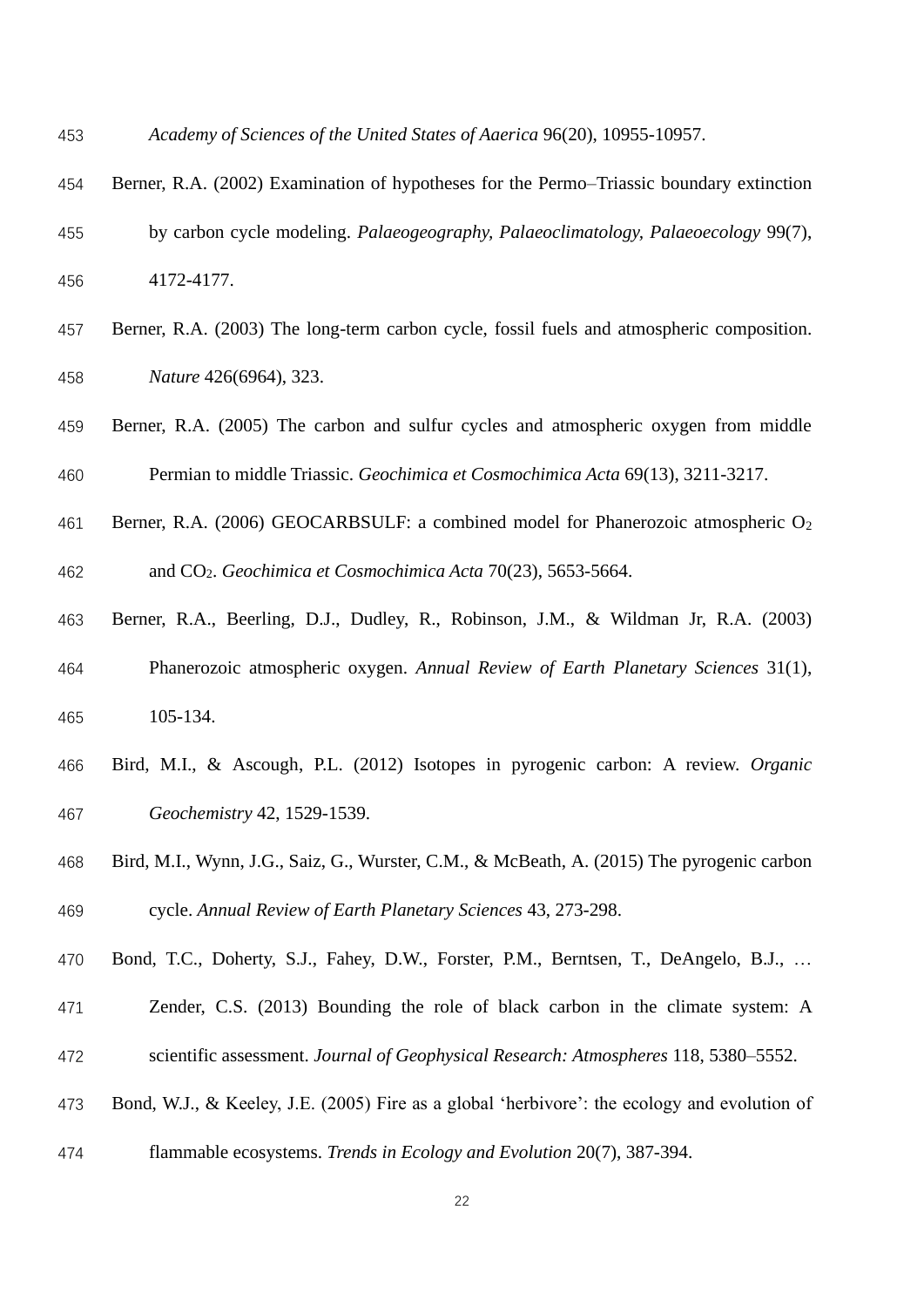- Bond, W.J., & Midgley, J.J. (2012) Fire and the angiosperm revolutions. *International Journal of Plant Sciences* 173(6), 569–583.
- Bond, W.J., & Scott, A.C. (2010). Fire and the spread of flowering plants in the Cretaceous.
- *New Phytologist* 188, 1137–1150.
- Bond, W.J., Woodward, F.I., & Midgley, G.F. (2005) The global distribution of ecosystems in a world without fire. *New Phytologist* 165, 525–538.
- Botta, O., & Bada, J.L. (2002) Extraterrestrial organic compounds in meteorites. *Survey in Geophysics* 23(5), 411-467.
- Bowman, D.M., Balch, J., Artaxo, P., Bond, W.J., Cochrane, M.A., D'antonio, C.M., …
- Swetnam T.W. (2011) The human dimension of fire regimes on Earth. *Journal of Biogeography* 38, 2223-2236.
- Bowman, D.M., O'Brien, J.A., & Goldammer, J.G. (2013) Pyrogeography and the global
- quest for sustainable fire management. *Annual Reviews of Environment and Resources* 38, 57–80.
- Brocks, J.J., Logan, G.A., Buick, R., & Summons, R.E. (1999) Archean molecular fossils and the early rise of eukaryotes. *Science* 285(5430), 1033-1036.
- Buick, R. (2008) When did oxygenic photosynthesis evolve? *Philosophical transactions of*
- *the Royal Society of London Series B-Biological Sciences* 363(1504), 2731-2743.
- Canfield, D.E., Rosing, M.T., & Bjerrum, C. (2006) Early anaerobic metabolisms.
- *Philosophical transactions of the Royal Society of London Series B-Biological Sciences*
- 361(1474), 1819-1836.
- Caplan, M.L., & Bustin, R.M. (1999) Devonian–Carboniferous Hangenberg mass extinction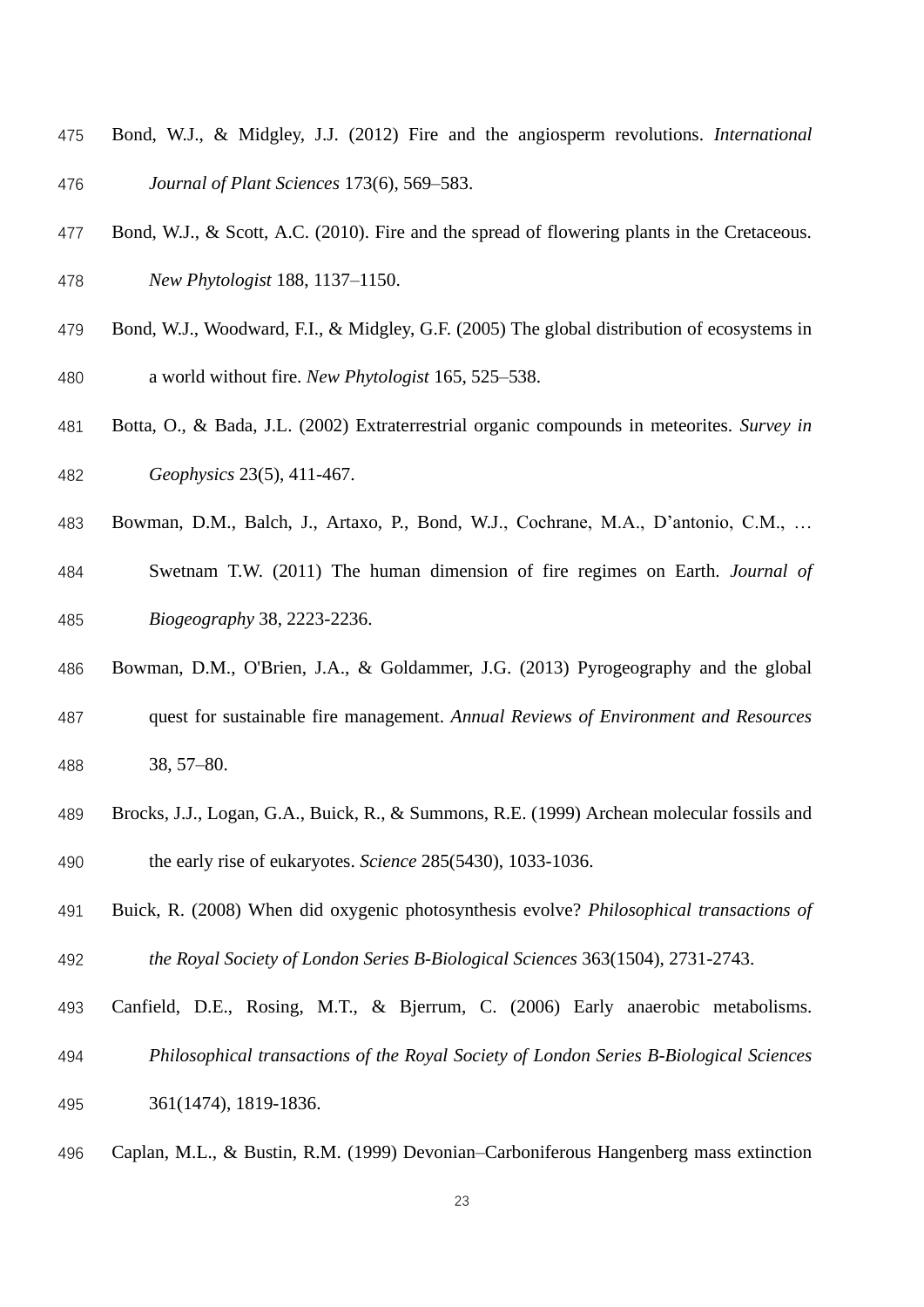- event, widespread organic-rich mudrock and anoxia: causes and consequences. *Palaeogeography, Palaeoclimatology, Palaeoecology* 148(4), 187-207.
- Carmody, R.N., & Wrangham, R.W. (2009) The energetic significance of cooking. *Journal of Human Evolution* 57, 379–391.
- Carpenter, E.J., & Smith, K.L. (1972) Plastics on the Sargasso Sea surface. *Science* 175(4027), 1240-1241.
- Catling, D.C., & Claire, M.W. (2005) How Earth's atmosphere evolved to an oxic state: a status report. *Earth and Planet Science Letters* 237(1), 1-20.
- 505 Catling, D.C., Glein, C.R., Zahnle, K.J., & McKay, C.P. (2005) Why O<sub>2</sub> is required by complex life on habitable planets and the concept of planetary "oxygenation time". *Astrobiology* 5, 415–438.
- Catling, D.C., Zahnle, K.J., & McKay, C.P. (2001) Biogenic methane, hydrogen escape, and the irreversible oxidation of early Earth. *Science* 293(5531), 839-843.
- Charlou, J.L., Donval, J.P., Fouquet, Y., Jean-Baptiste, P., & Holm, N.G. (2002)
- Geochemistry of high H<sup>2</sup> and CH<sup>4</sup> vent fluids issuing from ultramafic rocks at the
- Rainbow hydrothermal field (36°14'N, MAR). *Chemical Geology* 191(4), 345–359.
- Chen, Z.Q., & Benton, M.J. (2012) The timing and pattern of biotic recovery following the end-Permian mass extinction. *Nature Geoscience* 5(6), 375-383.
- Christian, H.J., Blakeslee, R.J., Boccippio, D.J., Boeck, W.L., Buechler, D.E., Driscoll,
- K.T., … Stewart, M.F. (2003) Global frequency and distribution of lightning as observed
- from space by the Optical Transient Detector. *Journal of Geophysical Research-*
- *Atmospheres* 108, ACL4-1–ACL4-15.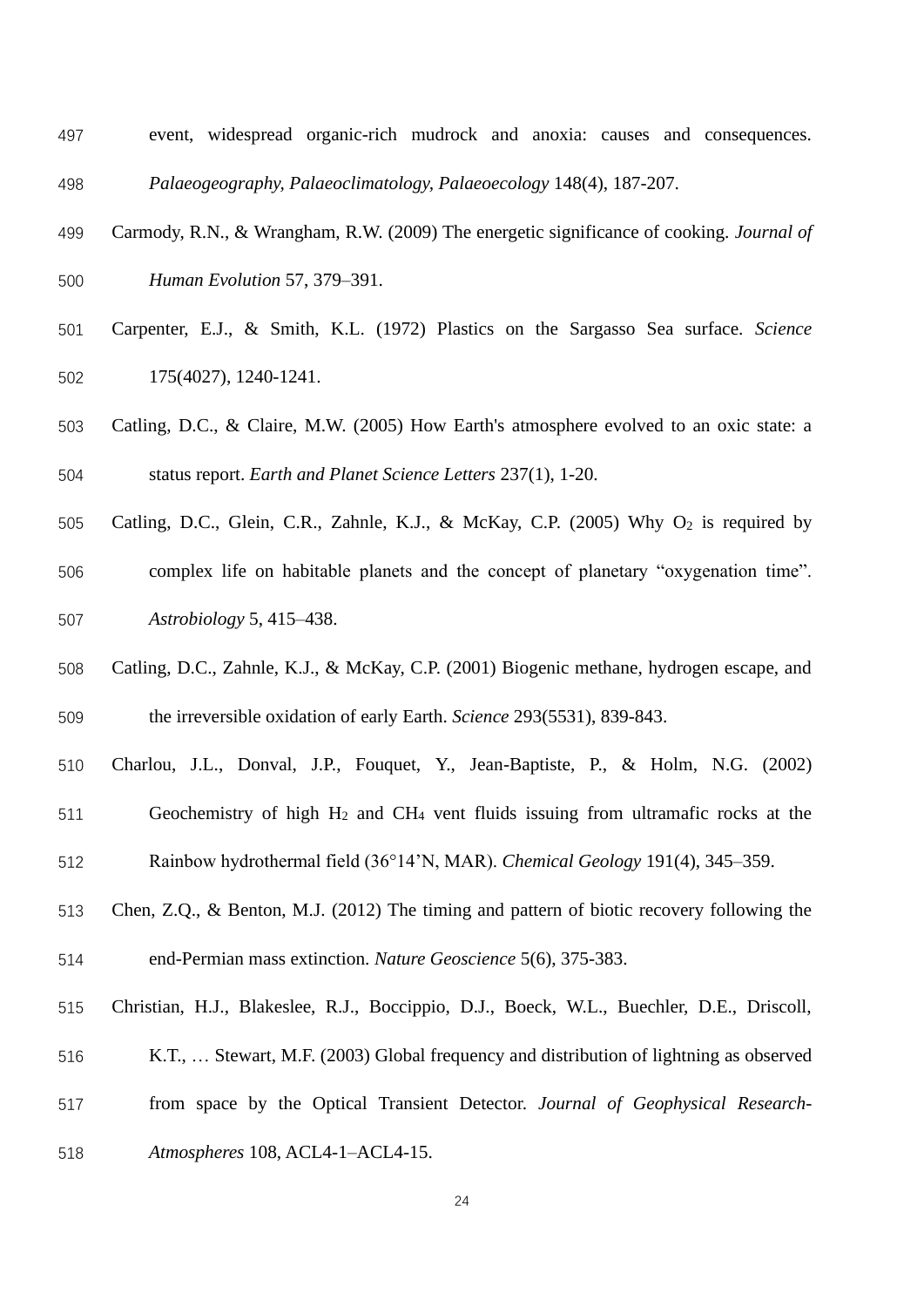- Chyba, C., & Sagan, C. (1992) Endogenous production, exogenous delivery and impact-shock synthesis of organic molecules: an inventory for the origins of life. *Nature* 355(6356), 125.
- Chyba, C.F., Thomas, P.J., Brookshaw, L., & Sagan, C. (1990) Cometary delivery of organic molecules to the early Earth. *Science* 249, 366–373
- Cooper, G., Kimmich, N., Belisle, W., Sarinana, J., Brabham, K., & Garrel, L. (2001) Carbonaceous meteorites as a source of sugar-related organic compounds for the early Earth. *Nature* 414(6866), 879-883.
- Corliss, J.B., Dymond, J., Gordon, L.I., Edmond, J.M., von Herzen, R.P., Ballard, R.D., …
- van Andel, T.H. (1979) Submarine thermal springs in the Galapagos Rift. *Science* 203, 1073-1083.
- Cózar, A., Echevarría, F., González-Gordillo, J.I., Irigoien, X., Úbeda, B., Hernández-León,
- S., … Duarte, C.M. (2014) Plastic debris in the open ocean. *Proceedings of the National*
- *Academy of Sciences of the United States of Aaerica* 11(28), 10239-10244.
- Cressler, W.L. (2001) Evidence of Earliest Known Wildfires. *Palaios* 16, 171–174.
- Crisp, M.D., Burrows, G.E., Cook, L.G., Thornhill, A.H., & Bowman, D.M. (2011)
- Flammable biomes dominated by eucalypts originated at the Cretaceous-Palaeogene boundary. *Nature Communications* 2, 193.
- Crisp, M.D., Isagi, Y., Kato, Y., Cook, L.G., & Bowman, D.M.J.S. (2010) Livistona palms in
- Australia: ancient relics or opportunistic immigrants? *Molecular Phylogenetics and*
- *Evolution* 54, 512–523.
- Dahl, T.W., Hammarlund, E.U., Anbar, A.D., Bond, D.P., Gill, B. C., Gordon, G.W., …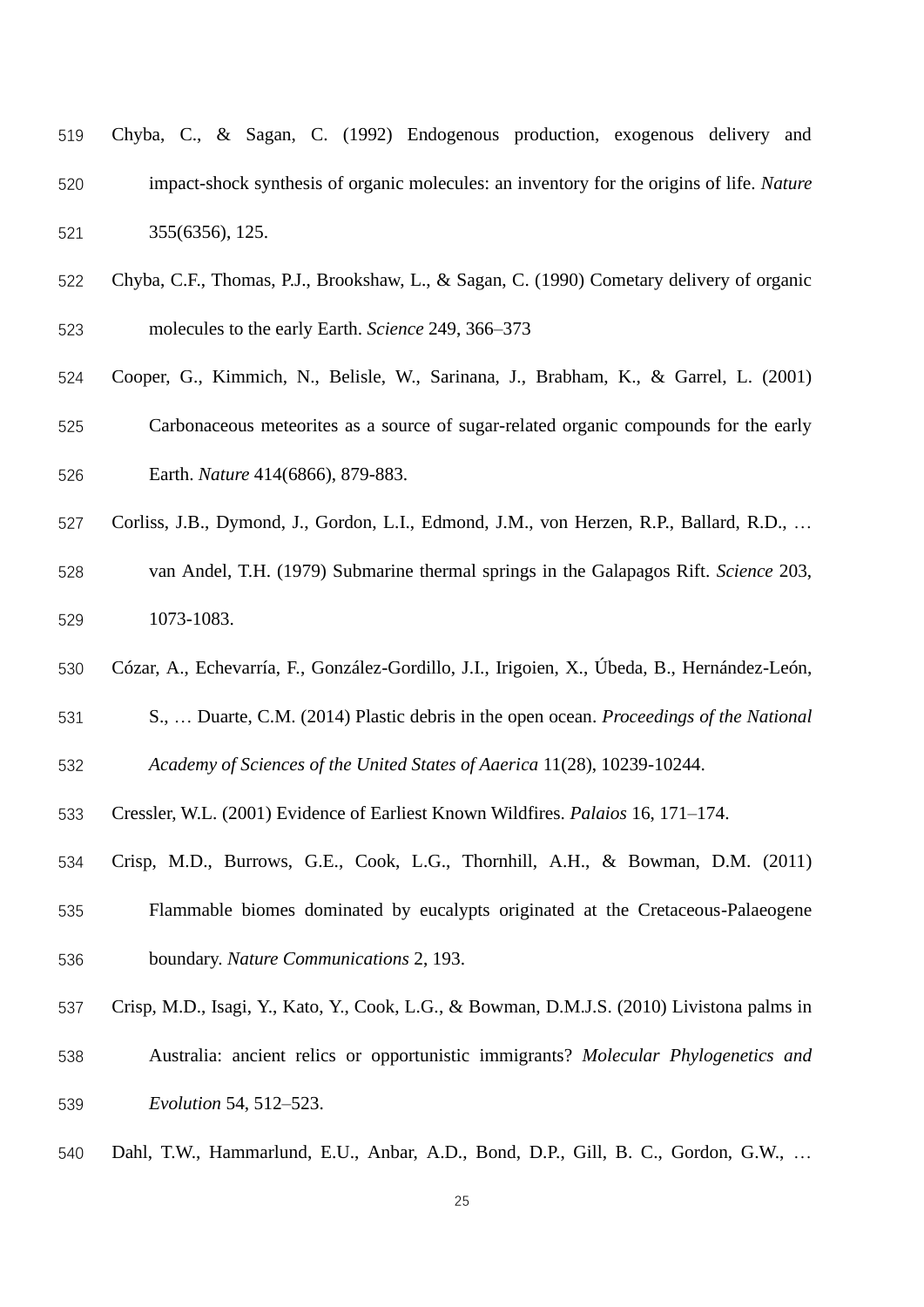- Canfield, D.E. (2010) Devonian rise in atmospheric oxygen correlated to the radiations of terrestrial plants and large predatory fish. *Proceedings of the National Academy of Sciences of the United States of Aaerica* 107, 17911–17915.
- Dalai, P., Kaddour, H., & Sahai, N. (2016) Incubating life: prebiotic sources of organics for the origin of life. *Elements* 12(6), 401-406.
- D'Andrilli, J., Cooper, W.T., Foreman, C.M., & Marshall, A.G. (2015) An ultrahigh-resolution mass spectrometry index to estimate natural organic matter lability.

*Rapid Communications in Mass Spectrometry* 29(24), 2385-2401.

- Des Marais, D.J. (2000) Evolution: when did photosynthesis emerge on Earth? *Science* 289, 1703–1705.
- Des Marais, D.J., Strauss, H., Summons, R.E., & Hayes, J.M. (1992) Carbon isotope evidence for the stepwise oxidation of the Proterozoic environment. *Nature* 359, 605–609.
- D'hondt, S., Donaghay, P., Zachos, J.C., Luttenberg, D., & Lindinger, M. (1998) Organic
- carbon fluxes and ecological recovery from the Cretaceous-Tertiary mass extinction. *Science* 282(5387), 276-279.
- Dietrich, L.E., Tice, M.M., & Newman, D.K. (2006) The co-evolution of life and Earth. *Current Biology* 16(11), R395-R400.
- Dodd, M.S., Dodd, M.S., Papineau, D., Grenne, T., Slack, J.F., Rittner, M., … Little, C.T.
- (2017) Evidence for early life in Earth's oldest hydrothermal vent precipitates. *Nature* 543(7643), 60-64.
- Edwards, E.J., Osborne, C.P., Stromberg, C.A., & Smith, S.A. (2010) The origins of C4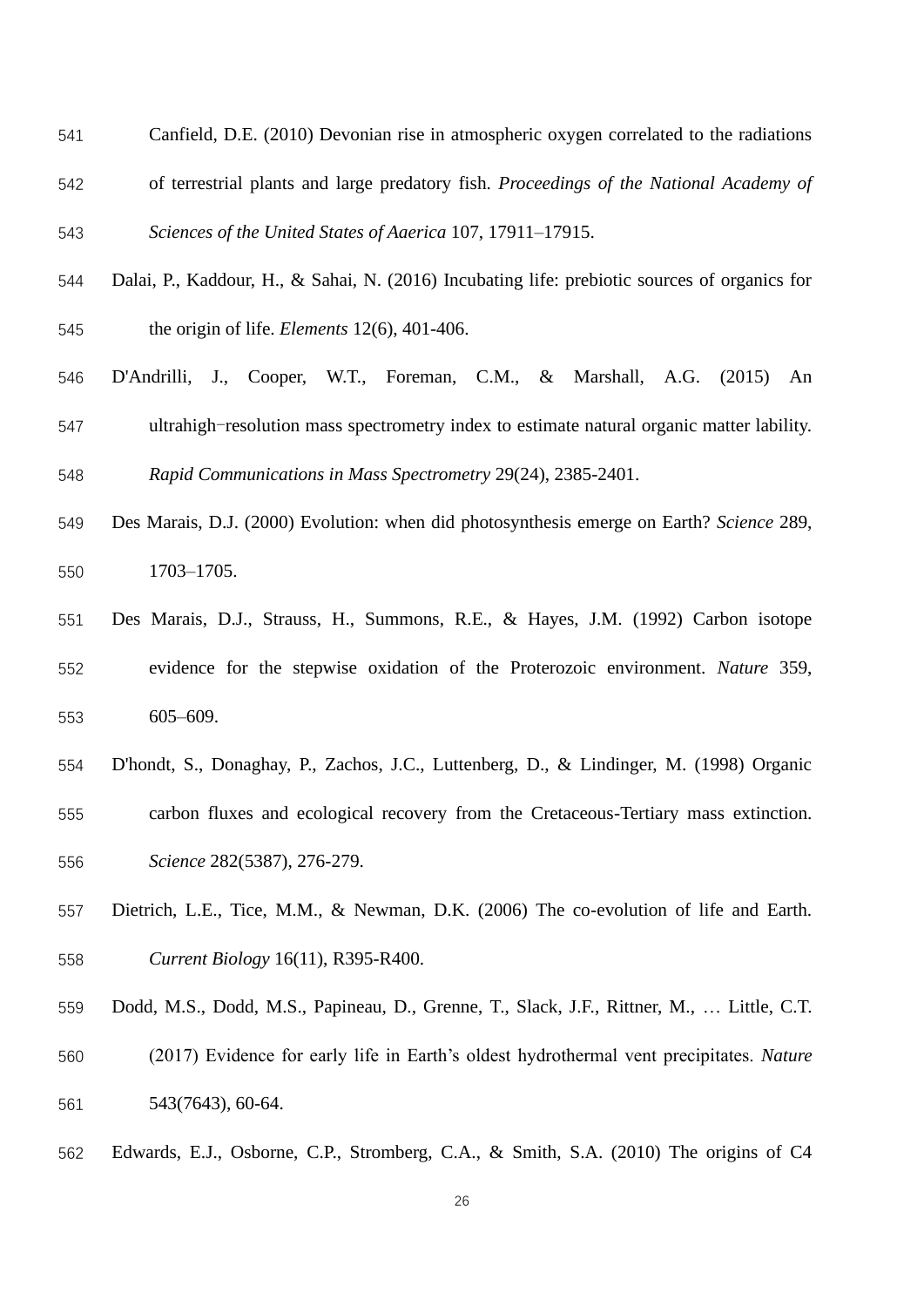- grasslands: integrating evolutionary and ecosystem science. *Science* 328, 587–591.
- Ehrenfreund, P., & Charnley, S.B. (2000) Organic molecules in the interstellar medium,
- comets, and meteorites: a voyage from dark clouds to the early Earth. *Annuual Review of*
- *Astronomy and Astrophsics* 38(1), 427-483.
- Ferry. J.G., & House, C.H. (2006) The stepwise evolution of early life driven by energy conservation. *Molecular Biology and Evolution* 23(6), 1286-1292.
- Forbes, M.S., Raison, R.J., & Skjemstad, J.O. (2006) Formation, transformation, and
- transport of black carbon (charcoal) in terrestrial and aquatic ecosystems. *Science of the*
- *Total Environment* 370, 190–206.
- Froestad, J., & Shearing, C. (2017) Energy and the Anthropocene: security challenges and solutions. *Crime, Law and Social Change* 1-14.
- Fuchs, G. (2011) Alternative pathways of carbon dioxide fixation: insights into the early evolution of life? *Annual Review of Microbiology* 65, 631–658.
- Gensel, P.G. (2008) The earliest land plants (Translated from English). *Annual Review of Ecology Evolution and Systematics* 39, 459–477.
- Gillings, M.R., Paulsen, I.T., & Tetu, S.G. (2015) Ecology and evolution of the human microbiota: fire, farming and antibiotics. *Genes* 6(3), 841-857.
- Glasspool, I.J., & Scott, A.C. (2010) Phanerozoic concentrations of atmospheric oxygen reconstructed from sedimentary charcoal. *Nature Geoscience* 3(9), 627.
- Glasspool, I.J., Scott, A.C., Waltham, D., Pronina, N., & Shao, L. (2015) The impact of fire on the Late Paleozoic Earth system. *Frontiers Plant Science* 6, 756.
- Glinka, K. (1914) Die Typen der Bodenbildung, ihre Klassifikation und geographische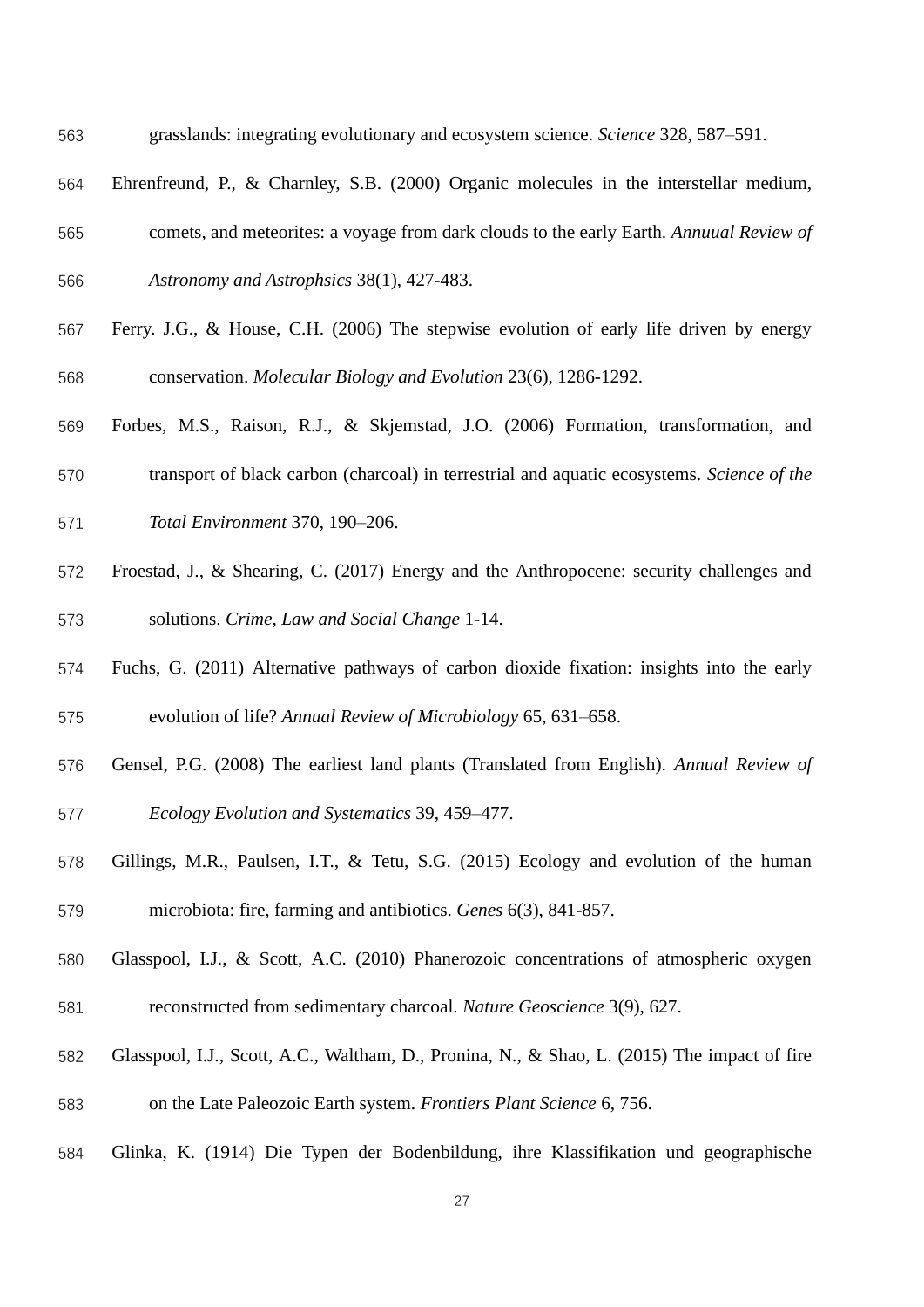- Verbreitung. Berlin: Gebruder Borntraeger
- Goddéris, Y., & Joachimski, M.M. (2004) Global change in the Late Devonian: modelling the
- Frasnian–Famennian short-term carbon isotope excursions. *Palaeogeography, Palaeoclimatology, Palaeoecology* 202(3), 309-329.
- Godderis, Y., & Veizer, J. (2000) Tectonic control of chemical and isotopic composition of ancient oceans; the impact of continental growth. *American Journal of Science* 300(5), 434-461.
- Goldblatt, C., Lenton, T.M., & Watson, A.J. (2006) Bistability of atmospheric oxygen and the Great Oxidation. *Nature* 443(7112), 683.
- Grannas, A.M., Hockaday, W.C., Hatcher, P.G., Thompson, L.G., & Mosley-Thompson, E.
- (2006) New revelations on the nature of organic matter in ice cores. *Journal of Geophysical Research: Atmospheres* 111, D04304.
- Grice, K., Cao, C., Love, G.D., Böttcher, M.E., Twitchett, R.J., Grosjean, E., … Jin, Y. (2005)
- Photic zone euxinia during the Permian-Triassic superanoxic event. *Science* 307(5710), 706-709.
- Grosch, E.G., & Hazen, R.M. (2015) Microbes, mineral evolution, and the rise of microcontinents — origin and coevolution of life with early earth. *Astrobiology* 15(10),
- 922-939.
- Hayes, J.M. (1967) Organic constituents of meteorites—a review. *Geochimica et Cosmochimica Acta* 31(9), 1395-1440.
- Hayes, J.M., & Waldbauer, J.R. (2006) The carbon cycle and associated redox processes through time. *Philosophical transactions of the Royal Society of London Series*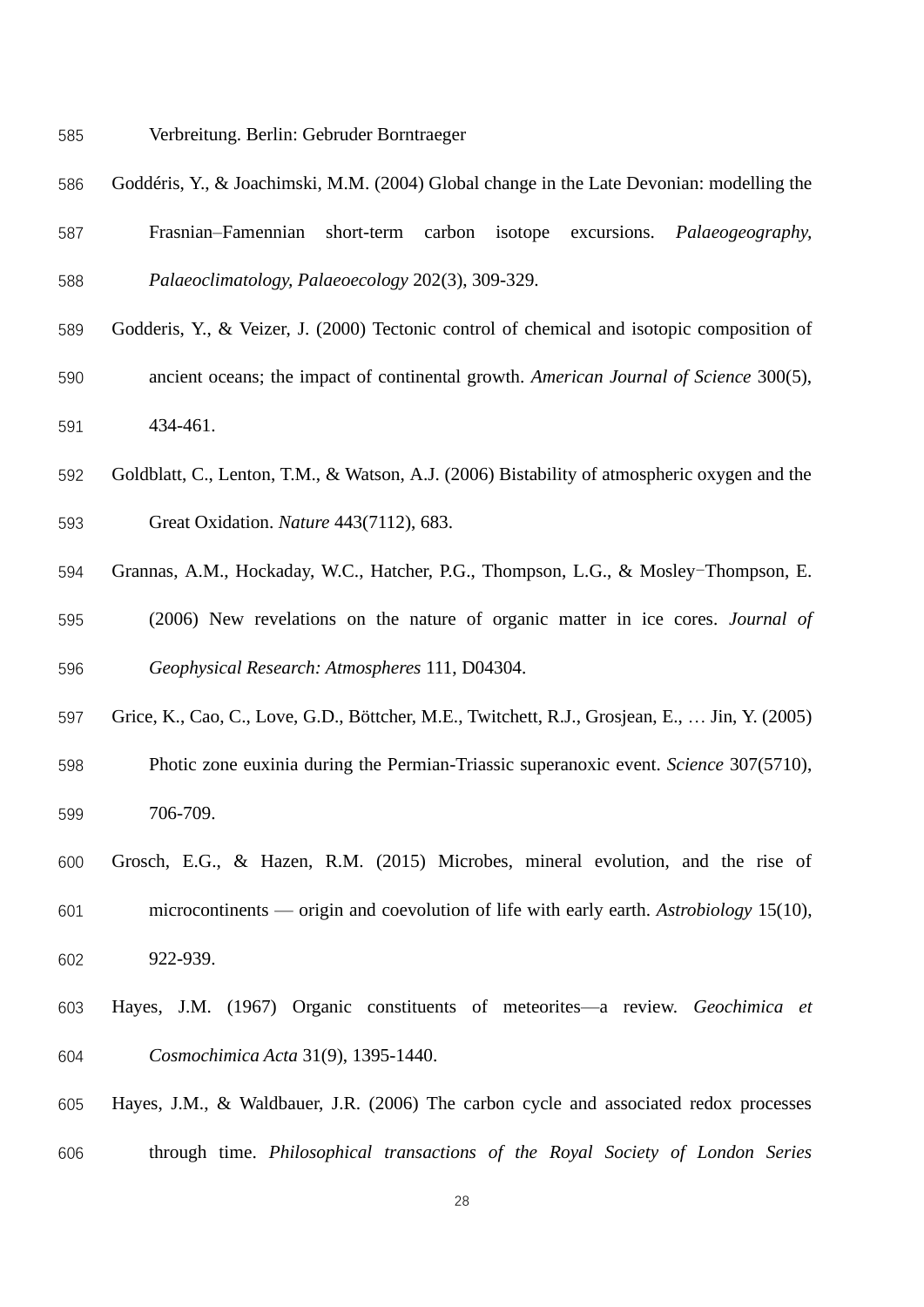- *B-Biological Sciences* 361(1470), 931-950.
- Hazen R.M. (2019) Symphony in C: Carbon and the evolution of (almost) everything W. W. Norton & Company.
- Hazen, R.M., Hazen, R.M., Sverjensky, D.A., Azzolini, D., Bish, D.L., Elmore, S.C., …
- Milliken, R.E. (2013) Clay mineral evolution. *American Mineralogist* 98(11-12): 2007-2029.
- Herd, C.D., Blinova, A., Simkus, D.N., Huang, Y., Tarozo, R., Alexander, C.M.D., … Stroud
- R.M. (2011) Origin and evolution of prebiotic organic matter as inferred from the Tagish
- Lake meteorite. *Science* 332(6035), 1304-1307.
- Hoetzel, S., Dupont, L., Schefuß, E., Rommerskirchen, F., & Wefer, G. (2013) The role of fire in Miocene to Pliocene C4 grassland and ecosystem evolution. *Nature Geoscience* 6(12), 1027.
- Hsia, C.C., Schmitz, A., Lambertz, M., Perry, S.F., & Maina, J.N. (2013) Evolution of air breathing: oxygen homeostasis and the transitions from water to land and sky. *Comprehensive Physiology* 3(2), 849–915.
- Huber, C., & Wächtershäuser, G. (1998) Peptides by activation of amino acids with CO on (Ni, Fe) S surfaces: implications for the origin of life. *Science* 281(5377), 670-672.
- Hull, P.M., & Darroch, S.A. (2013) Mass extinctions and the structure and function of ecosystems. In: Bush AM, Pruss SB, Payne JL (Ed.), Ecosystem Paleobiology and Geobiology, The Paleontological Society Papers, pp. 115-157..
- Isozaki, Y. (1997) Permo-Triassic boundary superanoxia and stratified superocean: records from lost deep sea. *Science* 276(5310), 235-238.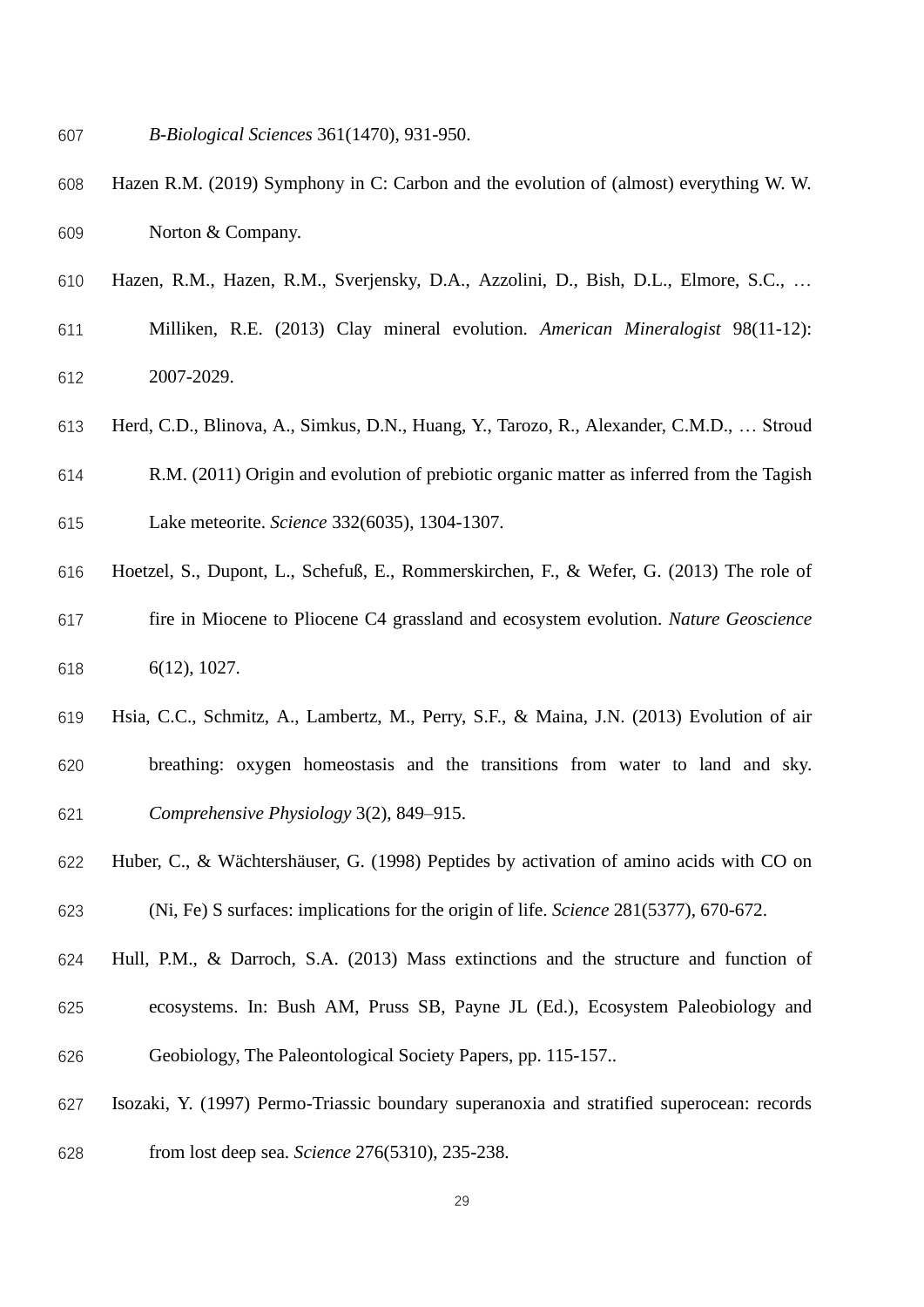| 629 | Jambeck, J.R., Geyer, R., Wilcox, C., Siegler, T.R., Perryman, M., Andrady, A.,  Law, K.L.             |
|-----|--------------------------------------------------------------------------------------------------------|
| 630 | (2015) Plastic waste inputs from land into the ocean Science 347, 768–771.                             |
| 631 | Johansson, K.O., Head-Gordon, M.P., Schrader, P.E., & Wilson, K.R., H.A. (2018) Michelsen.             |
| 632 | Resonance-stabilized hydrocarbonradical chain reactions may explain soot inception and                 |
| 633 | growth. Science 361, 997-1000.                                                                         |
| 634 | Jones, M.W., Santin, C., van der Werf, G.R., & Doerr, S.H. (2019) Global fire emissions                |
| 635 | buffered by the production of pyrogenic carbon. Nature Geoscience 12, 742-747.                         |
| 636 | Judson, O.P. (2017) The energy expansions of evolution. Nature Ecology and Evolution 1(6),             |
| 637 | 0138.                                                                                                  |
| 638 | Keeley, J.E., Pausas, J.G., Rundel, P.W., Bond, W.J., & Bradstock, R.A. (2011). Fire as an             |
| 639 | evolutionary pressure shaping plant traits. Trends in Plant Science 16, 406–411.                       |
| 640 | Keeley, J.E., & Rundel, P.W. (2005) Fire and the Miocene expansion of C4 grasslands.                   |
| 641 | Ecology Letters 8, 683–690.                                                                            |
| 642 | Keeling, R.F., & Manning, A.C. (2014) Studies of recent changes in atmospheric O <sub>2</sub> content. |
| 643 | Treatise on Geochemistry, (Elsevier, Amsterdam) 5, pp 385–404.                                         |
| 644 | Kopp, R.E., Kirschvink, J.L., Hilburn, I.A., & Nash, C.Z. (2005) The Paleoproterozoic                  |
| 645 | snowball Earth: a climate disaster triggered by the evolution of oxygenic photosynthesis.              |
| 646 | Proceedings of the National Academy of Sciences of the United States of Aaerica 102,                   |
| 647 | 11131-11136.                                                                                           |
| 648 | Kring, D.A. (2007) The Chicxulub impact event and its environmental consequences at the                |
| 649 | Cretaceous–Tertiary boundary. Palaeogeography, Palaeoclimatology, Palaeoecology                        |
| 650 | $255, 4 - 21.$                                                                                         |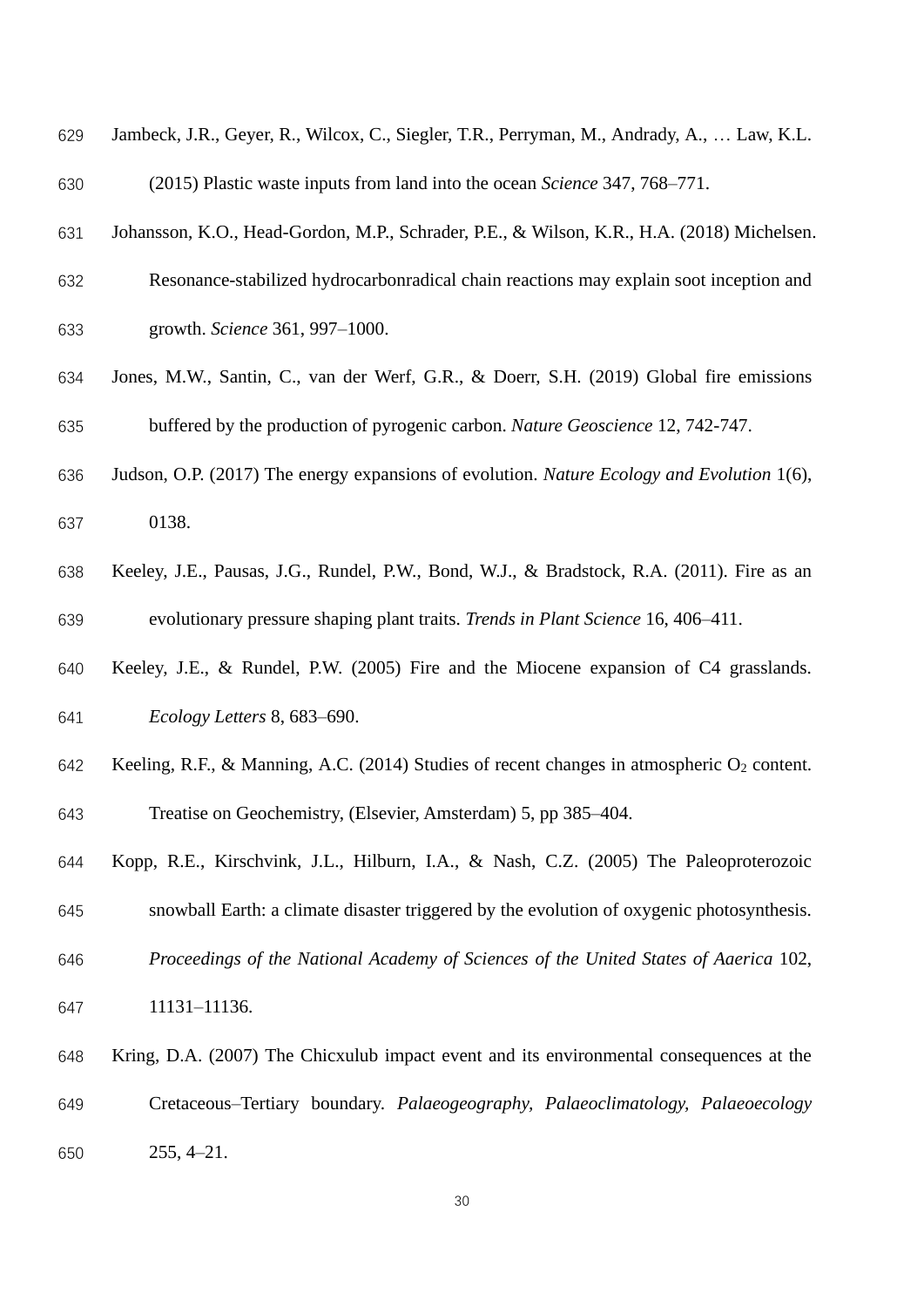- Kuhlbusch, T.A.J. (1998) Black carbon and the carbon cycle. *Science* 280, 1903–1904.
- Kump, L.R. (2010) Earth's second wind. *Science* 330, 1490–1491.
- Kwok, S. (2016) Complex organics in space from Solar System to distant galaxies. *Astronomy Astrophysics Review* 24(1), 8.
- Lane, N. (2007) Mass extinctions: reading the book of death. *Nature* 448(7150), 122-125.
- Lane, N., & Martin, W. (2010) The energetics of genome complexity. *Nature* 467(7318), 929.
- Lazcano, A., & Miller, S.L. (1996) The origin and early evolution of life: prebiotic chemistry,

the pre-RNA world, and time. *Cell* 85(6), 793-798.

- Lazcano, A., & Miller, S.L. (1999) On the origin of metabolic pathways. *Journal of Molecular Evolution* 49, 424–431.
- Lenton, T.M. (2001) The role of land plants, phosphorus weathering and fire in the rise and regulation of atmospheric oxygen. *Global Change Biology* 7(6), 613-629.
- Lenton, T.M. (2013) Fire Phenomena and the Earth System: An Interdisciplinary Guide to Fire Science (ed. Belcher, C. M.) John Wiley & Sons, pp. 289–308.
- Lin, Y., El Goresy, A., Hu, S., Zhang, J., Gillet, P., Xu, Y., … Yang, J. (2014) NanoSIMS analysis of organic carbon from the Tissint Martian meteorite: Evidence for the past existence of subsurface organic-bearing fluids on Mars. *Meteoritics and Planetary*
- *Science* 49(12), 2201-2218.
- Lollar, B.S., Westgate, T.D., Ward, J.A., Slater, G.F., & Lacrampe-Couloume, G. (2002)
- Abiogenic formation of alkanes in the Earth's crust as a minor source for global hydrocarbon reservoirs. *Nature* 416(6880), 522-524.
- Martin, W., Baross, J., Kelley, D., & Russell, M.J. (2008) Hydrothermal vents and the origin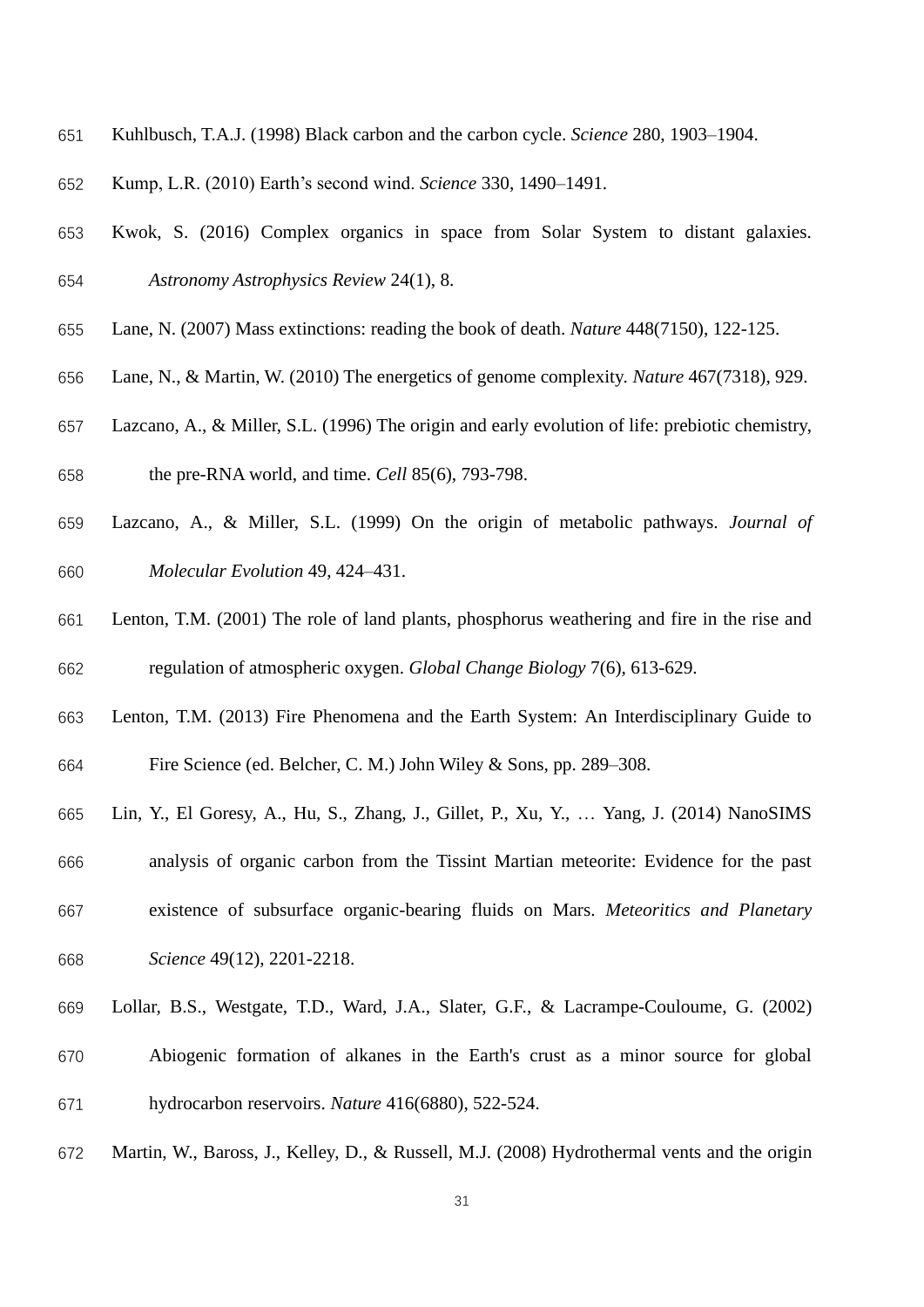- of life. *Nature Reviews Microbiology* 6(11), 805.
- Martin, W.F. (2012) Hydrogen, metals, bifurcating electrons, and proton gradients: The early evolution of biological energy conservation. *FEBS Letters* 586, 485-493.
- Masiello, C.A., & Druffel, E.R.M. (1998) Black carbon in deep-sea sediments. *Science* 280(5371), 1911-1913.
- McCollom, T.M. (2013) Miller-Urey and beyond: what have we learned about prebiotic organic synthesis reactions in the past 60 years? *Annual Review of Earth Planetary Sciences* 41, 207-229.
- McCollom, T.M., & Seewald, J.S. (2007) Abiotic synthesis of organic compounds in deep-sea hydrothermal environments. *Chemical Reviews* 107(2), 382–401.
- McDermott, J.M., Seewald, J.S., German, C.R., & Sylva, S.P. (2015) Pathways for abiotic organic synthesis at submarine hydrothermal fields. *Proceedings of the National*
- *Academy of Sciences of the United States of Aaerica* 112(25), 7668-7672.
- McDonald, G.D., Whited, L.J., DeRuiter, C., Khare, B.N., Patnaik, A., & Sagan, C. (1996)
- Production and chemical analysis of cometary ice tholins. *Icarus* 122, 107-117.
- McLatchey, G.P., & Reddy, K.R. (1998) Regulation of organic matter decomposition and nutrient release in a wetland soil. *Journal of Environmental Quality* 27, 1268-1274.
- Milton, K. (1999) A hypothesis to explain the role of meat-eating in human evolution. *Evolutionary Anthropology Issues News and Reviews* 8, 11–21.
- Mojzsis, S.J. (2010) Early earth: leftover lithosphere. *Nature Geoscience* 3, 148–149.
- Moreau, C.S., Bell, C.D., Vila, R., Archibald, S.B., & Pierce, N.E. (2006) Phylogeny of the
- ants: diversification in the age of angiosperms. *Science* 312, 101–104.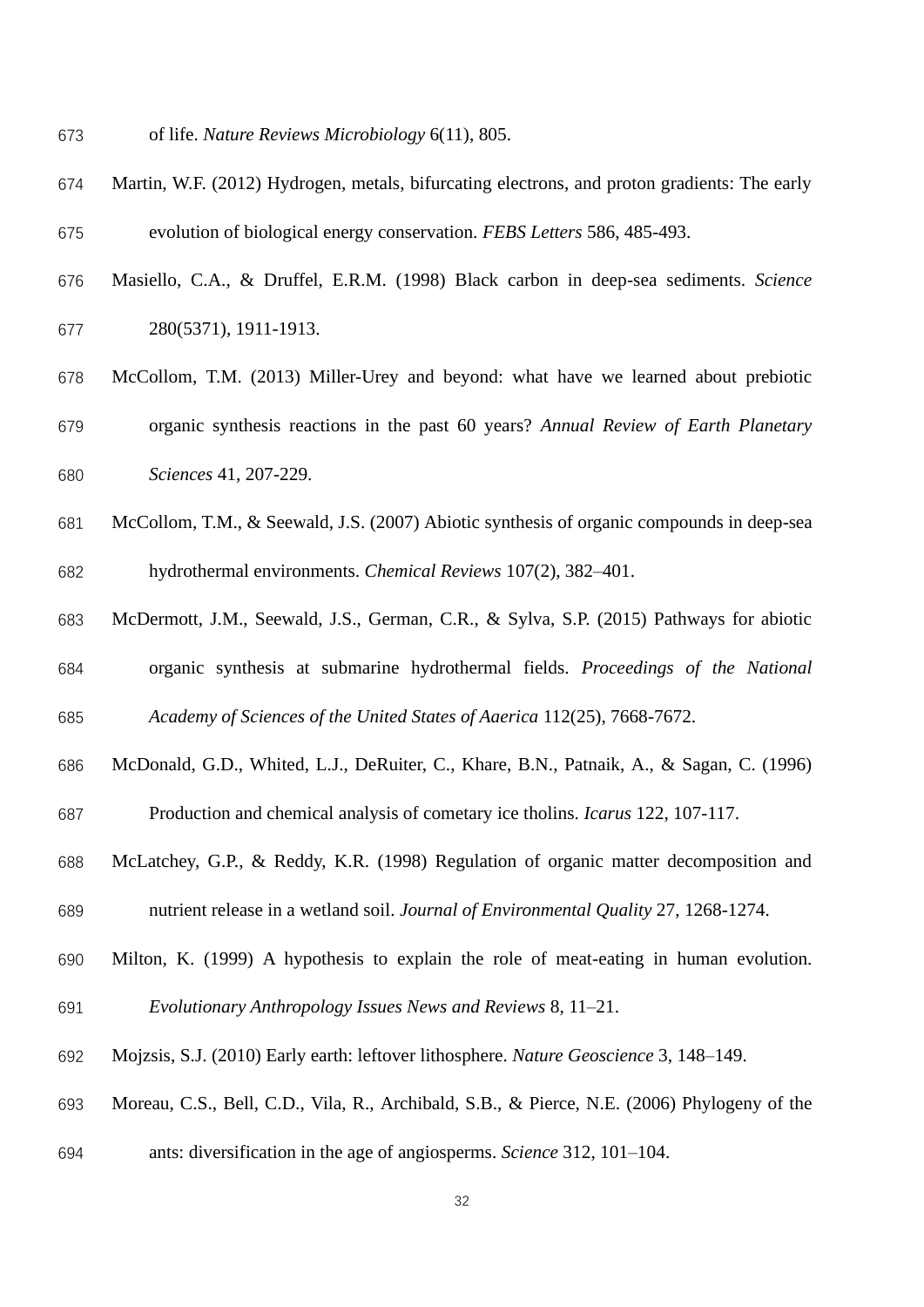- Nisbet, E.G., & Sleep, N.H. (2001) The habitat and nature of early life. *Nature* 409(6823), 1083.
- Nutman, A.P., Bennett, V.C., Friend, C.R.L., Van Kranendonk, M.J., & Chivas, A.R. (2016)
- Rapid emergence of life shown by discovery of 3,700-million-year-old microbial structures. *Nature* 537, 535–538.
- Oades, J.M. (1993) The role of biology in the formation, stabilization and degradation of soil structure. *Geoderma* 56, 377-400.
- Olson, J.M. (2006) Photosynthesis in the Archean era. *Photosynthesis Research* 88, 109–117.
- Olson, J.M., & Blankenship, R.E. (2004) Thinking about the evolution of photosynthesis. *Photosynthesis Research* 80, 373–386.
- Palumbi, S.R. (2001) Humans as the world's greatest evolutionary force. *Science* 293, 1786-1790.
- Pausas, J.G., & Keeley, J.E. (2009) A burning story: the role of fire in the history of life. *Bioscience* 59, 593–601.
- Payne, J.L., Boyer, A.G., Brown, J.H., Finnegan, S., Kowalewski, M., Krause, R.A., … Smith,
- F.A. (2009). Two-phase increase in the maximum size of life over 3.5 billion years reflects biological innovation and environmental opportunity. *Proceedings of the National Academy of Sciences of the United States of Aaerica* 106(1), 24-27.
- Pecoits, E., Smith, M.L., Catling, D.C., Philippot, P., Kappler, A., & Konhauser, K.O. (2015)
- Atmospheric hydrogen peroxide and Eoarchean iron formations. *Geobiology* 13(1), 1-14.
- Pizzarello, S., & Weber, A.L. (2004) Prebiotic amino acids as asymmetric catalysts. *Science*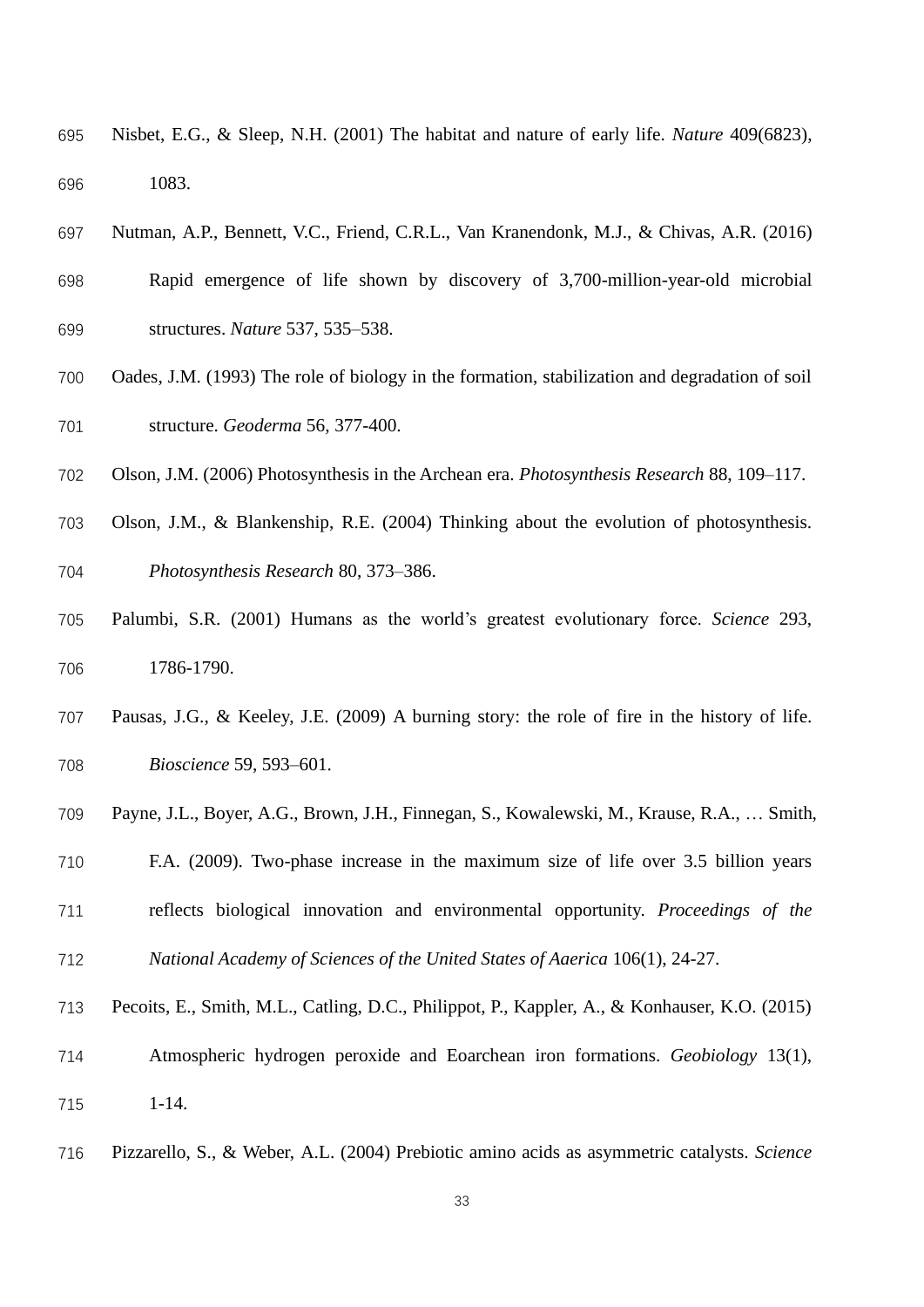303(5661), 1151-1151.

- Preston, C.M., & Schmidt, M.W.I. (2006) Black (pyrogenic) carbon: a synthesis of current
- knowledge and uncertainties with special consideration of boreal regions. Biogeosciences, European Geosciences Union 3(4): 397-420.
- Proskurowski, G., Lilley, M.D., Seewald, J.S., Früh-Green, G.L., Olson, E.J., Lupton, J.E., …
- Kelley, D.S. (2008) Abiogenic hydrocarbon production at lost city hydrothermal field. *Science* 319(5863), 604–607.
- Qiu, M., Sun, K., Jin, J., Gao, B., Yan, Y., Han, L., … Xing, B. (2014) Properties of the
- plant-and manure-derived biochars and their sorption of dibutyl phthalate and phenanthrene. *Scientific Reports UK* 4, 5295.
- Raupach, M.R., & Canadell, J.G. (2010) Carbon and the Anthropocene. *Current Opinion in Environmental Sustainability* 2(4), 210-218.
- Reisser, M., Purves, R.S., Schmidt, M.W., & Abiven, S. (2016) Pyrogenic carbon in soils: a
- literature-based inventory and a global estimation of its content in soil organic carbon
- and stocks. *Frontiers of Earth Science* 4, 80.
- Robinson, J.M. (1990) Lignin, land plants, and fungi: biological evolution affecting Phanerozoic oxygen balance. *Geology* 18(7), 607-610.
- Roebroeks, W., & Villa, P. (2011) On the earliest evidence for habitual use of fire in Europe.
- *Proceedings of the National Academy of Sciences of the United States of Aaerica* 108, 5209-5214.
- Rosing, M. (1999) 13C-depleted carbon microparticles in >3700-Ma sea-floor sedimentary rocks from west Greenland. *Science* 283, 674–676.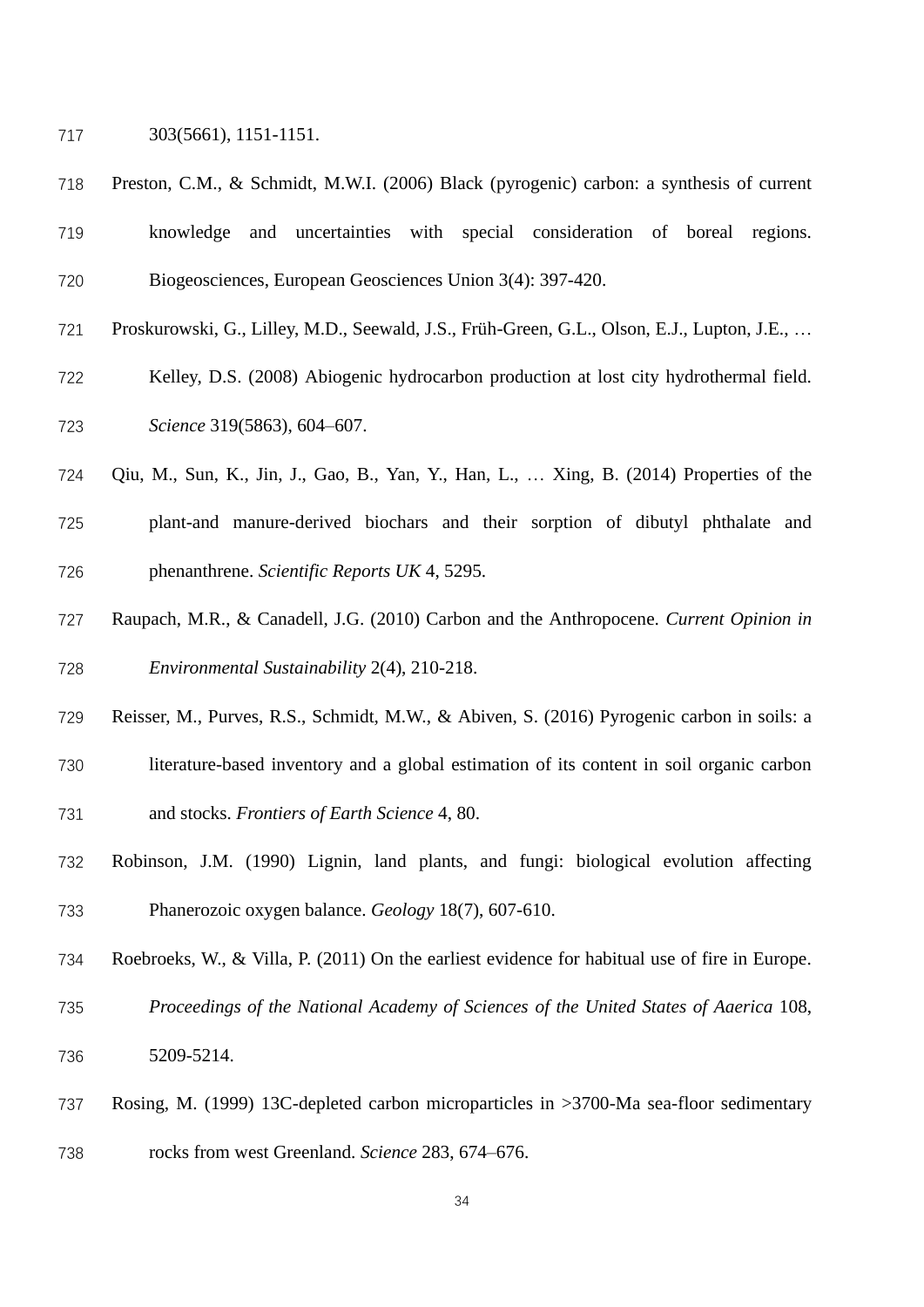- Rosing, M.T. (2005) Thermodynamics of life on the planetary scale. *International Journal of Astrobiology* 4(1), 9-11.
- Rosing, M.T., Bird, D.K., Sleep, N.H., Glassley, W., & Albarede, F. (2006) The rise of
- continents an essay on the geologic consequences of photosynthesis. *Palaeogeography, Palaeoclimatology, Palaeoecology* 232(2), 99-113.
- Sagan, C., & Chyba, C. (1997) The early Sun paradox: organic shielding of ultraviolet-labile
- greenhouse gases. *Science* 276, 1217–1221.
- Sahai, N., Kaddour, H., & Dalai, P. (2016) The transition from geochemistry to biogeochemistry. *Elements* 12(6), 389-394.
- Sandford, S.A., Engrand, C., & Rotundi, A. (2016) Organic matter in cosmic dust. *Elements* 12(3), 185-189.
- Sandgathe, D.M., Dibble, H.L., Goldberg, P., McPherron, S.P., Turq, A., Niven, L., &
- Hodgkins, J. (2011) Timing of the appearance of habitual fire use. *Proceedings of the*
- *National Academy of Sciences of the United States of Aaerica* 108, E298.
- Santin, C., Doerr, S.H., Kane, E.S., Masiello, C.A., Ohlson, M., de la Rosa, J.M., … Dittmar,
- T. (2016) Towards a global assessment of pyrogenic carbon from vegetation fires. *Global Change Biology* 22(1), 76-91.
- Say, R.F., & Fuchs, G. (2010) Fructose 1,6-bisphosphate aldolase/phosphatase may be an ancestral gluconeogenic enzyme. *Nature* 464, 1077–1081.
- Scheiter, S., Higgins, S.I., Osborne, C.P., Bradshaw, C., Lunt, D., Ripley, B.S., … Beerling,
- D.J. (2012) Fire and fire-adapted vegetation promoted C4 expansion in the late Miocene.
- *New Phytologist* 195: 653–666.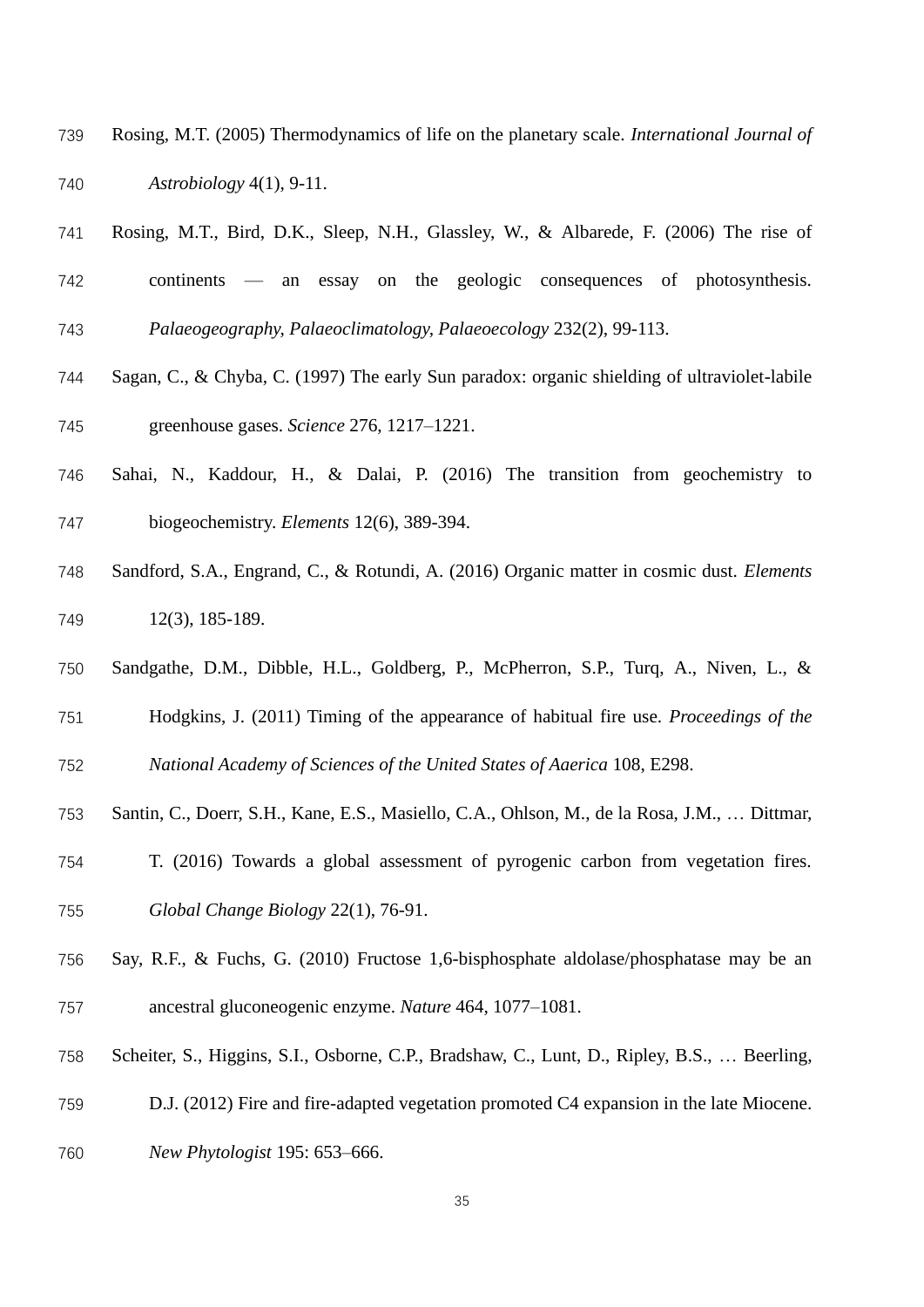| 761 | Schirrmeister, B.E., de Vos, J.M., Antonelli, A., & Bagheri, H.C. (2013) Evolution of    |
|-----|------------------------------------------------------------------------------------------|
| 762 | multicellularity coincided with increased diversification of cyanobacteria and the Great |
| 763 | Oxidation Event. Proceedings of the National Academy of Sciences of the United States    |
| 764 | <i>of Aaerica</i> 110(5), 1791-1796.                                                     |

- Schmidt, M.W.I., & Noack, A.G. (2000) Black carbon in soils and sediments: Analysis, distribution, implications, and current challenges. *Global Biogeochemical Cycles* 14, 777–793.
- Schönheit, P., Buckel, W., & Martin, W.F. (2016) On the origin of heterotrophy. *Trends in Microbiology* 24(1), 12-25.
- Schulz, H.N., & Jørgensen, B.B. (2001) Big bacteria. *Annual Review of Microbiology* 55(1), 105-137.
- Scott, A.C. (2000) The Pre-Quaternary history of fire. *Palaeogeography, Palaeoclimatology, Palaeoecology* 164(1), 281-329.
- Scott, A.C. (2010) Charcoal recognition, taphonomy and uses in palaeoenvironmental analysis. *Palaeogeography, Palaeoclimatology, Palaeoecology* 219, 11–39.
- Scott, A.C., Bowman, D.M., Bond, W.J., Pyne, S.J., & Alexander, M.E. (2013) Fire on earth: an introduction. John Wiley & Sons.
- Scott, A.C., & Glasspool, I.J. (2006) The diversification of Paleozoic fire systems and
- fluctuations in atmospheric oxygen concentration. *Proceedings of the National Academy*
- *of Sciences of the United States of Aaerica* 103(29), 10861-10865.
- Seewald, J.S., Zolotov, M., & McCollom, T.M. (2006) Experimental investigation of single
- carbon compounds under hydrothermal conditions. *Geochimica et Cosmochimica Acta*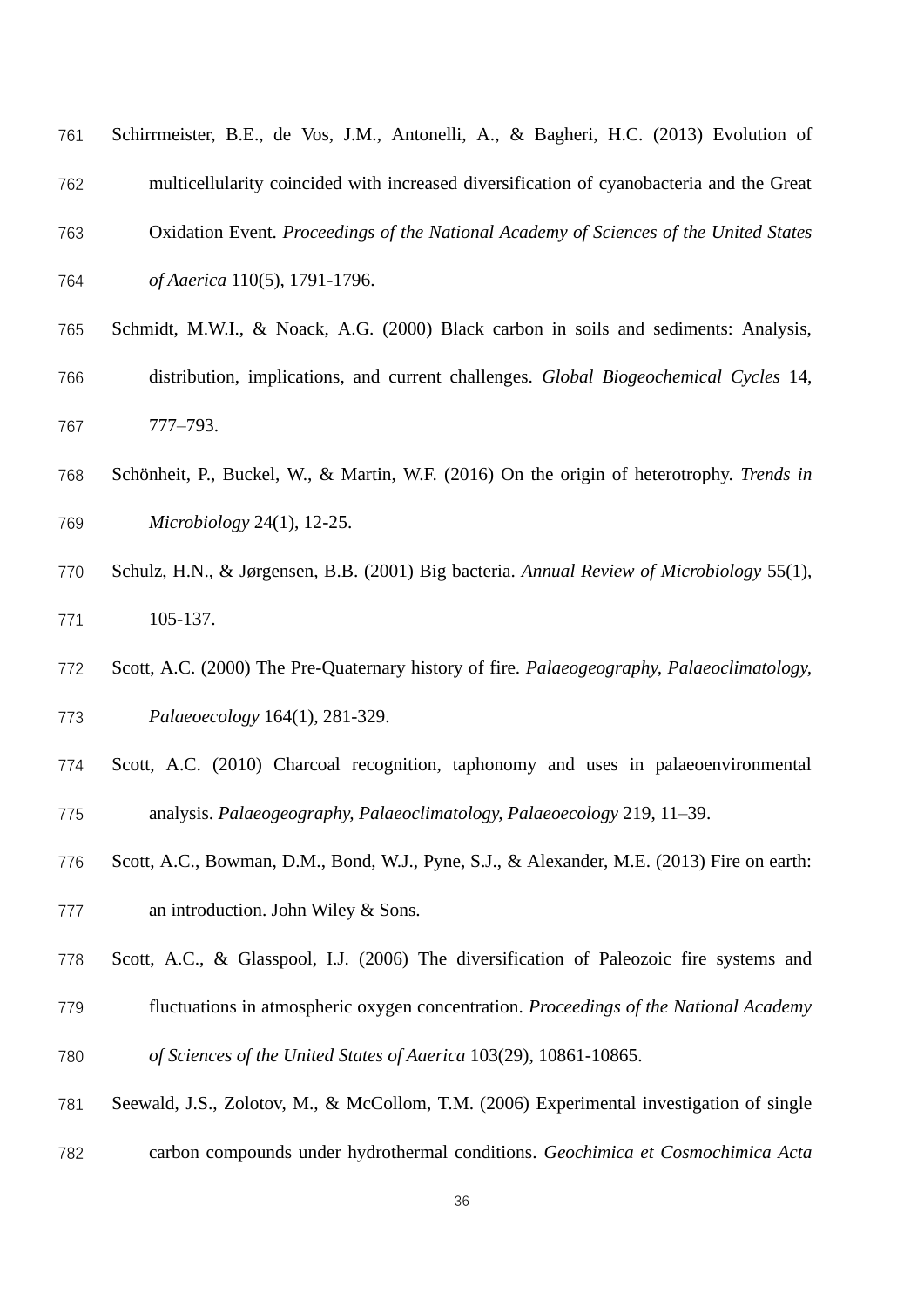- 70(2), 446–460.
- Sephton, M.A. (2002) Organic compounds in carbonaceous meteorites. *Natural Product Reports* 19(3), 292-311.
- Shear, W.A. (1991) The early development of terrestrial ecosystems. *Nature* 351, 283-291.
- Shields, G.A. (2007) A normalised seawater strontium isotope curve and the Neoproterozoic-
- Cambrian chemical weathering event. *eED* 2(1), 69-84.
- Shock, E.L. (1990) Geochemical constraints on the origin of organic compounds in hydrothermal systems. *Origins of Life and Evolution of Biospheres* 20(3-4), 331–367.
- Shock, E.L., & Schulte, M.D. (1998) Organic synthesis during fluid mixing in hydrothermal systems. *Journal of Geophysical Research: Planets* 103(E12), 28513–28527.
- Singh, N., Abiven, S., Torn, M.S., & Schmidt, M.W.I. (2012) Fire-derived organic carbon in soil turns over on a centennial scale. *Biogeosciences* 9(8), 2847-2857.
- Sleep, N.H., & Bird, D.K. (2008) Evolutionary ecology during the rise of dioxygen in the
- Earth's atmosphere. *Philosophical Transactions of ehe Royal Society B-Biological Sciences* 363, 2651–2664.
- Sleep, N.H., & Bird, D.K. (2007) Niches of the pre-photosynthetic biosphere and geologic preservation of Earth's earliest ecology. *Geobiology* 5(2), 101-117.
- Steemans, P., Le Hérissé, A., Melvin, J., Miller, M.A., Paris, F., Verniers, J., & Wellman, C.H.
- (2009) Origin and radiation of the earliest vascular land plants. *Science* 324(5925), 353-353.
- Summons, R.E., & Hallman, C. (2014) Organic geochemical signatures of early life on Earth.
- In P. Falkowski, & K. Freeman (Eds.), Treatise on geochemistry, 2nd Ed (pp. 33-46).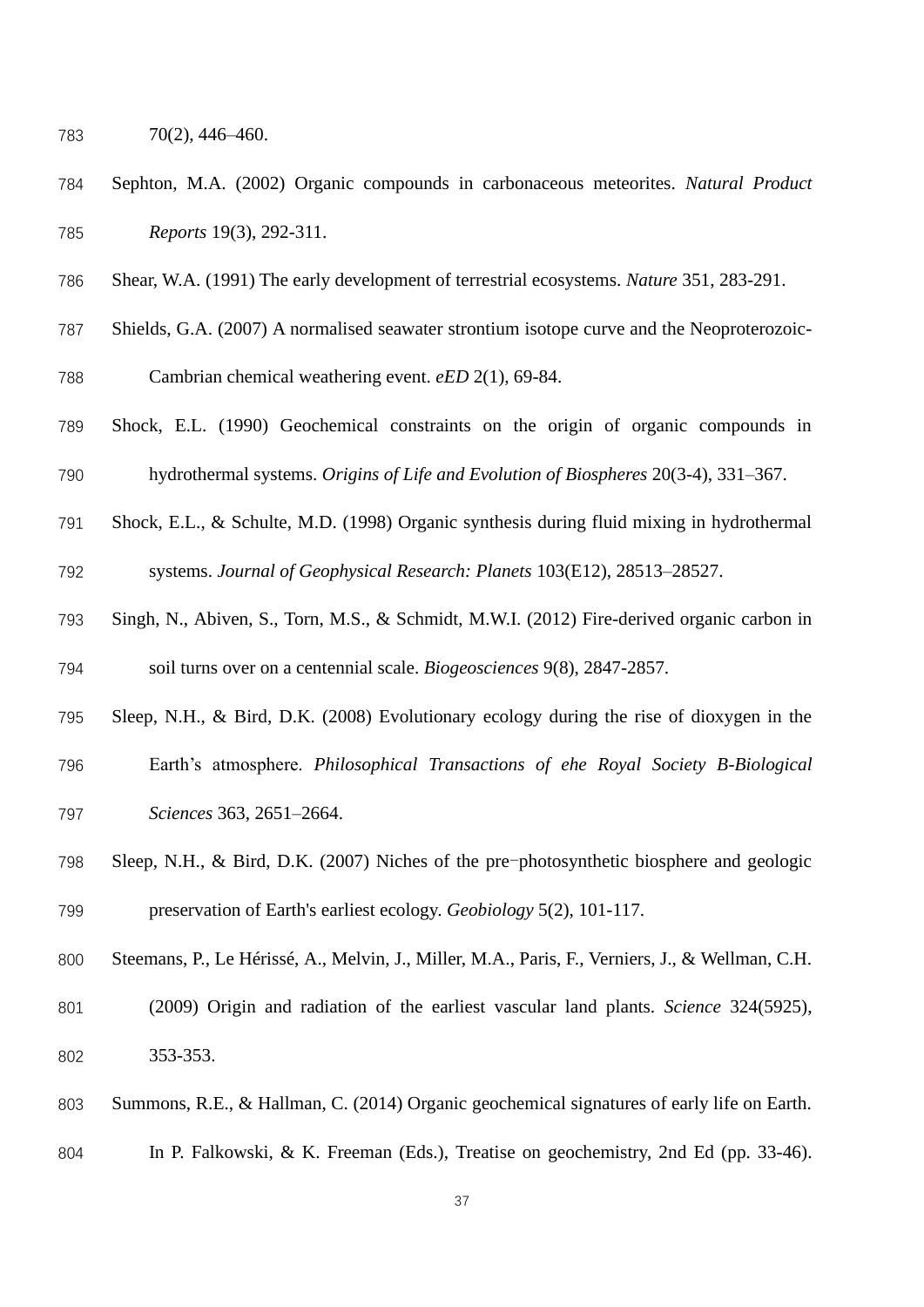Elsevier.

| 806 | Thevenon, F., Williamson, D., Bard, E., Anselmetti, F.S., Beaufort, L., & Cachier, H. (2010) |
|-----|----------------------------------------------------------------------------------------------|
| 807 | Combining charcoal and elemental black carbon analysis in sedimentary archives:              |
| 808 | implications for past fire regimes, the pyrogenic carbon cycle, and the human-climate        |
| 809 | interactions. Global and Planetary Change 72, 381–389.                                       |

- Uhl, C., & Kauffman, J.B. (1990) Deforestation, fire susceptibility, and potential tree responses to fire in the eastern Amazon. *Ecology* 71(2), 437-449.
- Wignall, P.B., & Twitchett, R.J. (1996) Oceanic anoxia and the end Permian mass extinction. *Science* 272(5265), 1155.
- Wilde, S.A., Valley, J.W., Peck, W.H., & Graham, C.M. (2001) Evidence from detrital zircons
- for the existence of continental crust and oceans on the Earth 4.4 Gyr ago. *Nature* 409, 175–178.
- Wu, H., Chen, J., Xu, J., Zeng, G., Sang, L., Liu, Q., ... & Ye, S. (2019a). Effects of dam construction on biodiversity: A review. *Journal of Cleaner Production* 221, 480-489.
- Wu, H., Chen, J., Zeng, G., Xu, J., Sang, L., Liu, Q., … Ye, S. (2019b). Effects of early dry
- season on habitat suitability for migratory birds in China's two largest freshwater lake wetlands after the impoundment of Three Gorges Dam. *Journal of Environmental*
- *Informatics* doi:10.3808/jei.201900411.
- Wu, H., Zeng, G., Liang, J., Chen, J., Xu, J., Dai, J., ... & Ye, S. (2017). Responses of landscape pattern of China's two largest freshwater lakes to early dry season after the impoundment of Three-Gorges Dam. International *Journal of Applied Earth Observation and Geoinformation* 56, 36-43.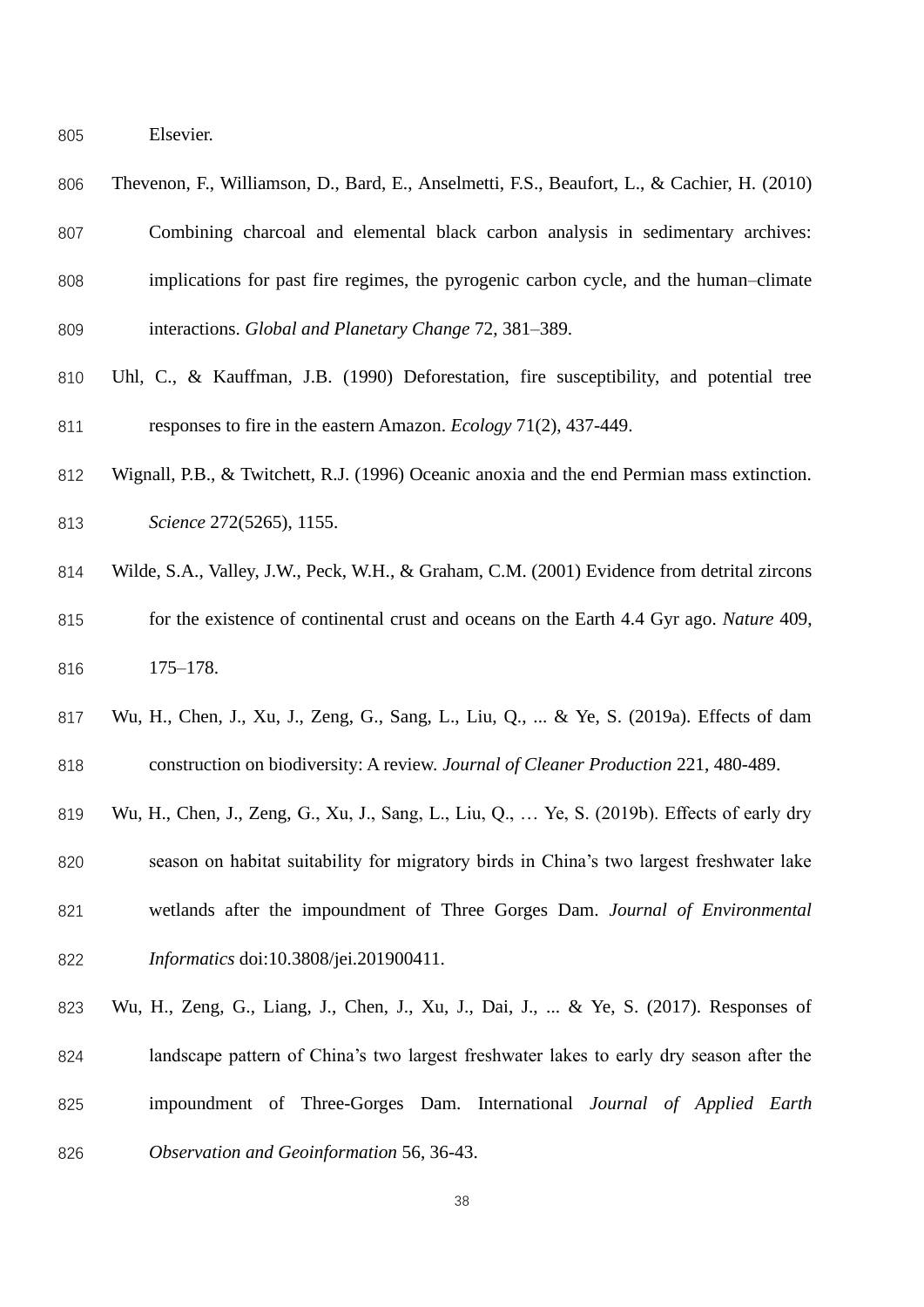| 827 Zhang, T., Shen, Y., Zhan, R., Shen, S., & Chen, X. (2009) Large perturbations of the carbon |  |  |  |  |  |  |  |  |  |  |  |  |  |  |  |  |  |
|--------------------------------------------------------------------------------------------------|--|--|--|--|--|--|--|--|--|--|--|--|--|--|--|--|--|
|--------------------------------------------------------------------------------------------------|--|--|--|--|--|--|--|--|--|--|--|--|--|--|--|--|--|

- and sulfur cycle associated with the Late Ordovician mass extinction in South China.
- *Geology* 37(4), 299-302.
- 
- 
-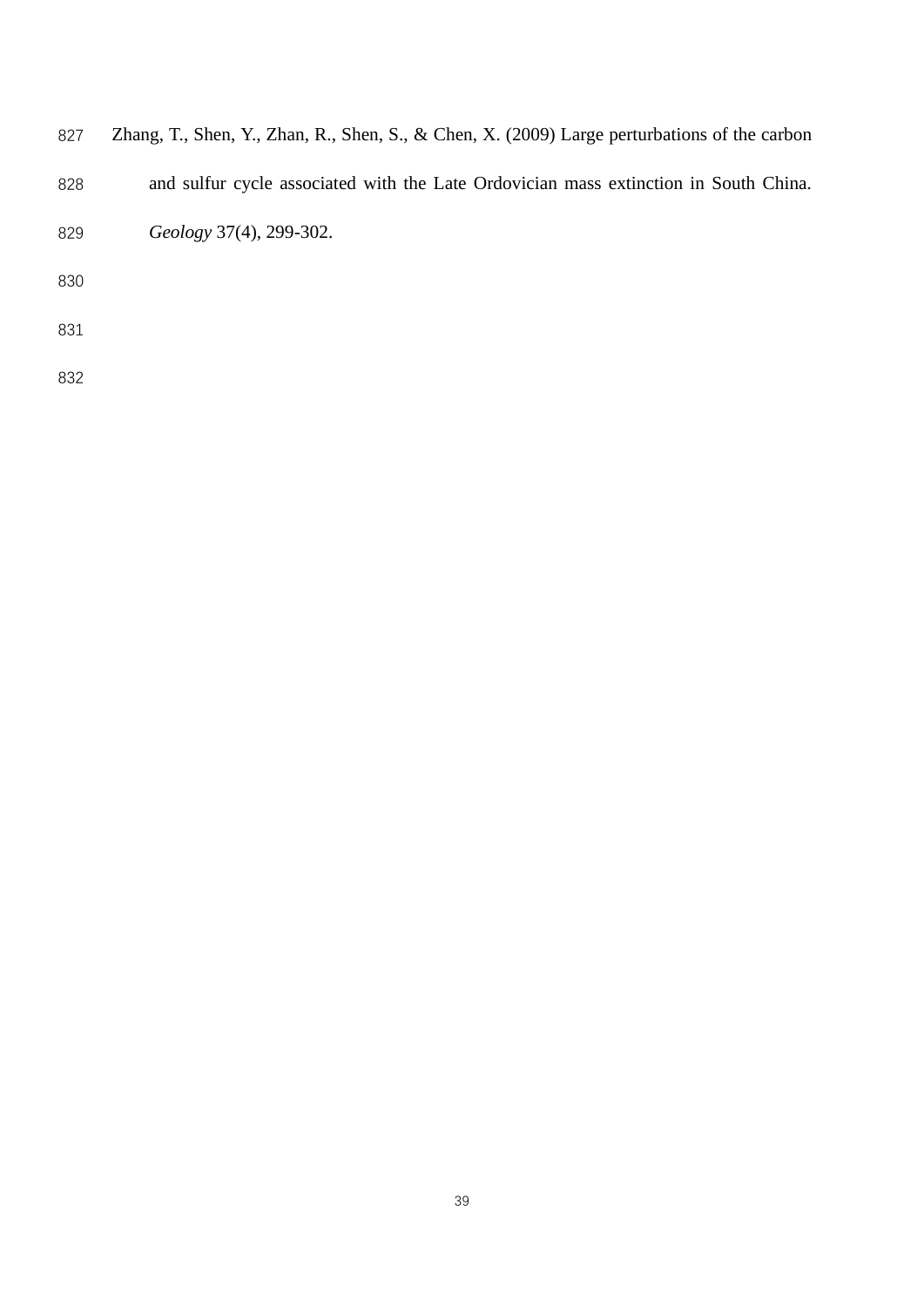# **Box 1 Abiotic Synthesis of Organic Compounds in Hydrothermal**

#### **Environments**

Since the discovery of deep-sea hydrothermal systems in the late 1970s**Error! Reference** 

**source not found.** (Corliss et al., 1979), there has been keen interest in the origin of life in

- these environments. The concept that deep-sea hydrothermal systems as sites of abiotic
- organic synthesis is based largely on their strongly reducing chemical environments. Based

on geological observations as well as theoretical and experimental constraints, the theory

received support as having the potential for abiotic synthesis of organic compounds within

hydrothermal environments (Charlou et al., 2002; Martin et al., 2008; McDermott et al.,

2017). The abiotic formation of organic compounds in geologic systems involves the abiotic

843 reduction of dissolved inorganic carbon  $(\sum CO_2 = CO_2 + HCO_3^- + CO_3^{2-})$  to organic

844 compounds by dissolved  $H_2$  produced by serpentinization, which can be expressed by the

845 following reaction (McCollom & Seewald, 2007):

$$
846 \qquad CO_2 + H_2 \rightarrow CH_4 + C_2H_6 + C_3H_8 + C_nH_n + 2... + H_2O
$$

847 The synthesis of CH<sub>4</sub> and organics from  $H_2$  and CO<sub>2</sub> releases energy. Geothermal energy is

transferred into chemical energy in the form of organic compounds. These reactions take

- place readily on the Earth. Geochemistry thus offered fresh chemical, energetic, and
- thermodynamic perspectives on biochemical origins (Martin, 2012).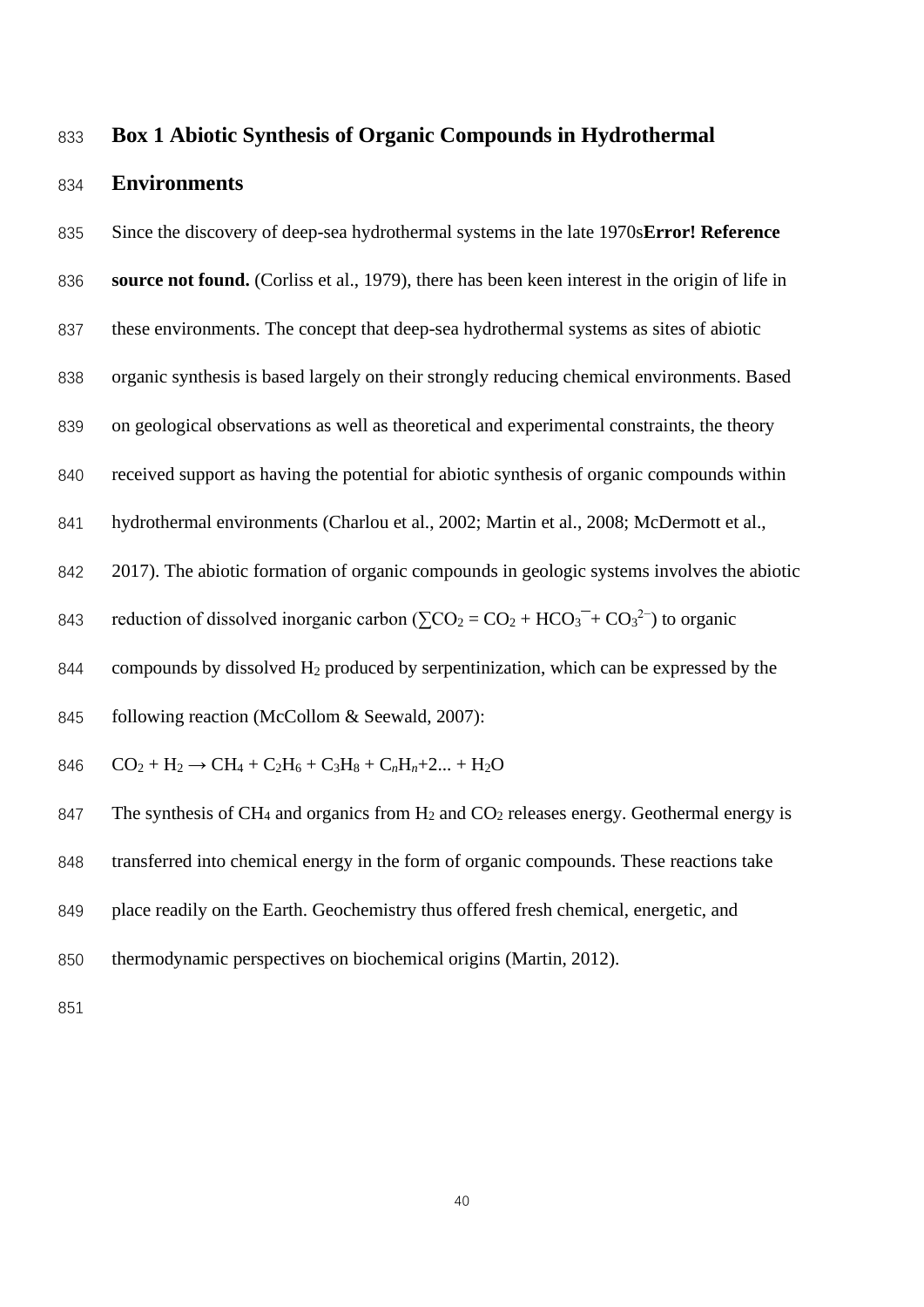## **Box 2 Fire and Hominins**

 The use of fire is a defining feature of humans with reliable records of fire use by hominins dated at 1 million years (Myr) ago (Berna et al., 2012; Bowman et al., 2013). The habitual use of fire for preparing food about 0.400 Myr (Roebroeks & Villa, 2011; Sandgathe 856 et al., 2011) supported the larger human brains (Carmody & Wrangham, 2009) and relatively small gut given body size (Milton, 1999). Fire was a central evolutionary force and cooked diets tend to provide more energy for growing energy-expensive brains (Roebroeks & Villa, 2011).

 With the harnessing of fire and the technological explosion, fire was replaced by the internal combustion engine. Considering that most of the energy used by human beings comes from the combustion of fossilized organic matter it might be asserted that humans have become the most important evolutionary force on the planet (Palumbi, 2001) considering most of the energy used by human beings comes from the combustion of fossilised organic matter. Industrial-scale use of energy flows from fossil carbon have significant effects on the climate, atmosphere, hydrosphere, and on global biogeochemistry (Gillings et al., 2015). These changes have altered the carbon and energy cycle in the Earth system, leading to the new epoch: the "Anthropocene".

 Many kinds of man-made organics such as synthetic polymers were produced and 870 delivered into the environment. One of the most ubiquitous polymer is debris of plastics, which was produced in large quantities after World War II (Carpenter & Smith, 1972). Jambeck et al. (2015) reported that 275 million metric tons of plastic waste was generated in 873 2010 and 5 ~ 13 million tonnes of plastic have been transported to the ocean. Plastic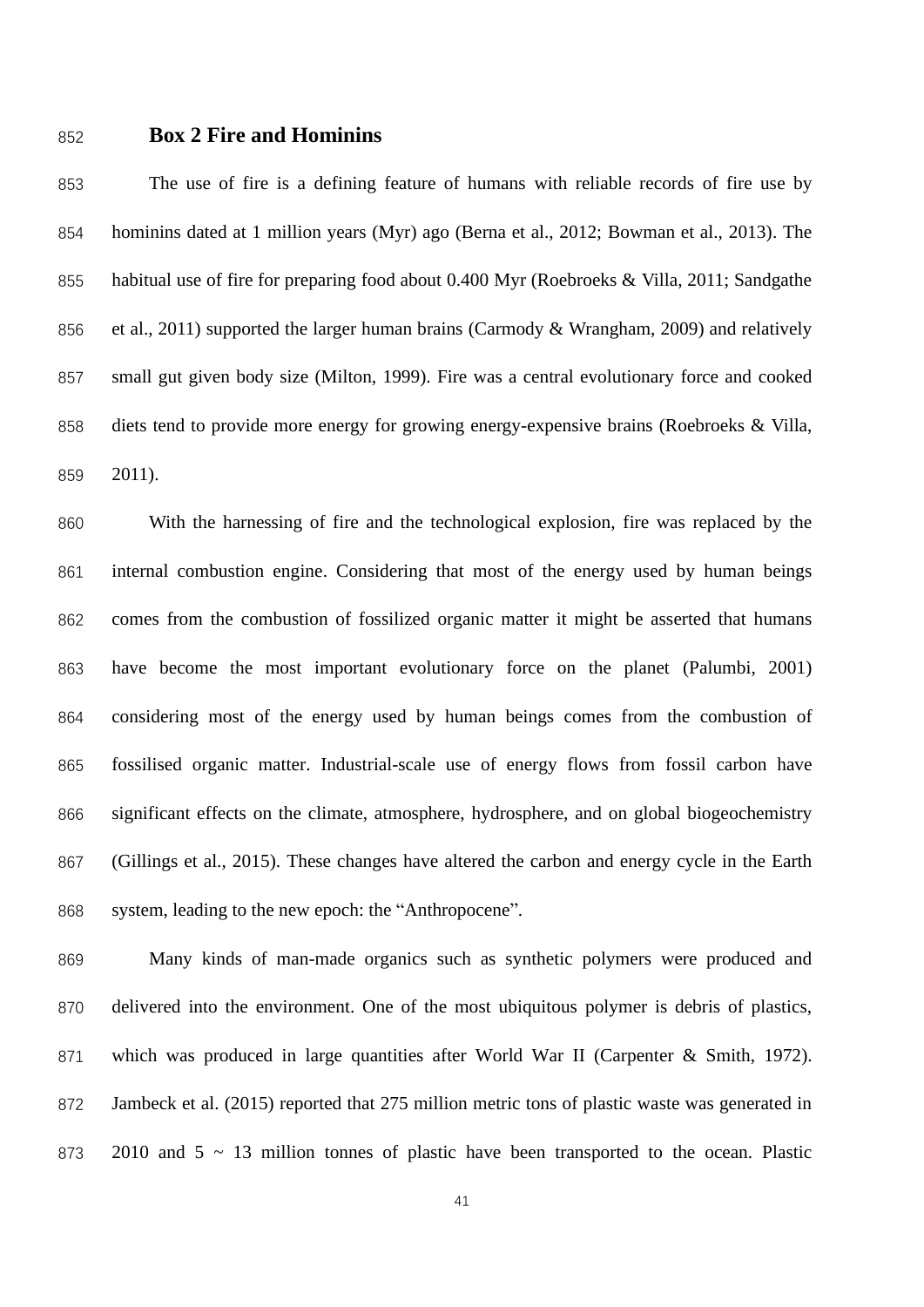| 874 | fragments are stable and highly durable, potentially lasting hundreds to thousands of years                                  |
|-----|------------------------------------------------------------------------------------------------------------------------------|
| 875 | (Barnes et al., 2009; Cózar et al., 2014). Thus, like the emergence of lignin with the                                       |
| 876 | appearance of vascular plants on land $(\sim 420 \text{ Mya}; \text{ Lenton}, 2001; \text{ Banks} \text{ et al., } 2011)$ or |
| 877 | pyrogenic carbon (420 Mya; Cressler, 2001; Bird et al., 2015) the emergence of plastics                                      |
| 878 | marks the beginning of a new era in the evolution of organics on Earth (Wu et al., 2017,                                     |
| 879 | $2019a, b)$ .                                                                                                                |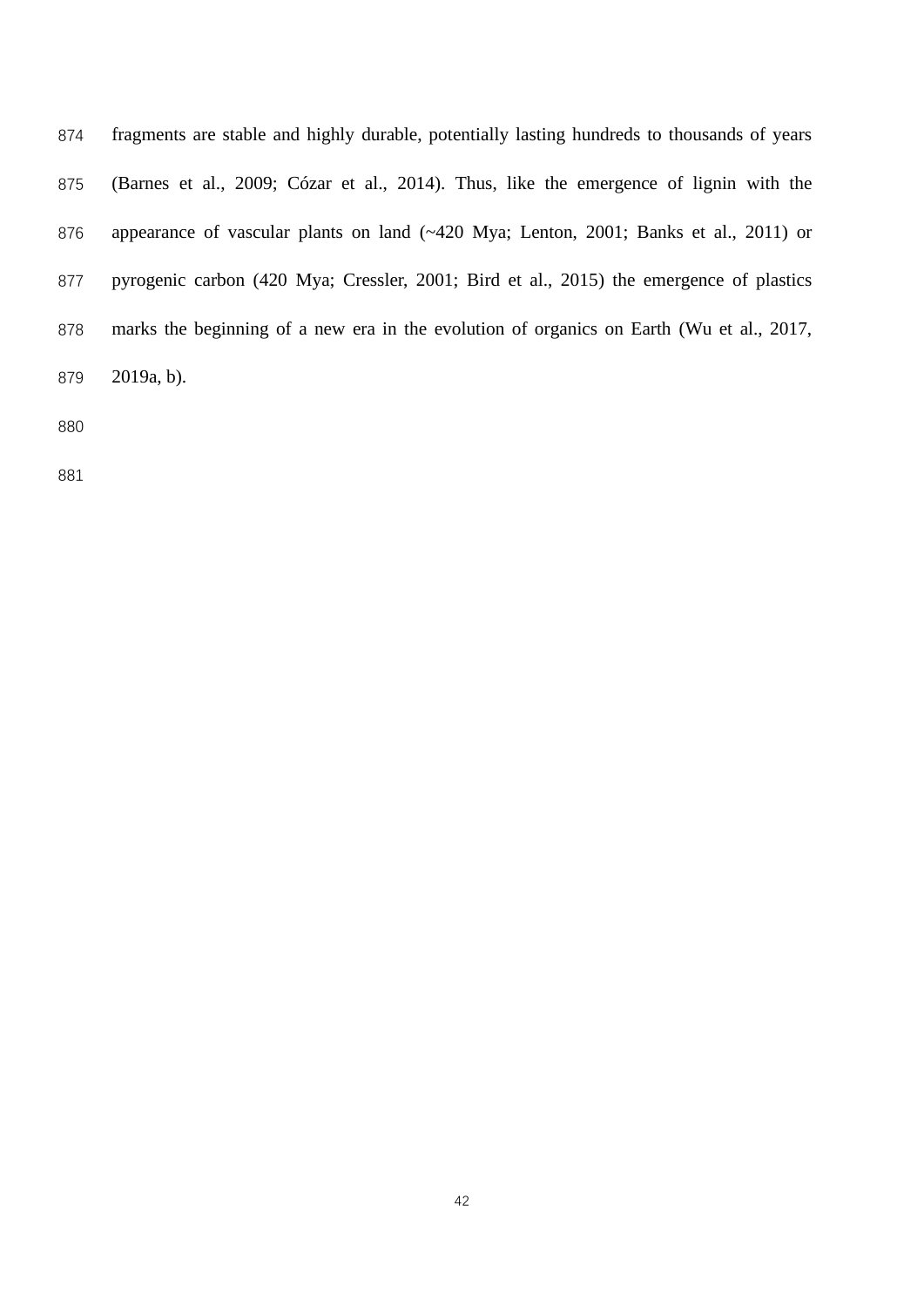| 882 | Figure legends |
|-----|----------------|
|     |                |

| 884 | Fig. 1 Quantity of organic carbon in the crust against age according to references (Des Marais |
|-----|------------------------------------------------------------------------------------------------|
| 885 | et al., 1992; Hayes & Waldbauer, 2006). PAL: present atmospheric level. The variety of         |
| 886 | energy sources, e.g. geochemical energy, sunlight, oxygen and fire, to support the evolution   |
| 887 | of life.                                                                                       |
| 888 | Fig. 2 The derivation and characteristics of organic matter from asteriods, microbes, plants,  |
| 889 | fires and humans.                                                                              |
| 890 |                                                                                                |
| 891 |                                                                                                |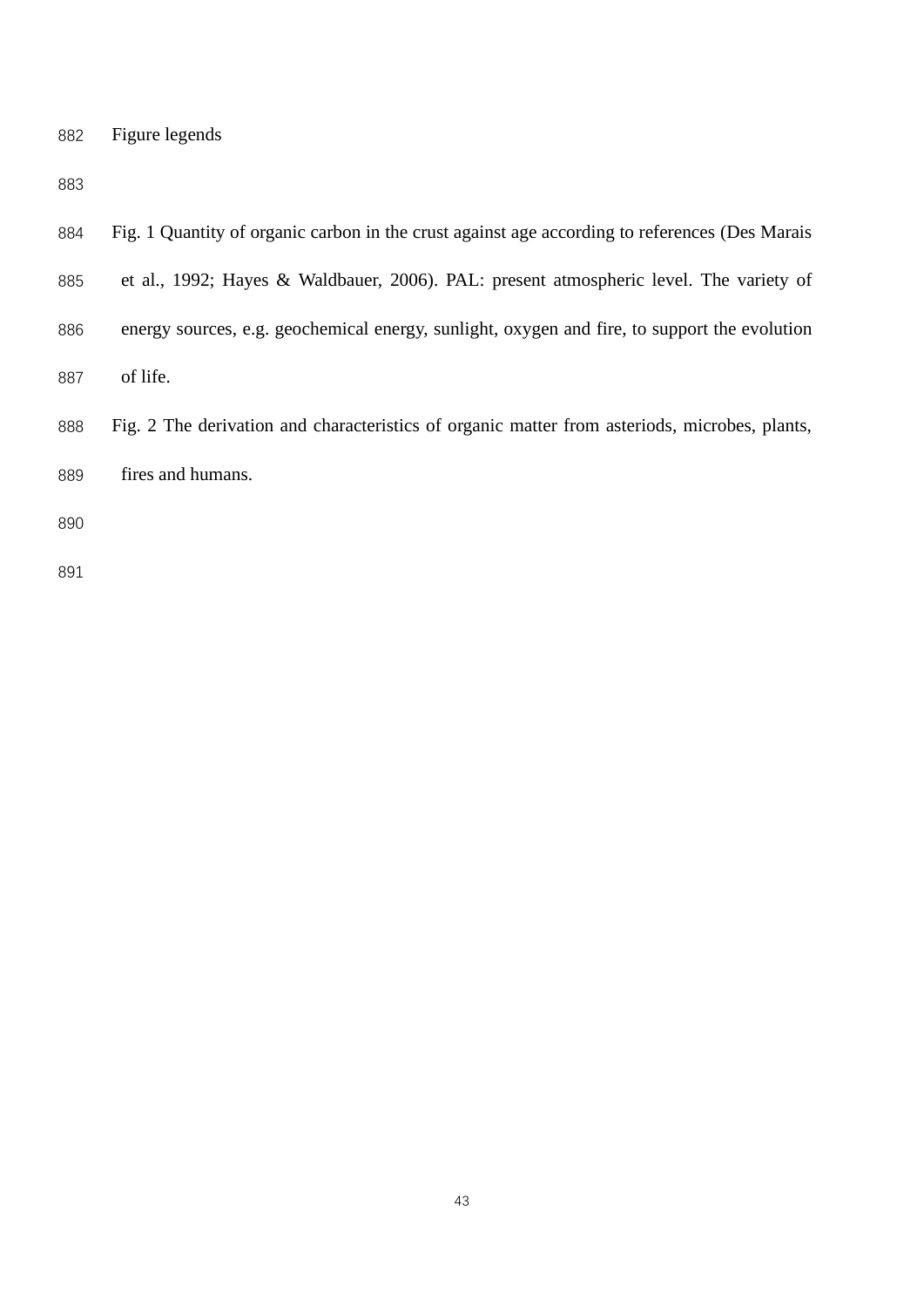



**Figure 1**